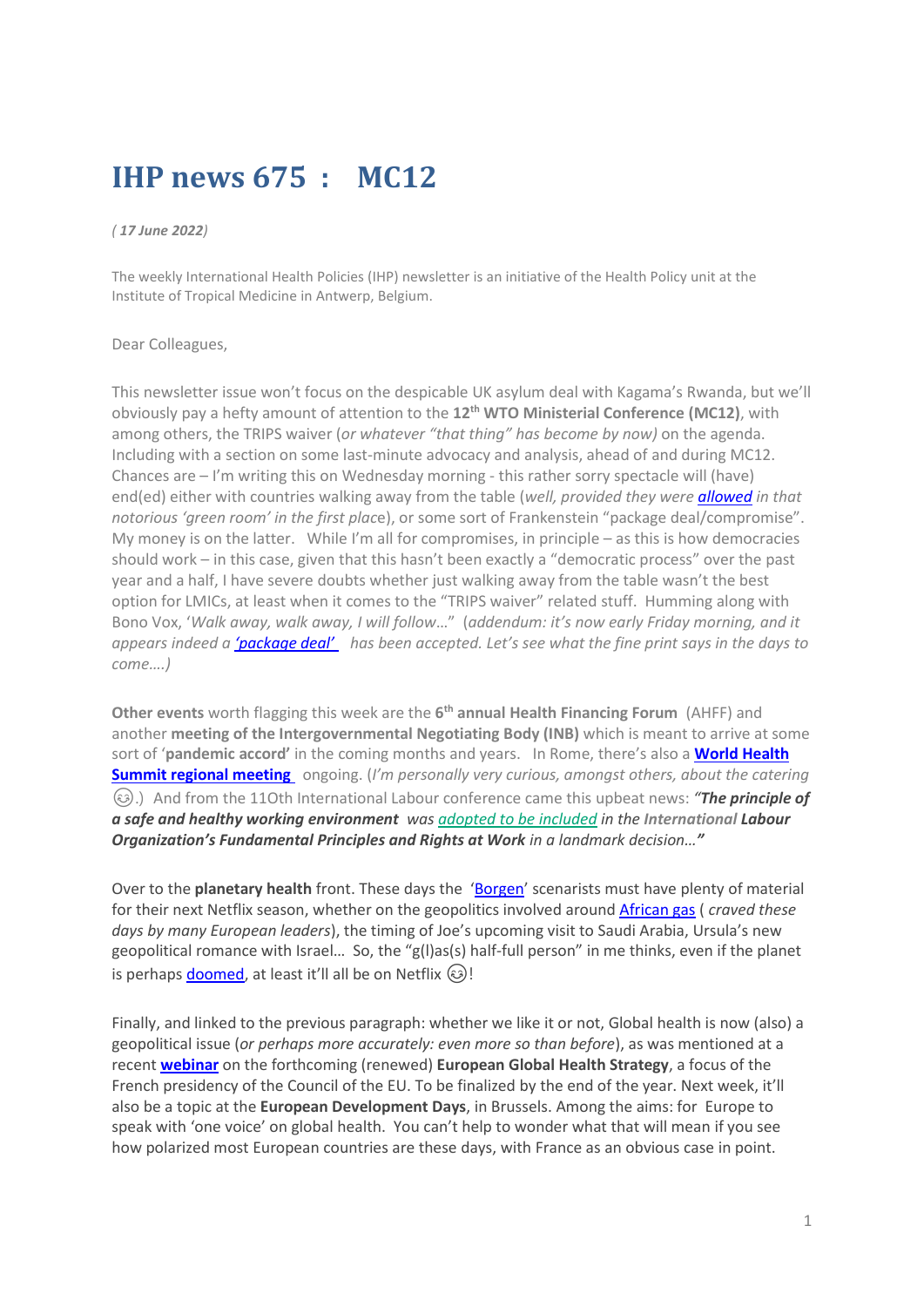Enjoy your reading.

Kristof Decoster

# **Featured Article**

### **Decolonization, LGBTQI+ and shifting the power – but it is getting hot.**

**Willem van de Put** (ITM)

When I come across a sentence [like](https://www.iass-potsdam.de/en/blog/2022/04/colonialism-gender-climate-justice) - hold your breath - this one, "*achieving systemic transformation under the banner of climate justice requires that we deconstruct power relations and gender norms as colonial social constructs from an intersectional and community-based perspective*", I tend to grab a[n extra cup of coffee.](https://www.healthline.com/nutrition/coffee-brain#fatigue) How shall I "walk the walk" of all this in my next ecologically footprint- enhancing trip overseas to change the behaviour of people who have not invited me?

Last week it helped a little to read about Frans [de Waal's](https://www.theguardian.com/science/2022/apr/17/frans-de-waal-in-other-primates-i-dont-find-the-kind-of-intolerance-we-have) new book, *[Different:](https://guardianbookshop.com/different-9781783787302) What Apes Can Teach Us About [Gender](https://guardianbookshop.com/different-9781783787302)*. A lot, it turns out. In the book, he tries to 'put the biology back into [gender](https://www.who.int/health-topics/gender#tab=tab_1)'. His insights seem to confirm stereotypes (quite some male apes seem to like playing with toy cars, and female apes with dolls) which illustrates how ideas about an ideal world are often disturbed by this irritating habit o[f lived realities](file:///C:/Users/wvandeput/Documents/Publications/Gender/9781776142767_OpenAccessPDF.pdf) to be different from what we want them, perceive them or construct them to be – whatever  $language$  we use.

This difficult relation between ['is' and 'ought'](https://www.jstor.org/stable/2379880) made me think of the turmoil that broke out when the [Parliament of Uganda](https://en.wikipedia.org/wiki/Parliament_of_Uganda) passed [the Anti-Homosexuality Act, back](https://en.wikipedia.org/wiki/The_Anti-Homosexuality_Act,_2014#cite_note-1) in 2013. Countries [cut](https://www.euractiv.com/section/development-policy/news/europe-reconsiders-uganda-aid-following-anti-gay-law/) development aid because Uganda dared to ignore warnings from the international community not to criminalize gays. The irony that British colonial administrator[s introduced anti-gay laws](https://theconversation.com/how-britains-colonial-legacy-still-affects-lgbt-politics-around-the-world-95799) in the first place was missed by many. Inspired by King Henry VIII, who signed the [Buggery Act](https://www.stonewall.org.uk/about-us/news/african-sexuality-and-legacy-imported-homophobia) in 1533, British colonial rule installed [anti-gay laws](https://www.taylorfrancis.com/books/mono/10.4324/9781351256209/british-colonialism-criminalization-homosexuality-enze-han-joseph-mahoney) throughout the nations of the [Commonwealth.](https://en.wikipedia.org/wiki/LGBT_rights_in_the_Commonwealth_of_Nations)

Why was I thinking of all this? Perhaps because I find myself at times struggling how to reconcile important concepts like 'decolonization' and 'shifting the power' through a '[rights-based approach](https://ennhri.org/about-nhris/human-rights-based-approach/)' with our own line of work – public health. Let me share my struggle moving up in a 'bottom-up' way, from the local all the way to the global level.

#### **From the local to the global arena**

At the local level, I have learned how to work in a setting that it [structurally unfair.](https://www.ethicsandinternationalaffairs.org/2020/structural-injustice-power-advantage-and-human-rights/) When working on gender and LBTGQ+ issues I am often told about local customs and traditions that are not in line with the rights-based approach. Yet, when we talk about LBTGQ+ issues, it always becomes interesting to see what we actually mean. It is far from clear, for example, what we mean by 'homosexuality', apart from the rather unromantic notion of 'men having sex with men' (MSM) that was adopted for [practical reasons](https://www.ncbi.nlm.nih.gov/pmc/articles/PMC1449332/) by HIV/Aids researchers. Men have (had) sex with men in many different contexts and times, even if the ancient [Greeks](https://www.taylorfrancis.com/chapters/edit/10.4324/9781315784144-2/times-places-homosexuality-ancient-greece-martha-nussbaum) or [Indians,](https://journal.fi/store/article/view/102235) the [Afghans,](https://link.springer.com/chapter/10.1007/978-3-319-64838-5_3) the [Baruya](https://www.goodreads.com/book/show/2597086-the-making-of-great-men) or many different groups in [Africa](https://www.perlego.com/book/2673878/boywives-and-female-husbands-studies-in-african-homosexualities-pdf?utm_source=google&utm_medium=cpc&campaignid=15913700346&adgroupid=133123121755&gclid=CjwKCAjw7vuUBhBUEiwAEdu2pBLsWpI1TSOUOkFocY0C6I6GpQLzg6NkqjpDV4piLIrHttqbG9cUbBoCthYQAvD_BwE) o[r Melanesia](https://books.google.be/books?hl=en&lr=&id=G1444C8A8-kC&oi=fnd&pg=PR7&dq=anthropological+theory+homosexuality&ots=OwXz3CScL8&sig=yDMajulfuVpFQyIYPJ90Lgf8LLk&redir_esc=y#v=onepage&q=anthropological%20theory%20homosexuality&f=false) would never would (have) label(ed) this as 'homosexuality'. As for another gendered issue, when doing research for a 'She Decides' project of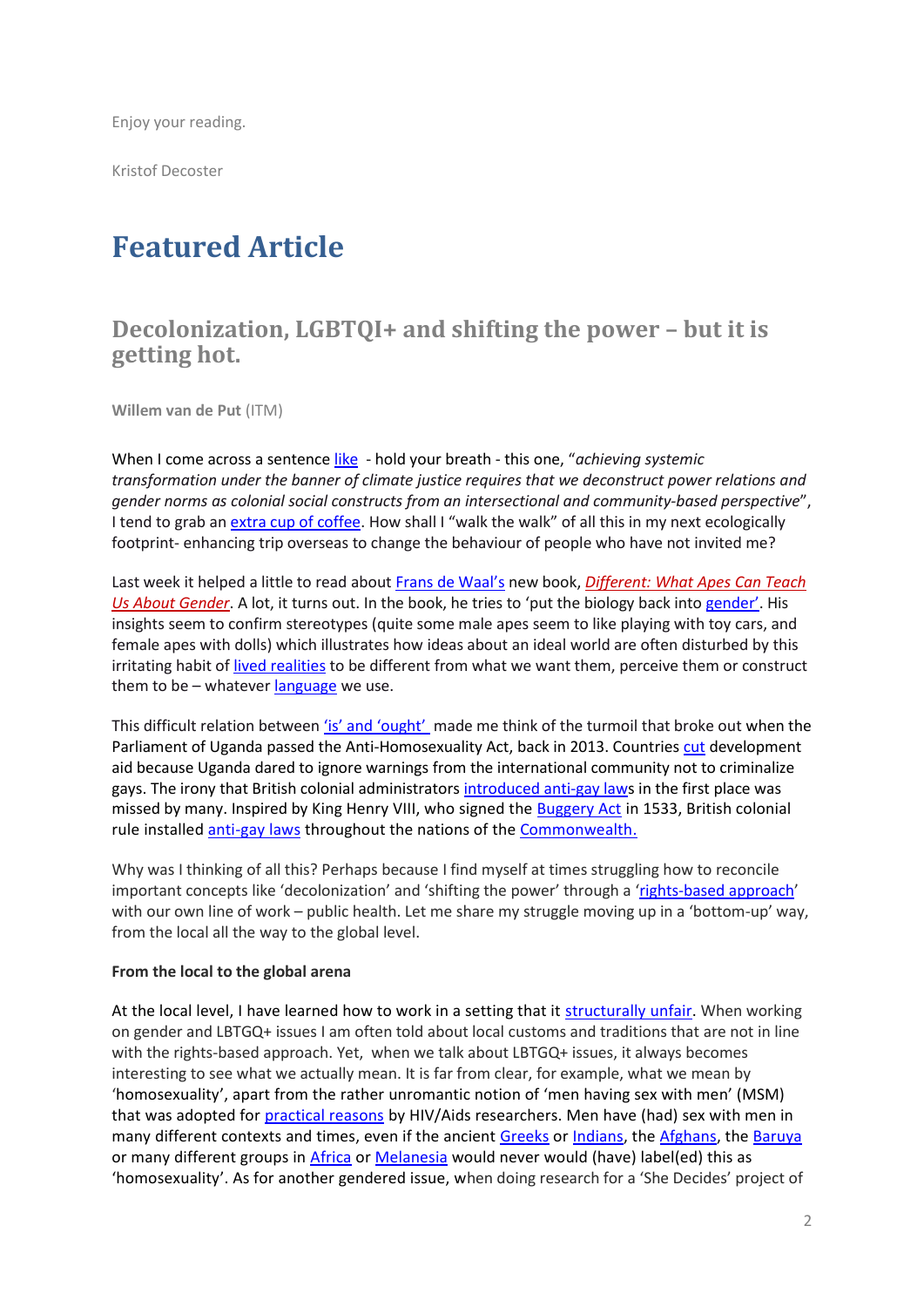Enabel o[n FGM,](https://www.endfgm.eu/female-genital-mutilation/what-is-fgm/) quite a few women in Guinea told me squarely that they will indeed decide for themselves on intimate issues affecting their own bodies - while also pointing at the double standards ( see [Female Genital Cosmetic Surgery](https://www.nature.com/articles/s41443-021-00514-8) in the West) in the process. This leads to interesting frictions between the universal right t[o bodily integrity](https://www.cambridge.org/core/journals/cambridge-law-journal/article/abs/nature-and-significance-of-the-right-to-bodily-integrity/79703F3BE9C5C21BB76338C050E951BC) and the 'Western [position](http://circumcisionharm.org/images-circharm.org/Earp%20Current_critiques_of_WHO_FGM%20IJIR%202020.pdf) on FGM' against a background of [decolonization.](https://journals.lww.com/advancesinnursingscience/Abstract/2016/04000/A_Decolonizing_Methodology_for_Health_Research_on.6.aspx)

Our partner organisations are well aware that not only society, but many of their own employees do not accept [LGBTQIA](https://www.nytimes.com/2019/06/23/world/global-lgbtq-rights.html)+'s. Yet they comply with a human rights-based approach because they believe that culture is not static (as shown above), [education](https://www.publish.csiro.au/sh/SH16145) helps, and that there is nothing 'colonial' about giving people options. As long as we are aware of our '[foreign](https://gh.bmj.com/content/4/5/e002068.full) gaze' and are honest and open about our motives and '[positiona](https://www.researchgate.net/publication/226179133_What_Difference_Does_Difference_Make_Position_and_Privilege_in_the_Field)lity'. In fact, using that positionality helps a lot in '*co-creating change*' (my god, these words….).

At this local level I noticed it helps to bring up my own position and privilege from the beginning. I can ask the people that did not invite me what they think that I think gives me the right to interfere, and how I dare to question local behaviour. To legitimize my presence, I use a lesson I learned from former Dutch politician [Jan Pronk,](https://www.janpronk.nl/index.html) who emphasises that we need some degree of universality if we want to (legitimately) push for transformative change in a world of many contesting values, religions and politics, certainly in settings that are not our own. He [argues](https://www.janpronk.nl/speeches/english/the-geography-of-human-rights.html)  [convincingly](https://www.janpronk.nl/speeches/english/the-geography-of-human-rights.html) that we have the Universal Declaration on Human Rights – and not much else. It is only on that common ground, however narrow, that we can find ways to stop abuse, improve health, and think about how to do that.

When it comes to *how* we go about making change, I apply a lesson I learned from medical anthropologist [Cecil Helman.](https://www.ncbi.nlm.nih.gov/pmc/articles/PMC4222154/) He taught me that you always have a right to ask why people do what they do. Then you simply [keep asking,](https://www.mindtools.com/pages/article/newTMC_5W.htm#:~:text=The%20method%20is%20remarkably%20simple,prevent%20the%20issue%20from%20recurring.) until people start reflecting on their own answers, which is when you really – at least if you know how to  $l$  isten – can begin to understand alternative realities. That attitude can be turned into a [technique](https://www.culture4change.eu/wp-content/uploads/2021/09/C4C-RMM-Reference-Guide_September-2017-1.pdf) which delivers transformational change (*an [example](https://www.ncbi.nlm.nih.gov/pmc/articles/PMC7076281.1/pdf/wellcomeopenres-4-17026.pdf) of a similar approach from South India was presented last week by [Prashanth](https://www.researchgate.net/profile/Prashanth-N-Srinivas) Srinivas at ITM*).

So far, no problem. It is when we leave the cosy level of the community and try to bring lessons learned to the national level that things get more **complex** (in terms of governance, [research](https://journals.plos.org/plosone/article?id=10.1371/journal.pone.0238365) impact etc). An even fiercer battle starts when moving to the global level. When we try to scale up, scale deep, or scale [sideways](https://www.researchgate.net/publication/280394872_Scaling_out_Scaling_up_Scaling_deep_Advancing_systemic_social_innovation_and_the_learning_processes_to_support_it/link/56711cc808ae0d8b0cc2d8e1/download) a tested 'co-created intervention', or check if it may eve[n trickle up,](https://journals.sagepub.com/doi/abs/10.1177/0149206318812951) our positive approach quickly bumps into the hard reality of [realpolitik.](https://www.britannica.com/topic/realpolitik) In "pragmatic" [power play](https://globalizationandhealth.biomedcentral.com/articles/10.1186/s12992-019-0515-5) at the global level, the human rights discourse often changes from an *empowering* norm for health policy into an *instrument of Western power*. Our knowledge of pathways to sustainable change, like [adaptive change](https://www.dlprog.org/opinions/sticky-change-what-international-development-can-learn-from-adaptive-management) and th[e multi-level perspective,](https://www.researchgate.net/publication/336044288_A_Review_of_the_Multi-Level_Perspective) turn out no match for the guardians of 'the system' – those that meet in Davos annually to make sure that **nothing really changes**. Even though we learned lessons on '[spreading civilization](https://scholarblogs.emory.edu/violenceinafrica/sample-page/the-philosophy-of-colonialism-civilization-christianity-and-commerce/)' through bloody colonialism and that democracy doesn't work from the [point of a gun,](https://www.goodreads.com/book/show/245044.At_the_Point_of_a_Gun) epidemics show us that colonialism and blood are still [connected,](https://www.wired.com/story/ebola-epidemic-blood-samples/) while the temptation to start another [human rights-based war](https://www.taylorfrancis.com/chapters/edit/10.4324/9781315239880-13/war-humanitarian-intervention-human-rights-richard-norman) more often than not takes the attention away from 'health for all'. You know, the stuff this newsletter is all about.

#### **It's getting hot**

So having reached this global level, my struggle is double. Structural [action](https://www.ncbi.nlm.nih.gov/pmc/articles/PMC5759713/) is needed because global health governance is only very loosely related t[o the right to health.](https://onlinelibrary.wiley.com/doi/full/10.1002/gch2.1022) Structural action requires system [change](https://www.greenbiz.com/article/what-does-system-change-mean-anyway) – difficult but long overdue, and thus an undeniable part of progress. But then I hear the rattling hooves of the four [horsemen](https://www.jw.org/en/library/magazines/watchtower-no3-2017-may/who-are-the-four-horsemen/) of the apocalypse, struggling to bring more than seven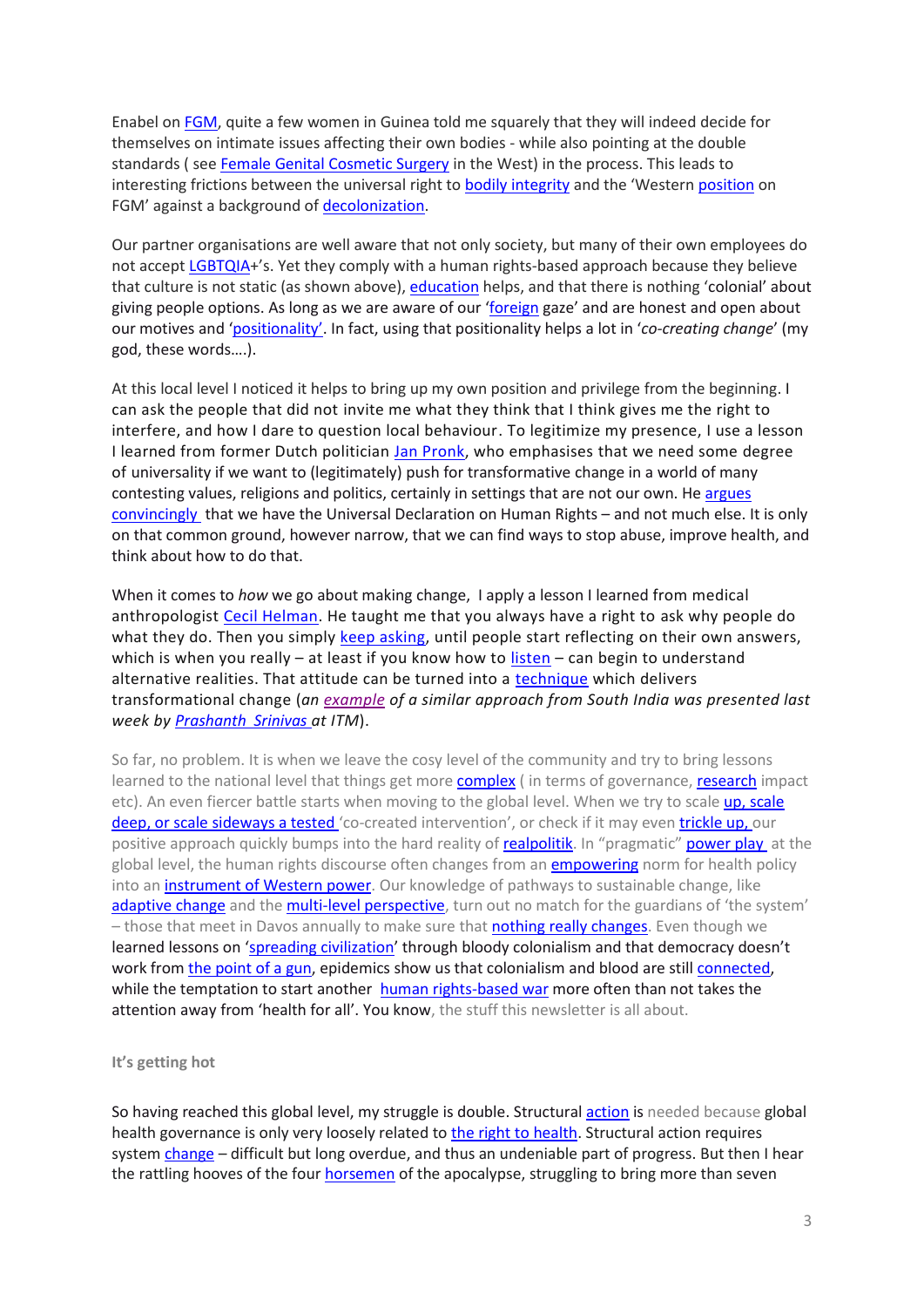plagues to us, apparently in stiff competition with each other to eradicate us all…shall it be the flash of nuclear power, a pandemic caused by one of the [40.000](https://www.theatlantic.com/science/archive/2022/04/how-climate-change-impacts-pandemics/629699/%20%20climate%20change%20is%20creating%20a%20new%20age%20of%20infectious%20dangers.) lurking viruses, generously assisted by [antimicrobial](https://www.ox.ac.uk/news/2022-01-20-estimated-12-million-people-died-2019-antibiotic-resistant-bacterial-infections#:~:text=First%20comprehensive%20analysis%20of%20global,role%20in%204.95%20million%20deaths.) resistance, or just a an ordinary old-fashioned war, plus famine an[d migration,](https://reliefweb.int/report/world/report-impact-climate-change-migration-october-2021) all egged on by the climate emergency? It seems more than even Hollywood can handle!

Like a rabbit in the headlights I have to choose between just reacting to the shocks or fixing the system. Or should we try both, like ['adaptation with robustness'](https://www.academia.edu/52027079/Adaptation_with_robustness_the_case_for_clarity_on_the_use_of_resilience_in_health_systems_and_global_health)? Looking at the dazzling first line of this blog, do we actually have enough time left to achieve "systemic transformation under the banner of climate justice"? And when shall we start "deconstructing power relations and gender norms as colonial social constructs from an intersectional and community-based perspective"?

Well, better get started anyway, I say. The rabbit is frozen because she doesn't know whether to fight or flee – but freezing won't fool the climate either. Perhaps there is just time left for another [stimulating](https://www.sciencedirect.com/science/article/pii/S1043276014001283) cup of coffee – and then let's [get to it!](https://www.youtube.com/watch?v=lcNkanA53Fc)

# **Highlights of the week**

# **Social Determinants of Health**

**BMJ GH Editorial - Going global with social determinants of health: some reflections**

S Venkatapuram;<https://gh.bmj.com/content/7/6/e009799>

**The read of the week**.

Venkatapuram comments on a new research article on public understanding of SDH across some countries. More in particular, this new **BMJ GH article (by S Abdalla et al**) – [What matters for](https://gh.bmj.com/content/7/6/e008858)  [health? Public views from eight countries.](https://gh.bmj.com/content/7/6/e008858) Also an interesting read.

"*Despite growing scholarship on the social determinants of health (SDoH), wider action remains in its early stages. Broad public understanding of SDoH can help catalyse such action. This paper aimed to document public perception of what matters for health from countries with broad geographic, cultural, linguistic, population composition, language and income level variation….."*

# **6th Annual Health Financing Forum (AHFF) ( June 14-16 )**

[https://www.worldbank.org/en/events/2022/06/14/financing-primary-health-care-opportunities-at](https://www.worldbank.org/en/events/2022/06/14/financing-primary-health-care-opportunities-at-the-boundaries?cid=hnp_tt_health_en_ext)[the-boundaries?cid=hnp\\_tt\\_health\\_en\\_ext](https://www.worldbank.org/en/events/2022/06/14/financing-primary-health-care-opportunities-at-the-boundaries?cid=hnp_tt_health_en_ext)

The **World Bank, USAID and the Global Financing Facility, with the support of GIZ**, hosted **the 6th Annual Health Financing Forum (AHFF) on June 14 to 16, 2022**. This year's AHFF focused on approaches to mobilizing and pooling funds to pay for primary health care (PHC).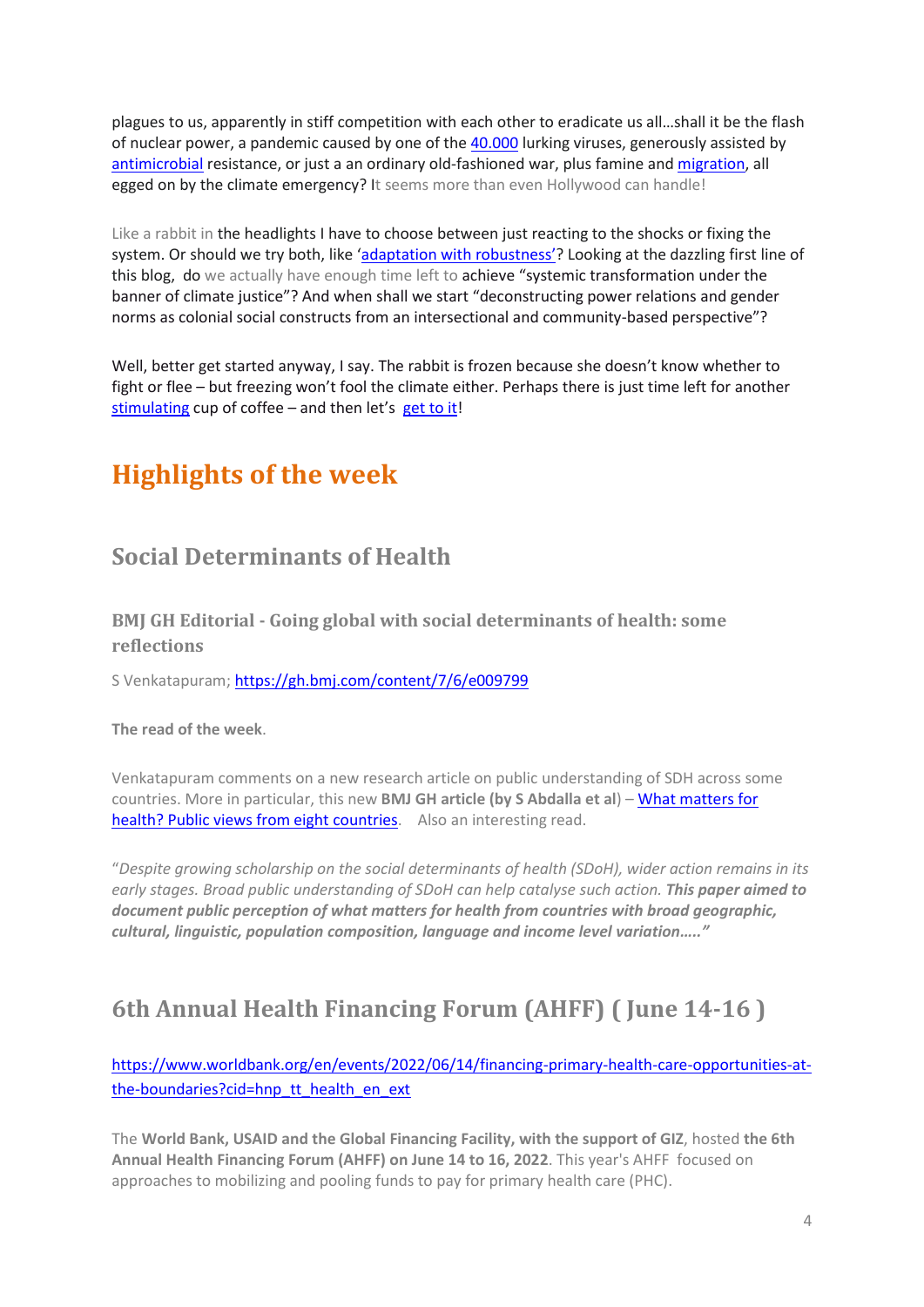**Concept note**[: https://thedocs.worldbank.org/en/doc/7694bee9048fcc014ad3157d59e1f9fc-](https://thedocs.worldbank.org/en/doc/7694bee9048fcc014ad3157d59e1f9fc-0200022022/related/Sixth-Annual-Health-Financing-Forum-Concept-Note-final.pdf)[0200022022/related/Sixth-Annual-Health-Financing-Forum-Concept-Note-final.pdf](https://thedocs.worldbank.org/en/doc/7694bee9048fcc014ad3157d59e1f9fc-0200022022/related/Sixth-Annual-Health-Financing-Forum-Concept-Note-final.pdf)

To give you a flavour, this **tweet from Agnès Soucat** (who has been tweeting throughout the forum):

"*[@WorldBank](https://twitter.com/WorldBank) acknowledges setback on [#UHC](https://twitter.com/hashtag/UHC?src=hashtag_click) -increase in financial hardship globally -stalling and even decrease of key coverage indicators This happens against the backdrop of massive increase of ODA for health. How to design new health financing instruments that work fo[r #UHC](https://twitter.com/hashtag/UHC?src=hashtag_click)*?"

See also **hashta[g #AHFF2022](https://twitter.com/hashtag/AHFF2022?src=hashtag_click)**.

### **Monkeypox**

**Reuters - WHO set to decide if monkeypox represents health emergency**

#### [Reuters;](https://www.reuters.com/business/healthcare-pharmaceuticals/who-set-decide-if-monkeypox-represents-health-emergency-2022-06-14/?taid=62a8947e802cad0001f8b163&utm_campaign=trueanthem&utm_medium=trueanthem&utm_source=twitter)

"*The World Health Organization will convene an emergency committee on Thursday next week to assess whether the monkeypox outbreak represents a public health emergency of international concern…."*

For more detail, see **HPW - [Tedros Convenes WHO Emergency Committee to Discuss Monkeypox](https://healthpolicy-watch.news/tedros-convenes-who-emergency-committee-for-monkeypox/)  [Outbreak](https://healthpolicy-watch.news/tedros-convenes-who-emergency-committee-for-monkeypox/)**

*"…. This follows the spread of the disease in at least 32 new countries outside of the nine African countries where it is endemic, with 1,600 confirmed and a further 1,500 suspected cases reported to the WHO. "The global outbreak of monkeypox is clearly unusual and concerning. It's for that reason that I have decided to convene the Emergency Committee under the International Health Regulations next week to assess whether this outbreak represents a public health emergency of international concern," Dr Tedros told a media briefing on Tuesday."*

*"…. The WHO is also discussing changing the name of monkeypox and its clades, currently known as the Central Africa and West Africa clades. The WHO is also in discussion with member states about "equitable access" to the smallpox vaccine for monkeypox….."*

See also **UN News** - [WHO to determine if Monkeypox should be](https://news.un.org/en/story/2022/06/1120392) declared 'Emergency of I[nternational Concern'](https://news.un.org/en/story/2022/06/1120392)

"*WHO also published on Tuesday new guidelines on vaccination against Monkeypox*."

PS: and via [Politico's Global Pulse](https://www.politico.com/newsletters/global-pulse/2022/06/16/a-day-late-and-a-dollar-short-on-monkeypox-00039931) **:** 

"*The declarations still matter, and monkeypox meets the standards for one, said Lawrence Gostin, a public health law professor at Georgetown University. "Tedros was right to convene an emergency committee under the International Health Regulations," he wrote in an email to Global Pulse, adding*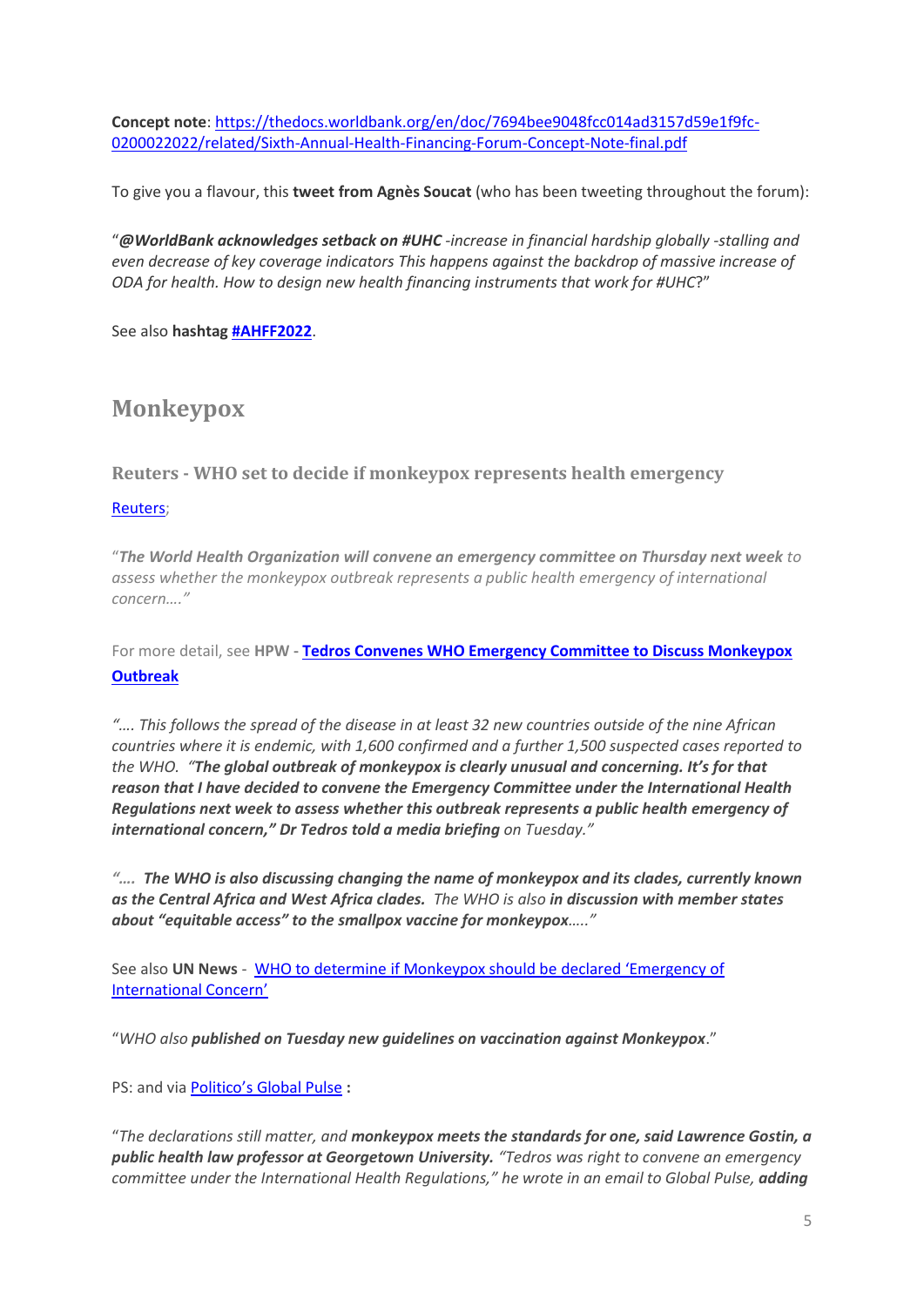*that monkeypox meets the criteria for a global health emergency. …." ""It is far better to take monkeypox seriously as a global health threat rather than to wait and see," Gostin said. "A 'wait and see' approach could let the virus spiral out of control.""*

**AP - WHO to share vaccines to stop monkeypox amid inequity fears**

[https://apnews.com/article/covid-health-pandemics-united-nations-world-organization](https://apnews.com/article/covid-health-pandemics-united-nations-world-organization-a4848839d86d2d08100000d918b6bd0d)[a4848839d86d2d08100000d918b6bd0d](https://apnews.com/article/covid-health-pandemics-united-nations-world-organization-a4848839d86d2d08100000d918b6bd0d)

*"The World Health Organization said it's creating a new vaccine-sharing mechanism to stop the outbreak of [monkeypox](https://apnews.com/article/monkeypox-what-to-know-d62250e909202943247552815dadb1de) in more than 30 countries beyond Africa. The move could result in the U.N. health agency distributing scarce vaccine doses to rich countries that can otherwise afford them. To some health experts, the initiative potentially misses the opportunity to control monkeypox virus in the African countries where it's infected people for decades, serving as another example of the inequity in vaccine distribution seen during [the coronavirus pandemic.](https://apnews.com/hub/coronavirus-pandemic)"*

*"WHO Director-General Tedros Adhanom Ghebreyesus said the agency is developing an initiative for "fair access" to vaccines and treatments that it hopes will be ready within weeks. The mechanism was proposed shortly after Britain, Canada, France, Germany, the U.S. and other countries reported hundreds of monkeypox cases last month…."*

*"Some African experts questioned why the U.N. health agency has never proposed using vaccines in central and West Africa, where the disease is endemic. "The place to start any vaccination should be Africa and not elsewhere," Dr. Ahmed Ogwell, acting director of the Africa Centers for Disease Control and Prevention, said. He said the lack of any vaccines to counter monkeypox on the continent, where more than 1,500 suspected cases and 72 deaths have been reported this year, was a more critical concern than the clusters of mostly mild disease being reported in rich countries….."*

**Science - Rename monkeypox to remove geographic stigma, researchers say**

[https://www.science.org/content/article/rename-monkeypox-remove-geographic-stigma](https://www.science.org/content/article/rename-monkeypox-remove-geographic-stigma-researchers-say)[researchers-say](https://www.science.org/content/article/rename-monkeypox-remove-geographic-stigma-researchers-say)

From late last week. "**Proposal would avoid references to West African and Congo strains."**

*"…. The name "hMPXV A.1" may not roll off the tongue, but a prominent, international group of researchers contends that something like it should replace the current naming system for monkeypox and its so-called West African and Congo Basin strains. "In the context of the current global outbreak, continued reference to, and nomenclature of this virus being African is not only inaccurate but is also discriminatory and stigmatizing," write 29 co-authors from 11 countries in a [preprint posted on virological.org \[today\]](https://virological.org/t/urgent-need-for-a-non-discriminatory-and-non-stigmatizing-nomenclature-for-monkeypox-virus/853). They further note that the strain now circulating in people outside Africa is probably distinct from the virus in animals—and they "urge a speedy decision and adoption of a new name." The call echoes previous debates over the names of other diseases and pathogens, including a recent one that led to the current nomenclature for SARS-CoV-2 variants, with Greek letters replacing geographical names like the Wuhan or South African strain. Similarly, the preprint authors want a "practical and neutral system of nomenclature" used for monkeypox."*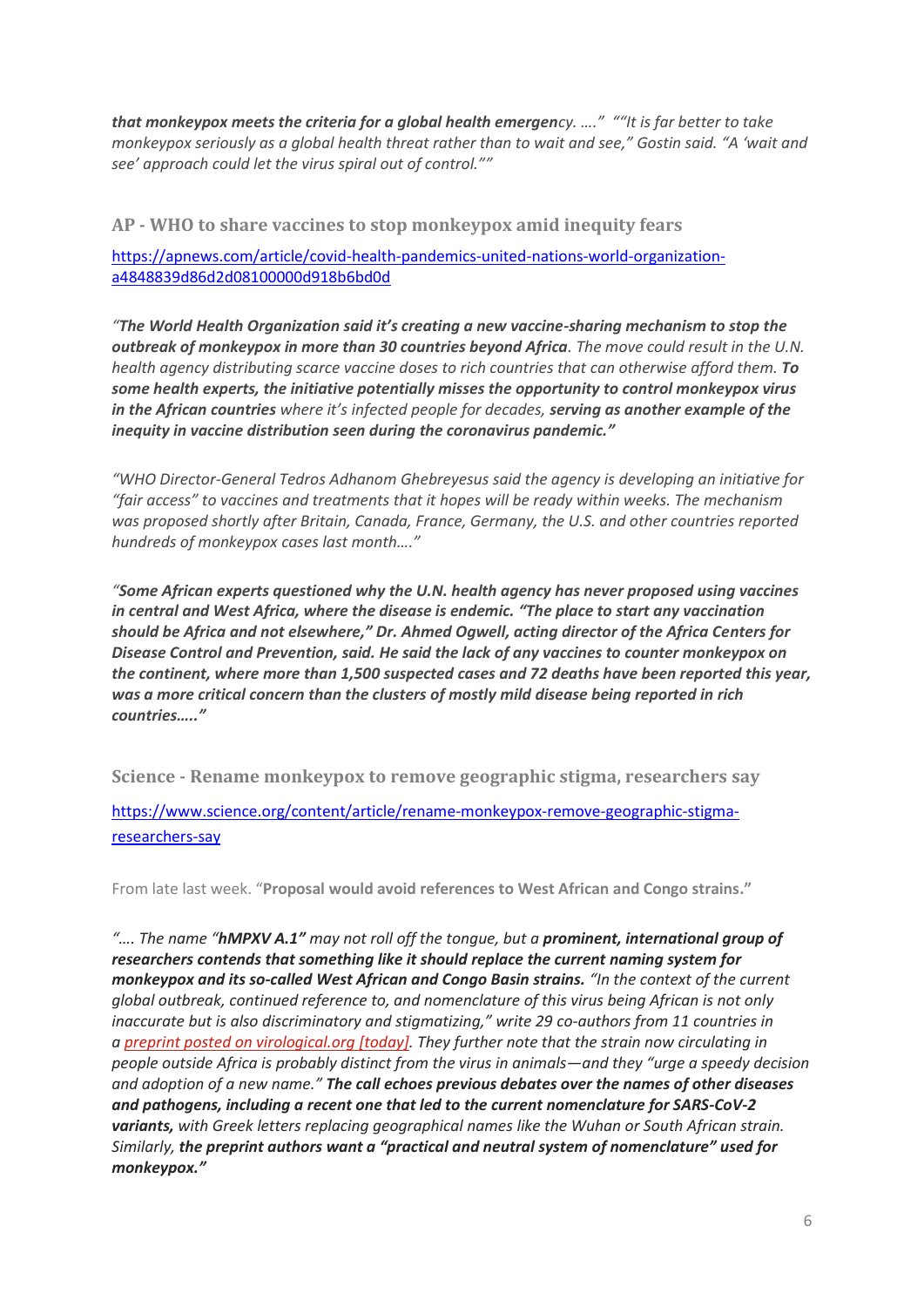*"… Oliveira and colleagues on the preprint suggest human monkeypox (hMPXV) as a placeholder name with numbers representing clades: 1 for Congo Basin as it was the first to be detected, 2 for West African, and 3 for the current strain, which might inappropriately be named the "Euro" clade. Lineages within a clade could use the alphabet, as SARS-CoV-2 does with Omicron BA.5, for example. The group has already discussed its ideas with the World Health Organization (WHO) and the International Committee on Taxonomy of Viruses (ICTV)……"*

See also Stat - ['Discriminatory and stigmatizing': Scientists push to rename monkeypox viruses](https://www.statnews.com/2022/06/11/monkeypox-virus-name-stigma/)

**Politico - U.S. orders 500,000 monkeypox vaccines to be delivered this year**

<https://www.politico.com/news/2022/06/10/us-monkeypox-vaccine-00038776>

Seems like at least some hoarding by rich countries is again happening. "*The order is larger than earlier ones to the U.S. and represents a significant escalation in the fight against a growing monkeypox outbreak."* "…..*The U.S. order comes as the vaccine is in short supply in many countries — and as several nations work with Bavarian Nordic to ink contracts for more vaccines. ….… Other countries have reported having some doses stored and orders out with Bavarian Nordic, but none have announced a number of doses nearly as large as the U.S. — a figure likely to grow over the coming years*….."

**Reuters - Africa reports 1,597 suspected monkeypox cases, 66 deaths this year - CDC**

[https://www.reuters.com/world/africa/africa-reports-1597-suspected-monkeypox-cases-66-deaths](https://www.reuters.com/world/africa/africa-reports-1597-suspected-monkeypox-cases-66-deaths-this-year-cdc-2022-06-16/)[this-year-cdc-2022-06-16/](https://www.reuters.com/world/africa/africa-reports-1597-suspected-monkeypox-cases-66-deaths-this-year-cdc-2022-06-16/)

"Africa has documented 1,597 suspected cases of monkeypox since the start of 2022, of which 66 have been fatal, the acting director of **Africa's top public health agency Ahmed Ogwell Ouma** said on Thursday."

• See also Reuters - [WHO getting monkeypox tests for Africa, urges vaccine readiness](https://www.reuters.com/business/healthcare-pharmaceuticals/who-getting-monkeypox-tests-africa-urges-vaccine-readiness-2022-06-16/?taid=62ab144065730a00012df427&utm_campaign=trueanthem&utm_medium=trueanthem&utm_source=twitter) 

" *The World Health Organization (WHO) is in the process of procuring thousands of monkeypox tests for Africa but is not recommending mass vaccination at this stage, WHO Africa Director Matshidiso Moeti said on Thursday. She added that the continent should be prepared for vaccination should the need arise….."*

**HPW - Monkeypox: WHO at Crossroads Over Global Allocation of World's Very Limited Vaccine Doses**

*<https://healthpolicy-watch.news/monkeypox-who-limited-vaccine-doses/>*

*"Rich countries are rushing to get doses – but African countries say they should get the vaccines first for a disease endemic to the continent. "*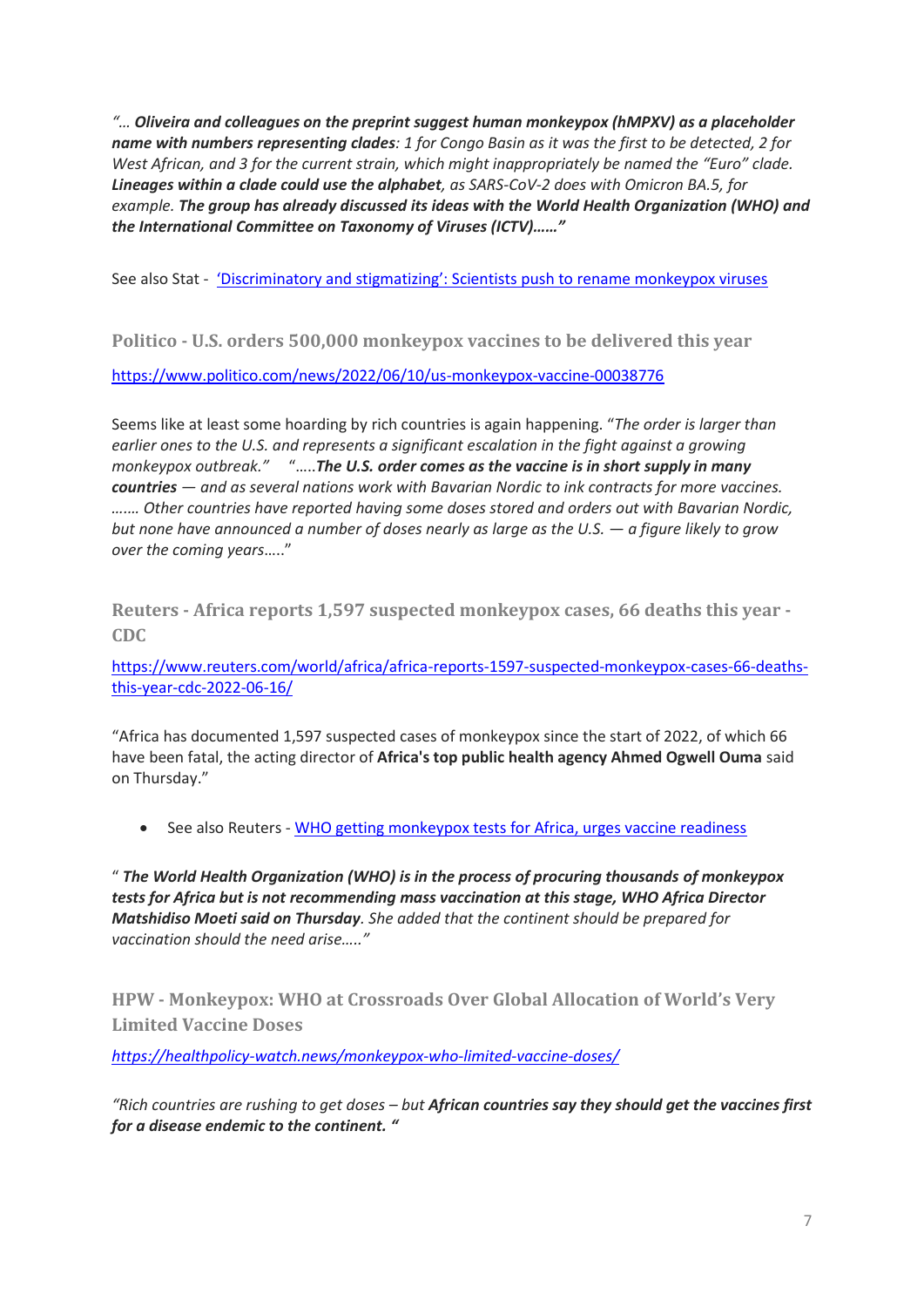*"A plan by the World Health Organization (WHO) to create a vaccine sharing mechanism that will attempt to provide equitable access to vaccines effective against monkeypox disease will only be acceptable if the sharing of vaccine doses begins in Africa – where the disease burden is highest, says Dr. Ahmed Ogwell Ouma, Acting Director of the Africa Centres for Disease Control and Prevention (Africa CDC). Ouma told Health Policy Watch on Thursday that while the Africa CDC supports making the vaccines available, they should be distributed first where the disease is endemic…."*

PS: ".... Africa CDC and WHO confirmed that the new wave of monkeypox also now appears to be *spreading outside of Africa's endemic zone, with fresh cases reported in Ghana and Morocco two countries where it is not typically seen."*

And a few links:

- Reuters WHO looks [into reports of monkeypox virus in semen](https://www.reuters.com/business/healthcare-pharmaceuticals/who-looks-into-reports-monkeypox-virus-semen-2022-06-15/?taid=62a9b8357385bc0001a6d700&utm_campaign=trueanthem&utm_medium=trueanthem&utm_source=twitter)
- CGD (blog) [Containing Monkeypox: The Path Towards a More Equitable Response](https://www.cgdev.org/blog/containing-monkeypox-path-towards-more-equitable-response) (by E Smitham & A Glassman)

"*In this blog, we explore the potential scale of this unanticipated global transmission, explain why targeted smallpox vaccination wasn't deployed to deal with earlier outbreaks in sub-Saharan Africa, and what policymakers should do now to control this outbreak….."*

# **TRIPS waiver & WTO's MC12 (12-15, stretched to 17 June)**

In this first section on MC12, we focus on the **negotiations and other news** (from WTO in Geneva) from this week, more or less chronologically. As you know by now, it ended with some 'happy end' (**a 'package deal'**), early Friday morning. Whether the same is true in the TRIPS waiver saga, is another story.

In the next section, we offer some (**last-minute) advocacy and analysis**, mostly from end of last week.

**HPW - WTO Opens with Note of 'Cautious Optimism' on Prospects for Agreement over Fisheries Subsidies and COVID Vaccine IP Waiver**

[https://healthpolicy-watch.news/wto-opens-with-cautious-optimism-but-civil-society-protests](https://healthpolicy-watch.news/wto-opens-with-cautious-optimism-but-civil-society-protests-lockout/)[lockout/](https://healthpolicy-watch.news/wto-opens-with-cautious-optimism-but-civil-society-protests-lockout/)

On Sunday. *"The World Trade Organization's Director General Dr Ngozi Okonjo Iweala said she was "cautiously optimistic" about the potential for WTO members to reach long-delayed agreements on issues such as a limited IP waiver for COVID vaccines as well as a decision to curb harmful fisheries subsidies that allow big industrial rigs to plunder the oceans – depleting global fish stocks and harming food security for billions of people. Iweala spoke at a press briefing Sunday just ahead of the opening of WTO's long-delayed 12th Ministerial Conference (MC12) that afternoon.*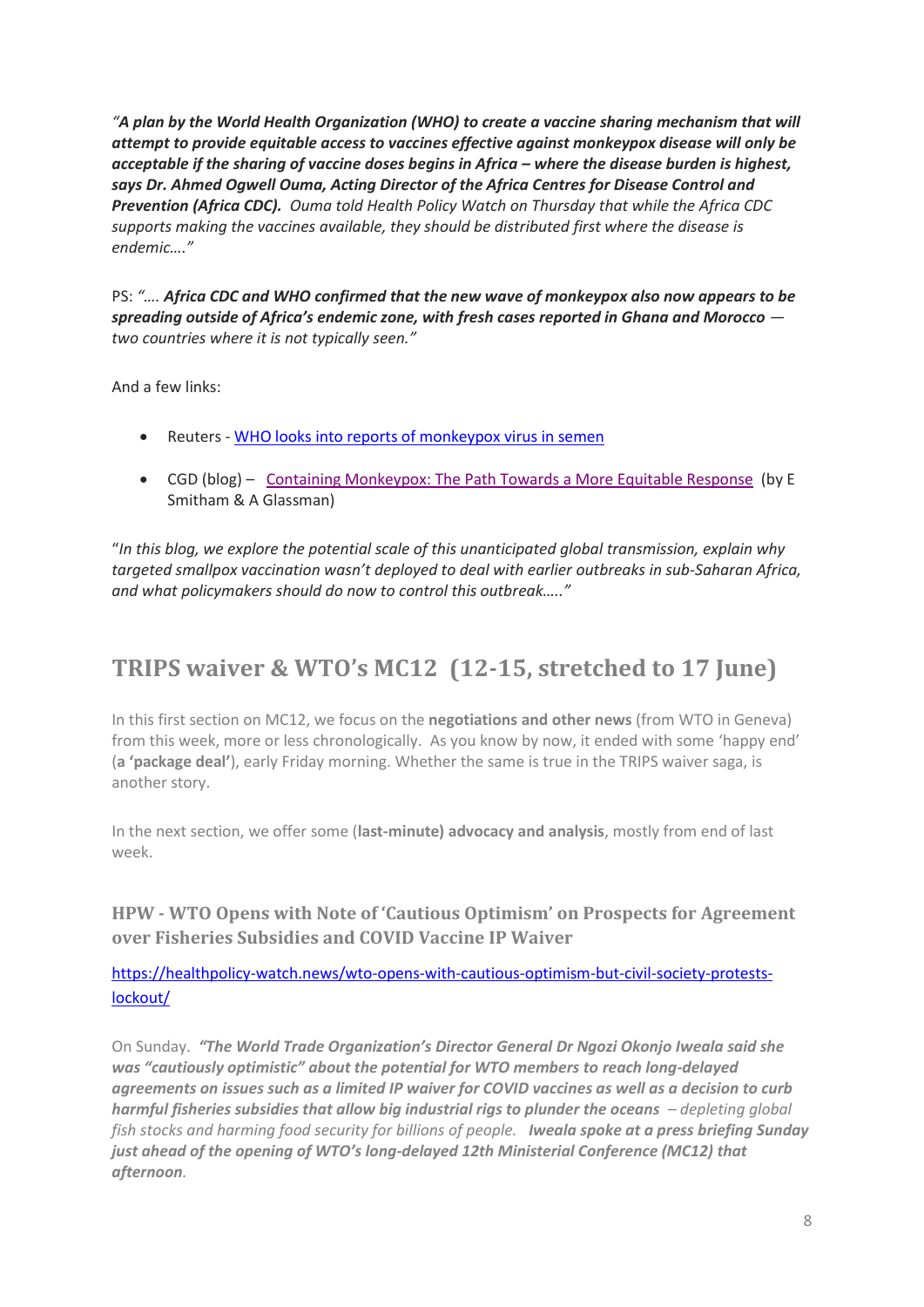*… Civil society groups, however, protested being locked out of the physical conference corridors on opening day, saying that the last-minute move by WTO, ostensibly on security grounds, had ["sidelined"](https://ourworldisnotforsale.net/2022_retract_access) voices of dissent at the meeting, being attended by over 100 trade ministers. "*

*"… In her formal statement at the conference's ceremonial opening, Iweala urged WTO members to move ahead assertively on the wide range of issues before them – and thus ensure the continued relevance of the global trade body to multilateral policy-making. "Strengthening the multilateral trading system is a global public good that we have collectively and carefully built up over 75 years," Iweala said. Her speech set out key points of focus for the debates of the next three days – around agriculture and food security, as well as draft agreements on fisheries subsidies and a waiver on some WTO TRIPS provisions on the use of intellectual property – for the purpose of COVID-19 vaccine production. "*

*"…. On the much discussed IP waiver – as well as a companion "trade and health" draft declaration reducing barriers to trade in essential medicines and inputs, Iweala urged ministers to "please let's do it."*

• See also **Reuters** - **[WTO chief sees rocky road for trade deals at global meeting](https://www.reuters.com/world/wto-chief-seeks-one-or-two-deals-warns-road-will-be-rocky-2022-06-12/)** 

"*World Trade Organization chief Ngozi Okonjo-Iweala expressed cautious optimism on Sunday that more than 100 trade ministers meeting in Geneva would achieve one or two global deals this week, but warned the path there would be bumpy and rocky."*

*"The director-general from Nigeria said the world had changed since the WTO's last ministerial conference nearly five years ago. […](https://www.reuters.com/world/what-could-wto-ministerial-conference-achieve-2022-06-03/) "I wish I could say for better. It has certainly become more complicated," she told a news conference before the June 12-15 meeting, listing the COVID-19 pandemic, the Ukraine war, and major food and energy crises as pieces of a "polycrisis"....."* 

### **HPW - Pyrrhic Victory if WTO Agrees to Patent Waiver for COVID-19 Vaccines**

#### [https://healthpolicy-watch.news/pyrrhic-victory-if-wto-agrees-to-patent-waiver-for-covid-19](https://healthpolicy-watch.news/pyrrhic-victory-if-wto-agrees-to-patent-waiver-for-covid-19-vaccines/) [vaccines/](https://healthpolicy-watch.news/pyrrhic-victory-if-wto-agrees-to-patent-waiver-for-covid-19-vaccines/)

State of affairs as of Tuesday. Well worth a read.

 *"After nearly 18 months of debate, World Trade Organization (WTO) members now appear likely to approve a limited waiver of patent rights on COVID-19 vaccines in their closing session on Wednesday. But if the [current draft text is approved](https://docs.wto.org/dol2fe/Pages/SS/directdoc.aspx?filename=q:/WT/MIN22/W15.pdf&Open=True) as it stands, it may be a pyrrhic victory for the medicines access groups that fought for months for a broad waiver of intellectual property (IP) rights on medicines, tests and vaccines, first proposed by [India and South Africa in October 2020.](https://healthpolicy-watch.news/legal-action-against-countries-not-backing-trips-waiver-for-covid-19-vaccine-roll-out-say-activists/) "*

*"Those civil society advocates are nervously eyeing the draft waiver's provisions, which they fear could even set a bad precedent for future accords – a precedent worse than the limits currently contained in the WTO's [Agreement on Trade Related Aspects of Intellectual Property Rights](https://www.wto.org/english/docs_e/legal_e/27-trips_01_e.htm) (TRIPS).*

*… The biggest criticism from civil society about the decision likely to be adopted Wednesday is that the waiver is limited to COVID-19 vaccines, now in surplus, while omitting reference to tests and treatments where access is often more uneven. …. …. Potentially, the waiver's provisions could be*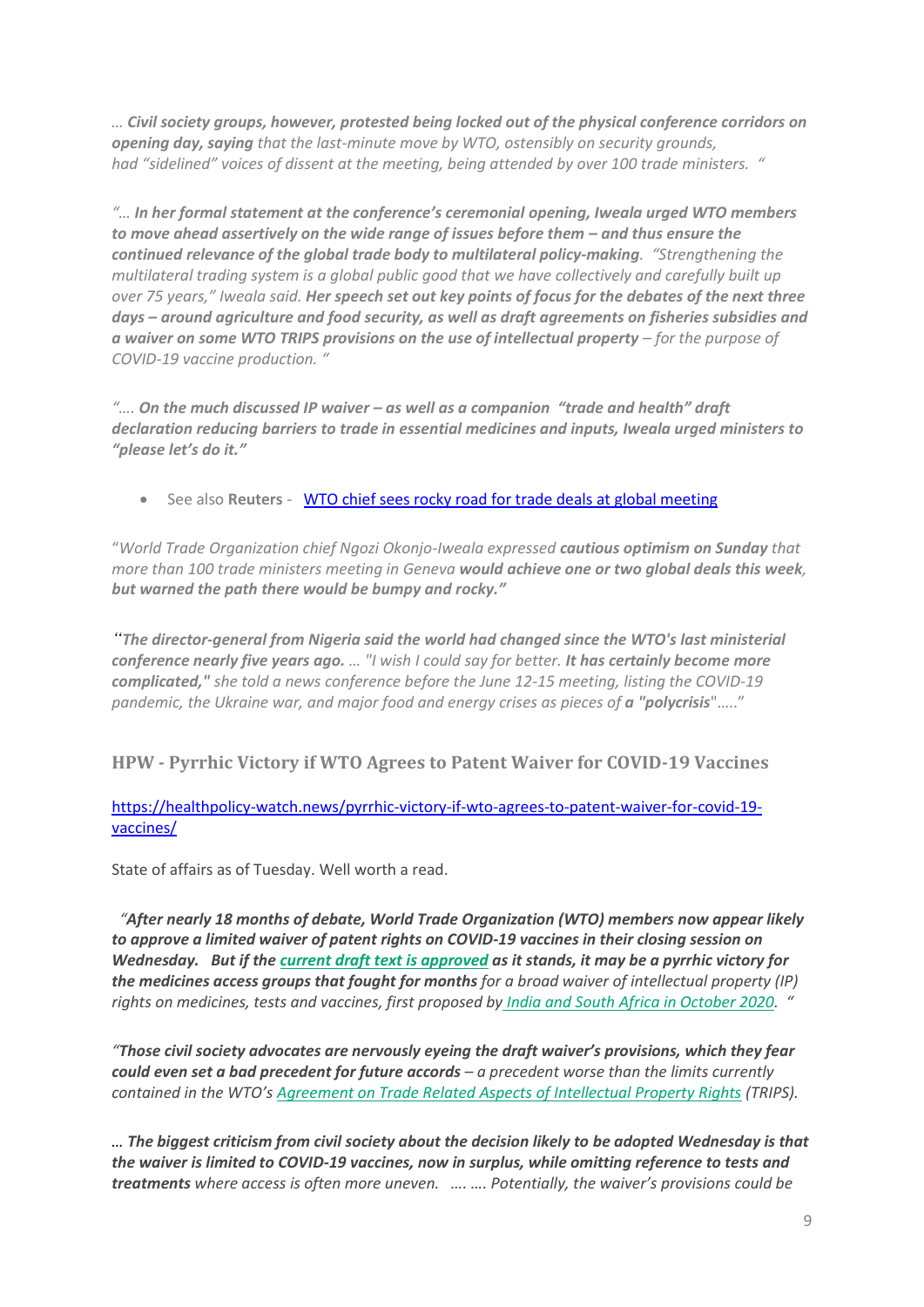*extended in the future to tests and treatments, but text explicitly stating that remained in brackets as negotiations over the final details continued Tuesday evening. "*

*"Speaking at a WHO press briefing Tuesday, WHO's Director-General Dr Tedros Adhanom Ghebreyesus echoed the civil society frustrations about the dramatically pared-down scope of the waiver text. "As I have said many times, the TRIPS waiver was created for use in emergencies. So if not now, then when? I hope countries will come to an agreement on a waiver not just for vaccines, but for diagnostics and therapeutics as well," said Tedros. …"*

*"… other nuances in the near-final waiver text are even more of a concern for the civil society legal experts who follow WTO closely. …."*

*"…. The one potential "improvement" in the waiver language, medicines access advocates say, is that reference to those "notification" requirements, as required under [31 bis](https://www.wto.org/english/tratop_e/trips_e/wtl641_e.htm) have been streamlined somewhat. Whereas under the existing rules, countries producing and exporting a health product under a compulsory license have to notify WTO officially of its moves ahead of time, the language in the IP waiver for COVID-19 vaccines states that such notification may take place "as soon as possible after the adoption of the measure.""*

*"… The limited waiver process has snowballed, and will likely be carried forward Wednesday largely by ministers who need to show a political result out of the WTO, which critics have accused of being more and more irrelevant anyway. …"*

*"Meanwhile, [James] Love and his allies are setting sights on new initiatives and formulas to shake up the trade body, one being a "public goods" platform where countries could commit under existing WTO rules to ensure that its public funding for new health-related R&D contains formulas for open-licensing of resulting medicines or vaccines innovations – or at the least, the open publication of trial results and research findings. …."*

**HPW - WTO Ministerial Conference Extended for Another Day as Pressure Builds for Results**

*<https://healthpolicy-watch.news/wto-ministerial-conference-extended-for-another-day/>*

Coverage on Wednesday.

"*The World Trade Organization is extending its 12th Ministerial Conference (MC12) for a fifth day, buying time for delegates to negotiate some tough deals in five main areas: the pandemic response, COVID-19 vaccines, fishing subsidies, food shortages and agriculture. The long-delayed ministerial conference, which opened on Sunday and was originally planned to close on Wednesday evening, is now scheduled to last until Thursday afternoon as pressure built for the WTO to show real results from the meeting, the first in five years. …"*

*"…. Meanwhile a wave of opposition was building to the terms of a proposed waiver of parts of the 1995 TRIPS Agreement, a major intellectual property agreement…. Some 150 civil society groups delivered a letter to WTO trade ministers calling on them to include tests and treatments in the waiver terms, along with vaccines, and to remove a complex series of limitations on the*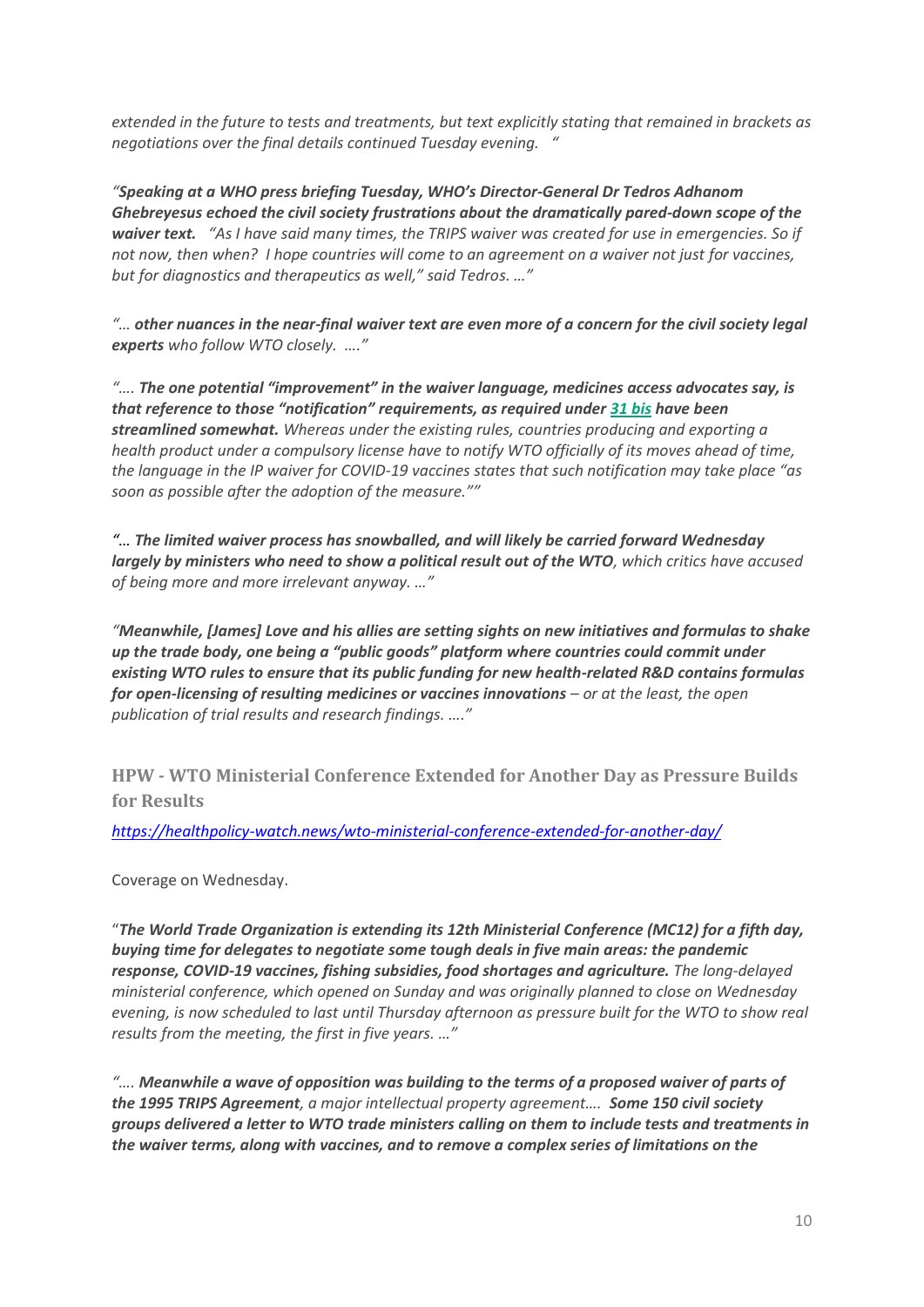*export, import and potential re-exportation by third party countries of any generic products manufactured under the waiver***….."**

**Open CSO letter to WTO Trade Ministers: Do not accept the current draft, demand a real Waiver**

#### *[https://msfaccess.org/open-cso-letter-wto-trade-ministers-do-not-accept-current-draft-demand](https://msfaccess.org/open-cso-letter-wto-trade-ministers-do-not-accept-current-draft-demand-real-waiver)[real-waiver](https://msfaccess.org/open-cso-letter-wto-trade-ministers-do-not-accept-current-draft-demand-real-waiver)*

The abovementioned letter from civil society.

#### **FT - India attacks rich countries over vaccine charges and fishing**

<https://www.ft.com/content/92721b1f-c161-4b9e-8ee8-105c8b01b4c3>

Coverage of Tuesday uproar, caused by the Indian trade minister. *"Commerce minister's surprise remarks put WTO agreements at risk."*

"**India has criticised developed countries for overcharging for vaccines and overfishing the high seas in a dramatic intervention that could torpedo agreements** in those areas at the World Trade Organization's ministerial meeting. Piyush Goyal, India's commerce minister, took the unusual step of publishing his remarks to fellow ministers in closed-door sessions in Geneva on Tuesday…."

PS: " ….. *This is simply industrial policy for India, allowing their generic pharmaceutical companies to make money," said one diplomat in Geneva, who declined to be named*….."

### **TWN - WTO: UK, Swiss and US positions likely to stymie WTO negotiations**

#### <https://www.twn.my/title2/health.info/2022/hi220605.htm>

As always, it's also good to check analysis by Third World Network, as discussions developed over the week. Eg this article:

"…. *With the apparent exclusion of India from the "green room" meeting on fisheries subsidies on 13 June, it appears that the proverbial policy of "divide-and-rule" is becoming the norm at the World Trade Organization's 12th ministerial conference (MC12), said people familiar with the development. The seemingly avowed strategy of the organizers of MC12, including the WTO Director-General, Ms Ngozi Okonjo-Iweala, to isolate India is becoming apparent to ensure that if something happens as regards the outcome of the fisheries subsidies negotiations, India can be "named and shamed", said a person familiar with the development….."*

*"… Meanwhile, during the second "green room" meeting on TRIPS that took place early morning on 14 June, apparently there was no consensus on account of the demands made by the United Kingdom and Switzerland, said people familiar with the development….."*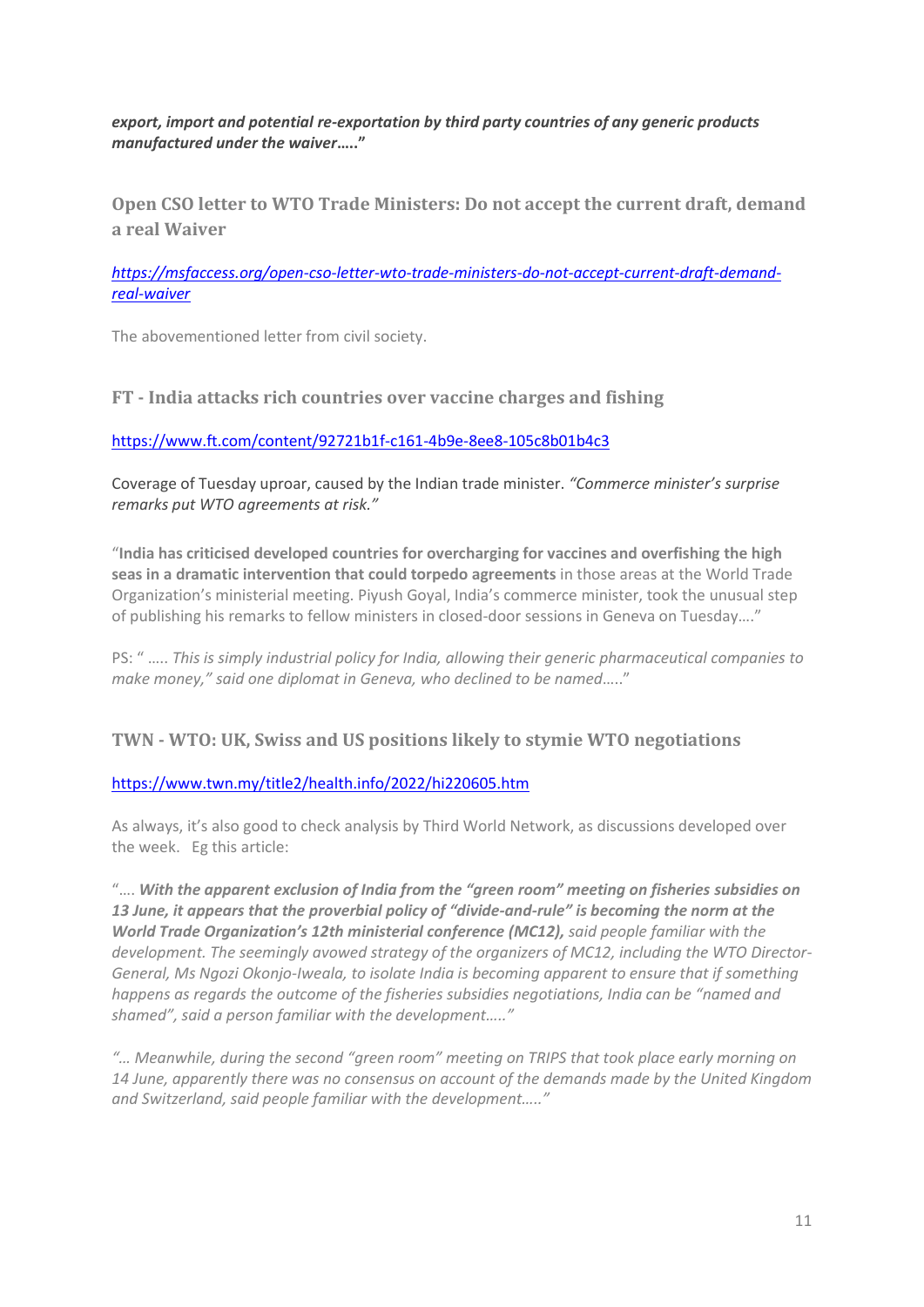### **Bloomberg - Battered WTO Risks a 'Dead End' Heading Into Final Day of Talks**

*[https://www.bloomberg.com/news/articles/2022-06-15/battered-wto-risks-a-dead-end-heading](https://www.bloomberg.com/news/articles/2022-06-15/battered-wto-risks-a-dead-end-heading-into-final-day-of-talks#xj4y7vzkg)[into-final-day-of-talks#xj4y7vzkg](https://www.bloomberg.com/news/articles/2022-06-15/battered-wto-risks-a-dead-end-heading-into-final-day-of-talks#xj4y7vzkg)*

State of affairs on Thursday morning*. "India continues to drive hard bargains at the 11th hour; Final series of meetings face major hurdles left to clear."*

Quote: "*There are three roads out here. The first is compromise, which will provide relevance for the WTO. The second is muddling together something that looks acceptable. The third is the dead end."*

And some links:

• **KEI (James Love)** - [The WTO TRIPS negotiations, Thursday morning](https://www.keionline.org/37830)

" *This morning, it does not seem as though any member will block the WTO TRIPS text. Reporting should explain what it actually would change from current 31bis obligations, since that is the only thing it changes. The several so called clarifications in the text on other topics restate existing flexibility in TRIPS, at the risk here of making the provisions seem exceptional. The three core elements of 31bis are notifications to the WTO, anti-diversion measures and eligibility. 31bis applies to drugs, vaccines and some diagnostic tests. It is permanent. It applies to all diseases….."*

• **Geneva Health Files - [Power" Trips the Waiver at the WTO, no consensus yet hours](https://genevahealthfiles.substack.com/p/power-trips-the-waiver-at-the-wto?utm_source=email&s=r)  [before the close of MC12](https://genevahealthfiles.substack.com/p/power-trips-the-waiver-at-the-wto?utm_source=email&s=r)** (Analysis on Thursday morning)

"This story unpacks the discussions at the WTO Ministerial on the TRIPS waiver and the wider pandemic response, at the cusp of a potential agreement before the close of the conference on June 16."

"….*The journey of the TRIPS Waiver proposal through the labyrinthine maze of trade politics at the WTO illustrates the larger story of the shrinking leverage of developing countries in multilateral institutions….."*

*"….The current TRIPS Waiver proposal, the linchpin of WTO deliverables at its 12th Ministerial Conference, underway in Geneva, has become the problem child that no one is happy with – barring, perhaps, the European Union – given that the text mostly resembles its original proposal ….. After an envious build-up of support that saw 100-countries supporting the original TRIPS Waiver proposal, there is reluctant appetite now to adopt a mostly unworkable text that no one is expected to use. Save the political significance of the current waiver proposal and the associated political declaration, there is no real excitement among the supporters. The declaration, the WTO's response to the pandemic, some say, is no response at all, coming in two and half years after COVID-19 hit the world and even as there is another health emergency already brewing on the margins….."*

P Patnaik then explored in various sections the state of affairs on Thursday's morning's text on: **eligibility; scope of application; therapeutics and diagnostics; duration; notification and enforcement.** 

She also has some must-read paragraphs on **the role of the DG** in all this – Ngozi, that is.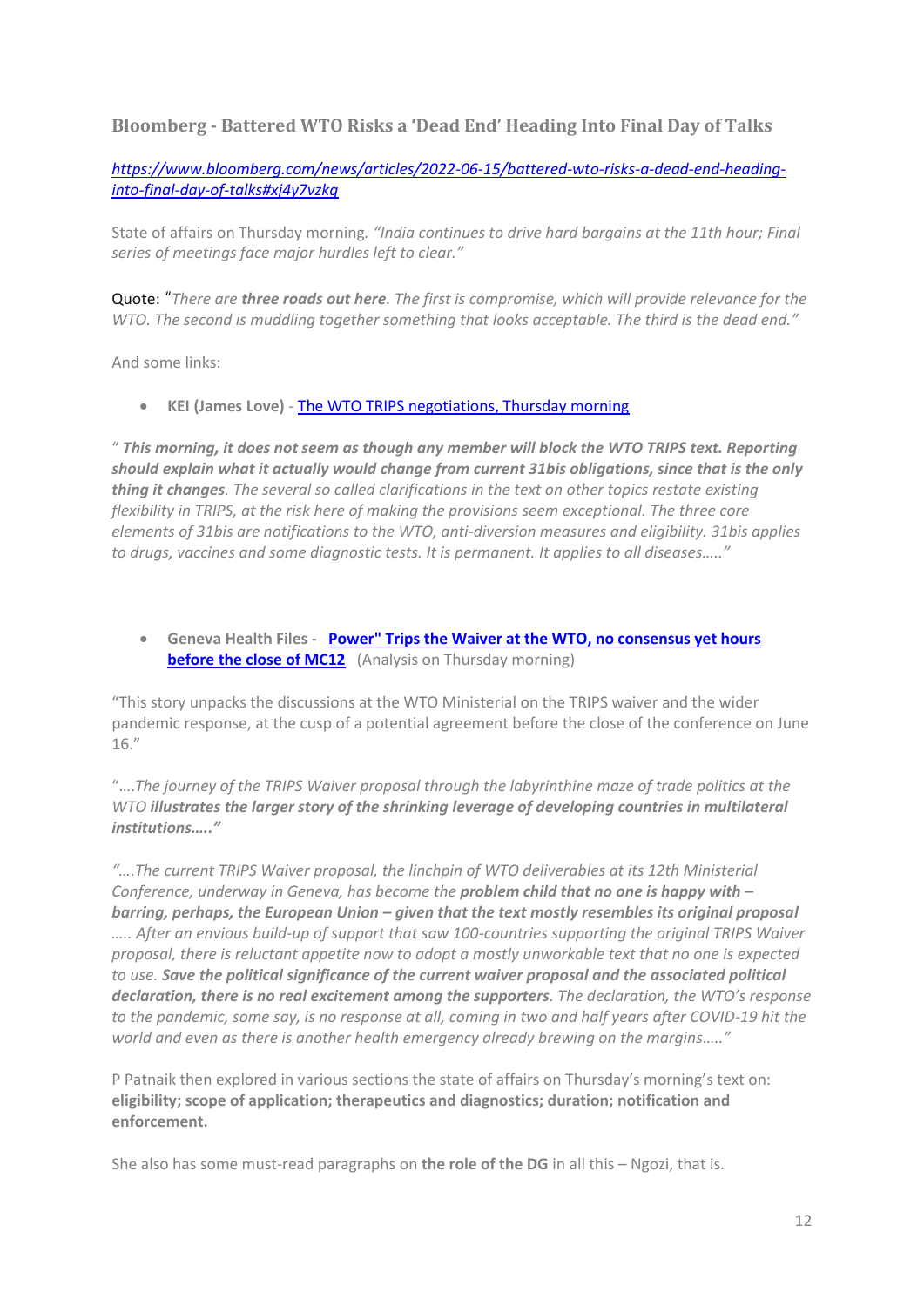Finally, as for the **WTO response to the pandemic**:

*"Several countries appeared favorable to adopt [draft Ministerial Declaration On The WTO](https://docs.wto.org/dol2fe/Pages/SS/directdoc.aspx?filename=q:/WT/MIN22/W13.pdf&Open=True)  [Response To The Covid-19 Pandemic And Preparedness For Future Pandemics](https://docs.wto.org/dol2fe/Pages/SS/directdoc.aspx?filename=q:/WT/MIN22/W13.pdf&Open=True), given that it will set a precedent and will become a reference for the future on these issues, in addition to having certain elements that can be binding in nature. Experts say that "the Declaration can have an effect on existing rights, obligations and flexibilities, particularly when applied as a subsequent agreement or subsequent practice." WTO ministerial declarations could operate as subsequent agreements, they citing opinions of the WTO Appellate Body. However, activists also told us, that the declaration was not strong enough to bring any real change to how trade policies could be adapted at the time of health emergencies….."*

• Also recommended – **TWN - [Intense IP Negotiations are Underway, resolution on Eligibility](https://twn.my/title2/wto.info/2022/ti220623.htm)  Criteria Outstanding.** (also analysis from just before the deadline, on Thursday)

"*Even as the 12th Ministerial Conference (MC12) is approaching to a close there is no final agreement on the intellectual property text. WTO Member Members are awaiting United States and China resolution on the issue of eligibility criteria with respect to the TRIPS Decision. It remains unclear if there will be any resolution, even as discussions between US and China are underway, according to a diplomatic source. Hence the main outstanding issue in the TRIPS Decision is the eligibility criteria. Ministers are expected to consider and agree to two ministerial documents: Ministerial Decision on the TRIPS Agreement (TRIPS Decision) and the Ministerial Declaration on WTO Response to the COVID-19 Pandemics and Preparedness for Future Pandemics (WTO Response Declaration). The fates of these documents are interlinked….."*

**Reuters - WTO chief urges countries to accept 'unprecedented package' of trade agreements**

[https://www.reuters.com/markets/commodities/wto-chief-urges-countries-accept-unprecedented](https://www.reuters.com/markets/commodities/wto-chief-urges-countries-accept-unprecedented-package-trade-agreements-2022-06-17/)[package-trade-agreements-2022-06-17/](https://www.reuters.com/markets/commodities/wto-chief-urges-countries-accept-unprecedented-package-trade-agreements-2022-06-17/)

**On Friday morning**. "*The World Trade Organization chief presented countries with a series of draft trade agreements early on Friday that included pledges on health, reform and food security and urged that they be accepted as a major meeting stretched into its second day of overtime. The package, which director-general Ngozi Okonjo-Iweala described as "unprecedented", did not include two of the most important deals under consideration: fisheries and a partial waiver for intellectual property rights for COVID-19 drugs. However, delegates said they may be added later, with negotiations ongoing at the WTO's Geneva headquarters ahead of a final meeting scheduled for 0100 GMT on Friday…."*

And as mentioned in the intro, indeed a **package deal was accepted.** Early Friday morning, there was 'white smoke'.

See this tweet from Friday 5 am (CET): "*The WTO has responded to the world with an agreement on response to food insecurity, Trips waiver, WTO response to thé Pandemic and future pandemics, WFPFP, fisheries Subsidies, WTO reform, AB challenges, environment, women's economic empowerment #MC12 #WTO @NOIweala"*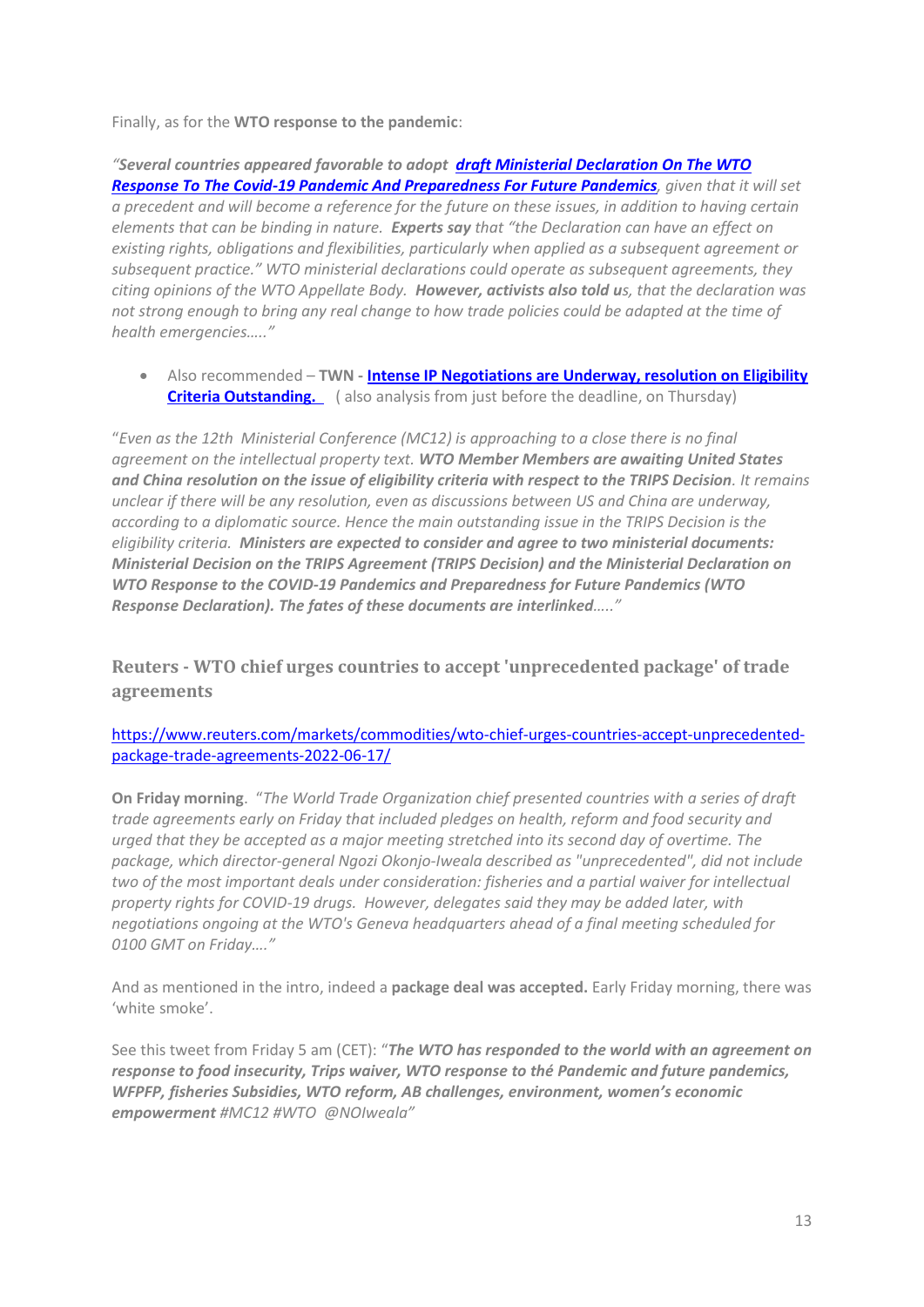# **Analysis & advocacy ahead of MC12**

Most pieces below are from end of last week, but fierce advocacy also continued during MC12 (as mentioned above).

### **IISD - Trade Ministers Convene in Geneva for WTO's Twelfth Ministerial Conference**

[http://sdg.iisd.org/commentary/policy-briefs/trade-ministers-convene-in-geneva-for-wtos-twelfth](http://sdg.iisd.org/commentary/policy-briefs/trade-ministers-convene-in-geneva-for-wtos-twelfth-ministerial-conference/)[ministerial-conference/](http://sdg.iisd.org/commentary/policy-briefs/trade-ministers-convene-in-geneva-for-wtos-twelfth-ministerial-conference/)

With overview of expected discussions in a number of areas. "*Following the opening ceremony, heads of delegation convened throughout Sunday afternoon and evening, with over 100 WTO members and observers giving statements setting out their priorities for the conference and for the Organization's longer-term future. The subsequent days of the conference are due to see daily thematic sessions among WTO members, covering fisheries subsidies, agricultural trade and food security, the moratorium on customs duties on electronic transmissions, WTO reform, and the pandemic response."*

**Geneva Health Files - So Close, Yet So Far: TRIPS Waiver at the WTO**

P Patnaik; [https://genevahealthfiles.substack.com/p/so-close-yet-so-far-trips](https://genevahealthfiles.substack.com/p/so-close-yet-so-far-trips-waiver?utm_source=email&s=r)[waiver?utm\\_source=email&s=r](https://genevahealthfiles.substack.com/p/so-close-yet-so-far-trips-waiver?utm_source=email&s=r)

**Update on the negotiations as of last week on Friday.** Some excerpts:

**"……..** *Proposed Waiver Text in Ministers' Hand, Key Differences Remain" "…. Less than 24 hours before the 12th Ministerial Conference gets underway in Geneva – the capital of global health, and the seat of pandemic policy-making - WTO members continue to disagree on key aspects of the organization's response to the pandemic, including an agreement on a potential waiver of a provision of the TRIPS Agreement. The discussions on the TRIPS Waiver remain on tenterhooks, as ministers will now consider a bracketed text, [the WTO reported](https://www.wto.org/english/news_e/news22_e/covid_10jun22_e.htm?utm_source=dlvr.it&utm_medium=twitter) last night. …."*

*"Negotiations at the WTO: some "Kept out", others "walk out": The weeks leading up to the ministerial generated much consternation as many developing country members continued to be excluded from smaller negotiating groups, called as "green room" meetings. While CSOs have cried foul on process, seasoned observers maintain that this is an effective strategy in forging solutions in smaller groups before taking it to the wider membership. To be sure, process dictates outcomes. Take this: members such as Indonesia, reportedly keen on making textual proposals to the TRIPS Waiver negotiations were kept out of the green room processes…. …..… Geneva-based trade sources indicated that the "green room tactics" were allegedly used as forums to put pressure on developing countries including by DG Okonjo-Iweala. This has resulted in a chilling effect on the African Group, some have suggested….."*

*"…. Even as mostly developing countries were kept out of deliberations, some developed countries including the EU, the UK an[d the US,](https://email.mg1.substack.com/c/eJwlkMuOhCAQRb9GloaHD1ywmKSnlz2ZZPYGpLSZVjRQjvHvB9qEEB51q869g0aY1nCqbY1I8tbjuYHycMQZECGQPULonVWsrlrOZEOsoi0fWkNc7McAsGg3K7LtZnaDRrf6XN12omvIU3VMi7GrTGOMoFJw01Z0pMJ2ppZG1OaaqXfrwA-gVj-f_aadJcO6LOAx9yKzeiJusRAfBb-ndWwlHj4zlh4wPUTwdgsQYzq_eXKduEdnC3F7_H5XX7ckbeC6_3wejw_iFKec04axZIfTqhSlkcLwQTRaNIJTa4qKLhMr424i6uFVJiYS1MvCkKAhpG-HU2kgm-8z8O4dnj14bWawCsMOBK9o31T9BB5Citz2GhVr6qoTnHEpObtySGZr2TLZ8pakqXZNKq-y6k8_Qc_4HN0M8R9zV5H4) have variously walked out of discussions, as a tactic to get countries to reach an agreement, Geneva-based sources said.*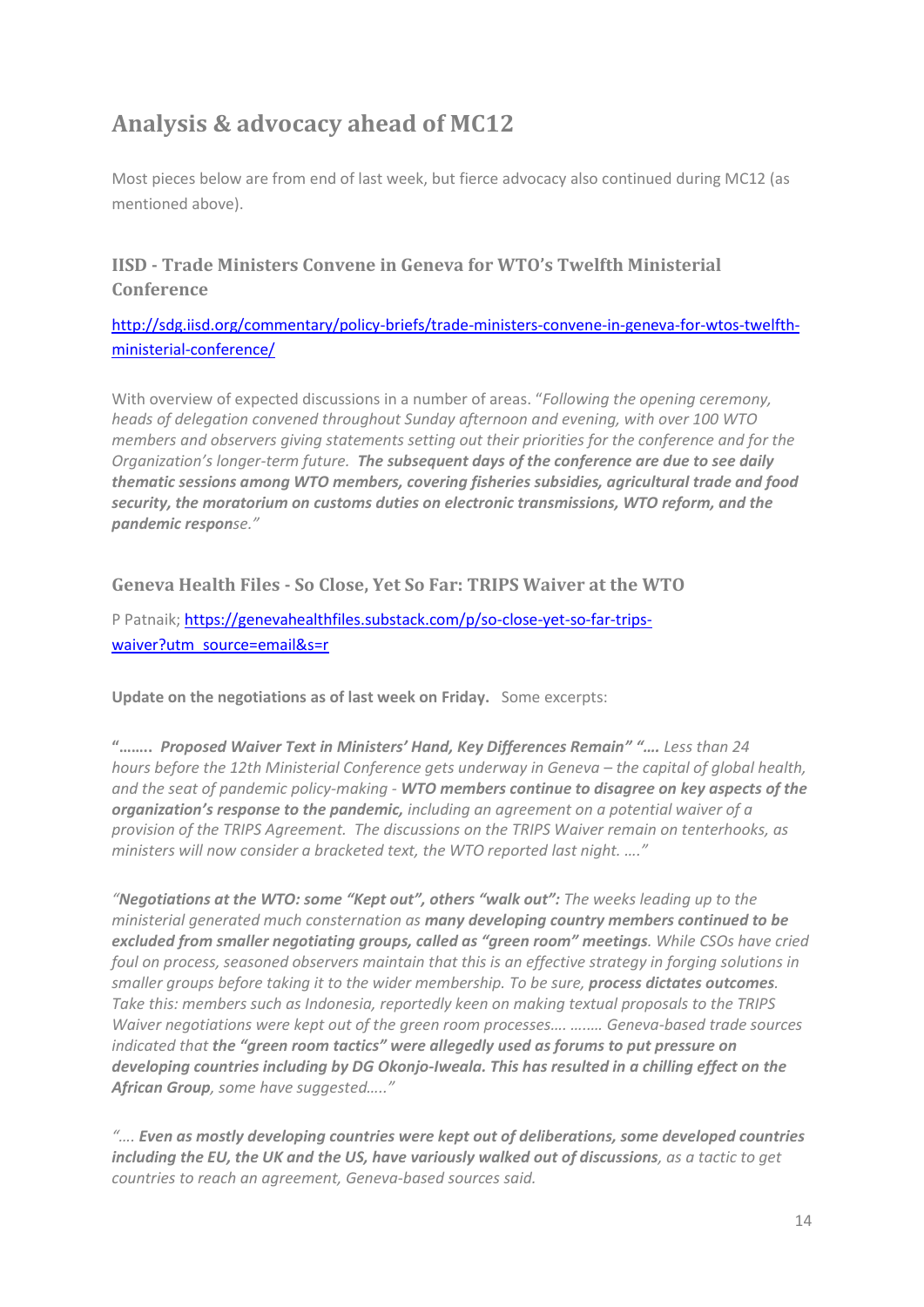*"…. What the ministers will negotiate: the decision text: The [latest update](https://email.mg1.substack.com/c/eJwtkEmOwyAQRU8TlhaDDc6CRW_6GoihYtONwYJyrNy-cdISQp-hqv5_3iIspb70XhqSazP42kFnOFsCRKjkaFBNDJpNo-JsliRoqrhXjsRmHhVgszFpsh8uRW8xlnz9Vndxl2TVo3PjNPqgOFChmFRccTkqKxVlM5vsZ6Y9QoTsQZecXma3MRBftg0yXr1I0ivi3m7i68a_-zrPczixDKUu_QR5SbGtXV2uDfwLzt_Sl2cMhtGfI183w4obiZpTzqlkrCfhdBzE4GbhuBfSCik4De420m1hQztcQ-t_h26HVP0bwHe_UPtzxGVwcOU2l9cjR3wZyNYlCBrrAQQ_VN-AzAIZaqcdjEXN5DTeBWd8njn7IOg5p1mxuQMifWoovSrrq-ppV7AJ10dM0P4Av6eQ-A) from the WTO suggested, that negotiations at the technical level have now concluded and the decision text will now be considered at the ministerial level. … Some of the documents related to the ministerial are [now online.](https://email.mg1.substack.com/c/eJxFUttunDAQ_Rp4RL6AYR_8kG6y7UpplIpWeUTGHsCKFyPbNOHvOyyRKlmeM2du1hxrlWD0YZOLjynfry5tC8gZPqKDlCDka4TQWSNpVdaMNiI3ktRM131uYzcEgJuyTubL2jurVbJ-3rPrEz-JfJJQGzaQmrJKlIQJQRWnQ1VSwU8g6CCOmWo1FmYN0s9u6xZlTa797QZz2nvlTk4pLTHjDxm74DFex-Ij-cKH8e46NgCCVzVCRHt56lpQQU9fuGsJEYWKy2fGL89qHldMzPjj08v352v7I2Oi9WvQ8HrQWPKtI-SE_NnPCT4Tkq0OdklIPaqkjnRkz2qnfq0QNvQyVpWk3W69dwi5efuNhg0_ry8Ze9hLbVyc2v43XfyyLhhwX2_6cz1PCMFgLIUVcisZYYwISnHnjJQFL_qG90xzobjgjJg-K8ltpEVc-5iUfi9wcXmQ7wY0bhYChm0aix52hbp9q-ts09bBrHoHRt7HpEP_u5TdCDME_BemU0lSUZUnzihrGkYPsVCRqqlpU7M6x6nGY9Us96q_agLl0jRYB_EfPOzF-w) "*

Priti Patnaik then went on analyzing some of the bracketed text in the June 10 version.

And: ….**Curiously the pressure on members to walk away from the text is building on both sides…."**

**People's Vaccine – WTO Covid negotiations could reverse precedent that public health comes before IP, experts warn**

[https://peoplesvaccine.org/resources/media-releases/wto-covid-negotiations-could-reverse](https://peoplesvaccine.org/resources/media-releases/wto-covid-negotiations-could-reverse-precedent-that-public-health-comes-before-ip-experts-warn/)[precedent-that-public-health-comes-before-ip-experts-warn/](https://peoplesvaccine.org/resources/media-releases/wto-covid-negotiations-could-reverse-precedent-that-public-health-comes-before-ip-experts-warn/)

"*Negotiations at the World Trade Organization (WTO) over COVID-19 intellectual property rules could set a "dangerous precedent for future pandemics" by allowing intellectual property rules to be enforced over public health concerns, a group of experts have warned. In a letter to all WTO delegates, experts warn that the text under negotiation could reverse a precedent that affirmed an intellectual property agreement "does not and should not prevent [WTO] Members from taking measures to protect public health", known as the Doha declaration, agreed in 2001 to respond to the HIV/AIDS crisis….."*

**The Wire - Have India and South Africa, Lead Sponsors of the TRIPS Waiver Proposal, Reconciled to a Weak Text?**

[https://thewire.in/trade/have-india-and-south-africa-lead-sponsors-of-the-trips-waiver-proposal](https://thewire.in/trade/have-india-and-south-africa-lead-sponsors-of-the-trips-waiver-proposal-reconciled-to-a-weak-text)[reconciled-to-a-weak-text](https://thewire.in/trade/have-india-and-south-africa-lead-sponsors-of-the-trips-waiver-proposal-reconciled-to-a-weak-text)

"*At the cusp of the 12th WTO ministerial conference, the co-sponsors seem to be giving up on the fight."*

**People's Dispatch - World Trade Organization and Pandemic response: Time is up**

<https://peoplesdispatch.org/2022/06/12/wto-and-pandemic-response/>

*"At the 12th Ministerial Conference of the WTO taking place from 12-16 June, trade delegates are likely to pass a meaningless Covid-19 decision in an attempt to safequard the organization's face after months of botched negotiations for a suspension of harmful trade rules on intellectual property."*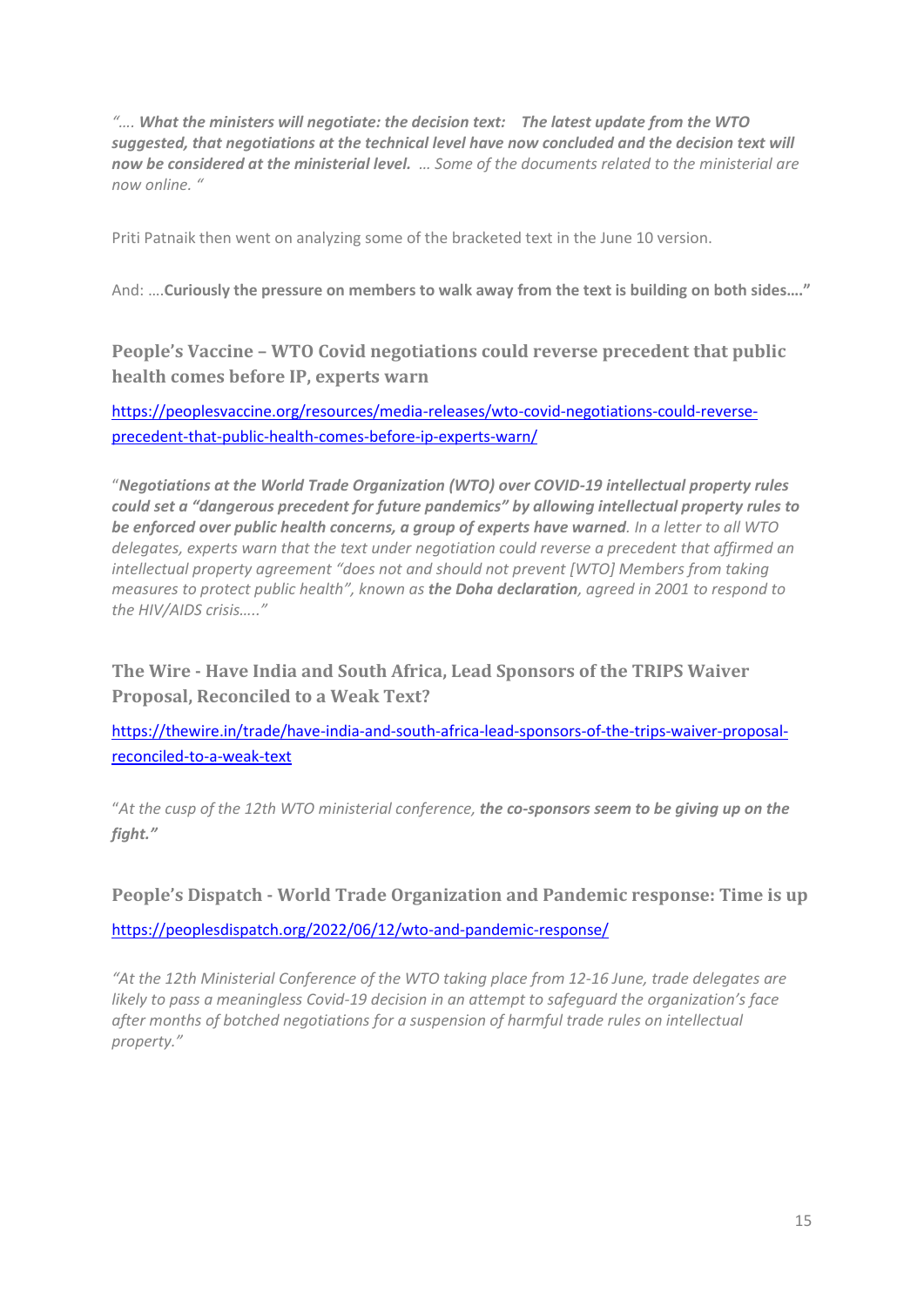**Global Justice Now - 'WTO's time is up': summit heading for vaccine failure, say campaigners**

[https://www.globaljustice.org.uk/news/wtos-time-is-up-summit-heading-for-vaccine-failure](https://www.globaljustice.org.uk/news/wtos-time-is-up-summit-heading-for-vaccine-failure-campaigners/)[campaigners/](https://www.globaljustice.org.uk/news/wtos-time-is-up-summit-heading-for-vaccine-failure-campaigners/)

*"Commenting on the 18-month failure of the institution to agree proposals which could have laid the path for a rapid scale-up of Covid-19 medicines and a more equitable global vaccination effort, Global Justice Now said: "The WTO's time is up". …. Nick Dearden, director of Global Justice Now said: "An institution which can't bend its pro-big business rules to allow for the rapid scale-up of medicines desperately needed to end a global pandemic is simply not fit for purpose. A full 18 months ago, India and South Africa, backed by the vast majority of WTO members, asked for the WTO to waive intellectual property rules. This perfectly reasonable demand has been blocked, consistently, by a small group of countries which themselves bought more vaccines than they needed."*

### **Health Gap - Time to Walk Away from the WTO Proposed Text**

Brook Baker;<https://healthgap.org/time-to-walk-away-from-the-wto-proposed-text/>

Hard-hitting piece.

Quote: *" Enough is enough. This text, a three-page, highly bracketed sham ["compromise"](https://www.bilaterals.org/IMG/pdf/covid-19_trips_working_document_as_of_25_may_2022.pdf) that negotiators are still wrangling over, is an [abomination.](https://www.bilaterals.org/IMG/pdf/covid-19_trips_working_document_as_of_25_may_2022.pdf) The focus on unworkable compulsory license mechanisms and exclusion of access to secret, but critical manufacturing know-how is courtesy of the European Commission; for procrastination and exclusion of COVID tests and therapeutics, we can thank the U.S.; and for the erosion and distortions of existing WTO TRIPS Agreement flexibilities, we can credit the entire rich-country tag team and a WTO Secretariat dead-set on securing an outcome, even if it's a bad deal for the very countries seeking to use and expand existing TRIPS flexibilities. The proposed text would leave countries worse off than they are without it….."*

**Stat News - IP nationalism: the unexamined issue underlying the controversial WTO vaccine proposal and beyond**

*C Ho; [https://www.statnews.com/2022/06/14/ip-nationalism-controversial-wto-vaccine-proposal](https://www.statnews.com/2022/06/14/ip-nationalism-controversial-wto-vaccine-proposal-beyond/)[beyond/](https://www.statnews.com/2022/06/14/ip-nationalism-controversial-wto-vaccine-proposal-beyond/)*

#### Cool piece on **IP nationalism**.

*"…[. Some countries,](https://medicalxpress.com/news/2022-06-wto-shot-arm-covid-jab.html) including [Germany,](https://eu.boell.org/en/2022/02/16/why-wont-germany-support-covid-19-vaccine-waiver-anna-cavazzini-answers-and-more-ahead) [Switzerland,](https://www.ige.ch/en/intellectual-property/ip-and-society/swiss-health-foreign-policy-and-access-to-therapeutic-products/suspension-of-the-trips-agreement) and the [European Union,](https://www.nature.com/articles/d41586-022-00878-x) continue to resist recognizing that IP rights on treatments, vaccines, and diagnostics unduly hinder needed access to essential tools for fighting Covid-19, and so oppose consideration of proposed changes to IP rules for WTO members. This reflects what I have coined [IP nationalism](https://papers.ssrn.com/sol3/papers.cfm?abstract_id=3910806), which parallels well-known vaccine nationalism, yet is present even beyond pandemic situations. …. ….. Although [vaccine nationalism](https://www.globalcitizen.org/en/content/what-is-vaccine-nationalism/) is well-recognized and [condemned by the WHO,](https://news.un.org/en/story/2020/08/1070422) IP nationalism is a new concept that needs to be equally recognized before it can be addressed. Essentially, IP nationalism refers to a country engaging in actions to protect domestic self-interest with respect to IP rights. A country may do that by promoting strong global IP rights that correlate with exports of IP-intensive products, or even promote such rights to curry favor with trading partners."*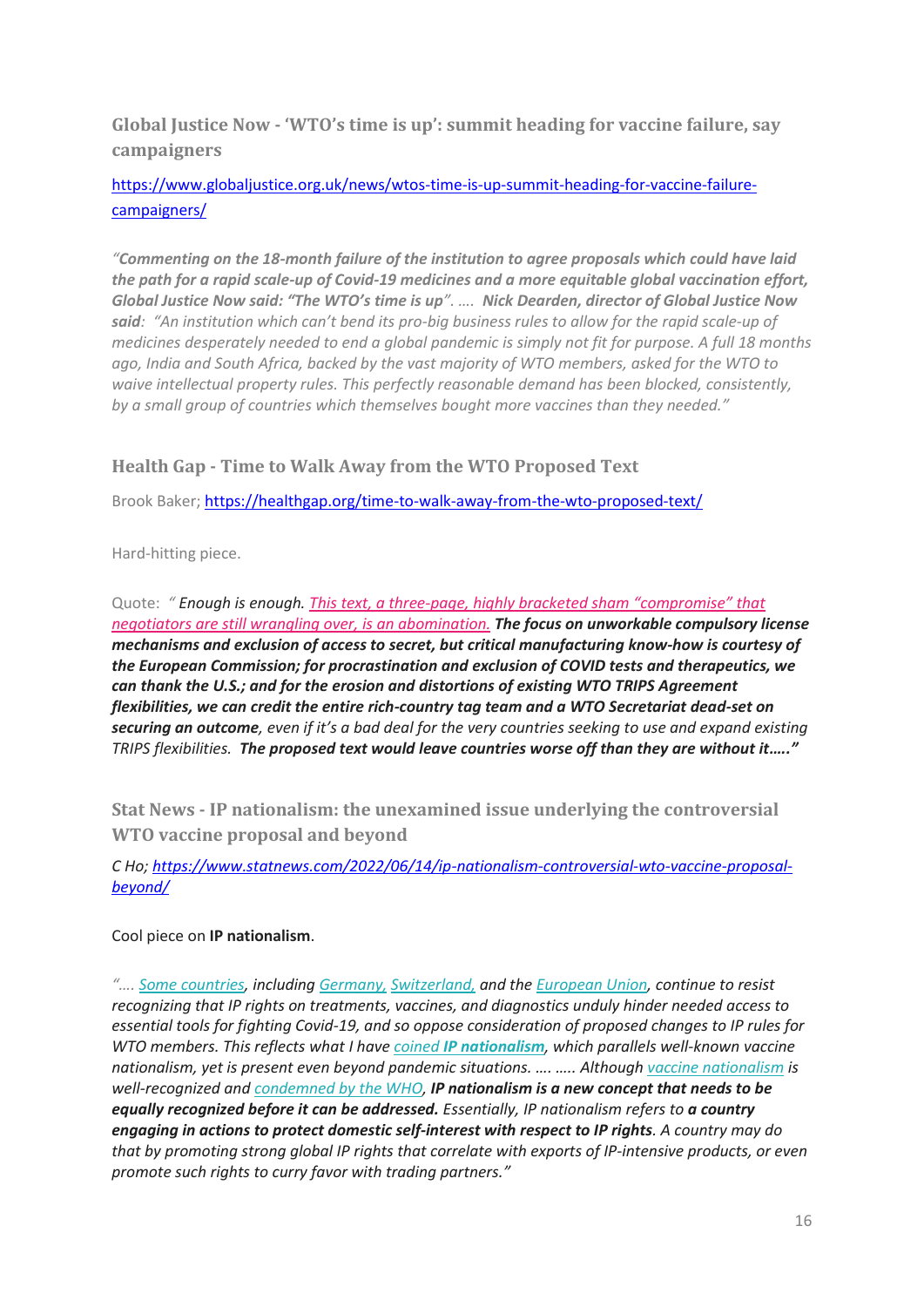*"… The [proposal under consideration](https://www.statnews.com/pharmalot/2022/06/12/covid19-vaccines-patents-wto-who-2/) since May 2022 emerged from a so-called quad discussion of four WTO members: South Africa and India along with the U.S. and E.U. Unsurprisingly, [it reflects](https://www.southcentre.int/wp-content/uploads/2022/05/PB110_Analysis-of-the-Outcome-Text-of-the-Informal-Quadrilateral-Discussions-on-the-TRIPS-COVID-19-Waiver_EN.pdf)  [prior positions](https://www.southcentre.int/wp-content/uploads/2022/05/PB110_Analysis-of-the-Outcome-Text-of-the-Informal-Quadrilateral-Discussions-on-the-TRIPS-COVID-19-Waiver_EN.pdf) of the U.S. and E.U. and their IP nationalism approaches, even amid a pandemic….."*

# **Pandemic Accord negotiations & IHR reform**

With among others, coverage of last week's INB meeting, and also some updates on this week's INB meeting.

**Geneva Health Files - Science Diplomacy As a Tool for Pandemic Accord Negotiations**

[https://genevahealthfiles.substack.com/p/science-diplomacy-as-a-tool-for](https://genevahealthfiles.substack.com/p/science-diplomacy-as-a-tool-for-pandemic?utm_source=email&s=r)[pandemic?utm\\_source=email&s=r](https://genevahealthfiles.substack.com/p/science-diplomacy-as-a-tool-for-pandemic?utm_source=email&s=r)

From last week Friday.

*" This week WHO member states discussed ways to begin work on putting together an outline for the substantive elements for a new Pandemic Accord. Diplomats discussed science and policy, social behaviour and international cooperation. In today's edition, we look at whether science diplomacy can help aid these negotiations. My colleague Julia Dötzer, brings this story for you.*

Excerpt: *"…. What is the role of science diplomacy in global health and to what extent can it be applied to current pandemic negotiations? Scientific foundations are absolutely necessary to design meaningful, targeted, and sustainable pandemic preparedness policies. This is therefore not only important for the process of negotiation, but also for actual implementation. … …."The COVID-19 crisis has shown both the needs and challenges of undertaking effective science-policy interactions in spite of these divergences. The pandemic treaty being developed in the WHO context offers an opportunity for further political attention on the science-policy interface for pandemic preparedness. Part of being better prepared is about building trust and mutual understanding between scientists and policy actors and imagining mechanisms by which these actors can ultimately align research with decision realities" ….*

Related op-ed: Geneva Science-Policy interface - [Knowledge and action to build pandemic](https://gspi.ch/activities/knowledge-and-action-to-build-pandemic-preparedness/)  [preparedness](https://gspi.ch/activities/knowledge-and-action-to-build-pandemic-preparedness/) (by M Stauffer)

**GHF – Second session of the first meeting of the Intergovernmental negotiating body**

[https://genevahealthfiles.substack.com/p/science-diplomacy-as-a-tool-for](https://genevahealthfiles.substack.com/p/science-diplomacy-as-a-tool-for-pandemic?utm_source=email&s=r)[pandemic?utm\\_source=email&s=r](https://genevahealthfiles.substack.com/p/science-diplomacy-as-a-tool-for-pandemic?utm_source=email&s=r)

Coverage and analysis of the INB meeting of last week.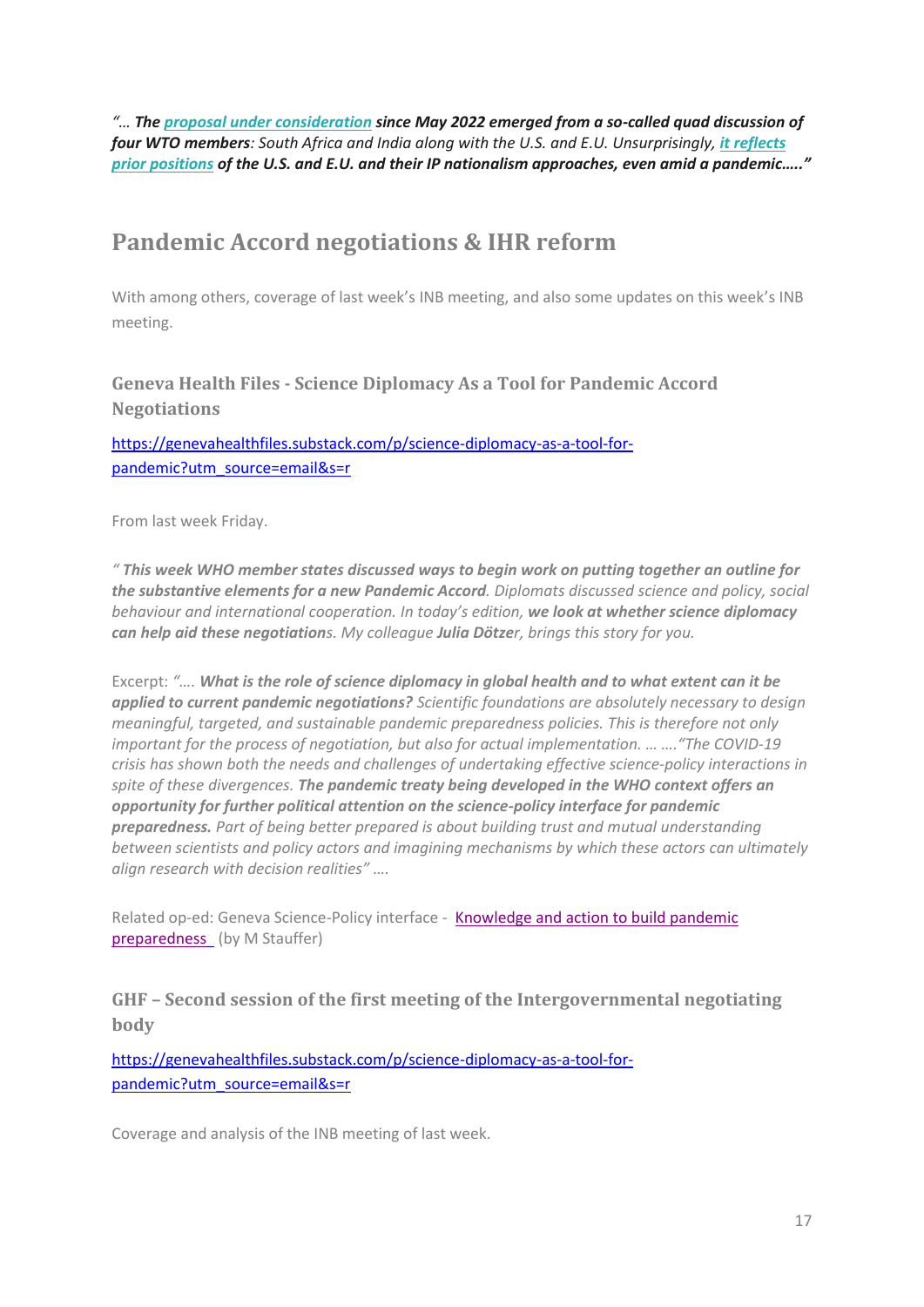*"The second session of the first [resumed meeting](https://email.mg1.substack.com/c/eJwlkMGOhCAMhp9muA0RFMUDh73saxiQqmQQDNSZ-PZbdxJo2kDb__9mi7DmcpkjV2R3mPA6wCT41AiIUNhZoUzBG6G6QQrdM2-aQc6DY6FOSwHYbYiGHaeLYbYYcrp_D2M79mwzXTs6YZdR2cH1w-wXKzq36FEPzqlOi-9Oe_oAaQYDbyhXTsDmvO-Q8B7FotkQj_pofx7yl449jso_W-YhIZWroxDSHeG-E-VP8aww5-SfBeq5g6eyVtLGN9wjC0Y2Uja9aBrdKSF5y5W0FkS_iFa3Wgv16Jp9FbyerqKdX5wEsWJenqZWwkLPAVfu4DY-3WrPFPCaIFkXwRssJzD8Yv0nNK2QoBBuP1k0oifzijiqcei-DMip0h3JEprRVp-pK5m76203sBG3JUSof6Nxkl4) of the Intergovernmental Negotiating Body concluded on Wednesday with [a public broadcast a](https://email.mg1.substack.com/c/eJwlkMGOhCAMhp9muA0RFMUDh73saxiQqmQQDNSZ-PZbdxJo2kDb__9mi7DmcpkjV2R3mPA6wCT41AiIUNhZoUzBG6G6QQrdM2-aQc6DY6FOSwHYbYiGHaeLYbYYcrp_D2M79mwzXTs6YZdR2cH1w-wXKzq36FEPzqlOi-9Oe_oAaQYDbyhXTsDmvO-Q8B7FotkQj_pofx7yl449jso_W-YhIZWroxDSHeG-E-VP8aww5-SfBeq5g6eyVtLGN9wjC0Y2Uja9aBrdKSF5y5W0FkS_iFa3Wgv16Jp9FbyerqKdX5wEsWJenqZWwkLPAVfu4DY-3WrPFPCaIFkXwRssJzD8Yv0nNK2QoBBuP1k0oifzijiqcei-DMip0h3JEprRVp-pK5m76203sBG3JUSof6Nxkl4)t the end of its last meeting. The twenty-minute live broadcast began with the two co-chairs stressing the importance of transparency - much discussed among member states this week. The meeting saw the adoption of [a Draft Report](https://email.mg1.substack.com/c/eJwlUD1vwyAQ_TVhqwUYbDwwpENTqZ27WhguNg0GC7Aj__tCI3E3cO_ufWiVYQ7xlFtIGdU25nMD6eGZHOQMEe0J4miNJJz1lIgOGYl7qvsJ2TTeI8CqrJNo2ydntco2-Iruh3bo0CLvqmOq1KCp0FBbRybop54qrDngF6fajQWvQcIB8QwekA7rCj7XU8jJJectXdrrhX6UZ6I9oJlDmB00BVi-7tZBnZQiRfbtszfXn7cnXFefwtfv2r3fPtP3vrMhkII5LDyRlRRTijuCsWCc0KZtOFUKSHcnrWiFIPzC8DqTJu1Tyko_KhmK8mFAF9UQy9jmuZmguh-r5N3bfI7g1eTAyBx3QPmV7X9M4wweYsncjCpL0nEmeAmTDz17BVHscsGKLCJQYTWhbHlZtw61gHJ5qU7TH0b6k3M). It is expected that the negotiations could be more accessible to the public, as some member states are in favour of broadcasting future INB meetings online."*

*"One of the key debates during this meeting revolved around the publicly accessible accreditation process of non-state actors, long demanded by civil society. The list of ["other stakeholders"](https://email.mg1.substack.com/c/eJwlkE2OhCAQhU_T7MbwI0IvWPQsJpnNLOYCBKFU0ooGyu54-8ExIY8AVdR7n3cI45oPs60FySkWjw1MgneZAREy2QtkG4NhslWc6Y4EQxX3qiex2CEDLC7Ohmx7P0fvMK7prFZ3ce_IZEQIvRKt54NWraBUdN5zyT2owXvK5TXT7SFC8mDgBflYExC_LgskPL8is5kQt3ITjxv_qsttW2ne09rEhPU49lViOnULgx3iDOW6YXV72O-fT2bVL7zYB6SmlpBoOOWcdoxS3UrGG9FI7hywbmBCC62ZvLV0GVlT9r6g88-m-iHZPAP46hdyfY44Nj2cue1pdk8RDwvJ9TMEg3kHghfVf0B2hAS50g7WoWGdbLWsGOVdtReCGlTqttpimtSpYa1dyZxdLzeBm3H6D_YHg3-QLg) with limited access to negotiations is to remain open for the time being, but stakeholders must be nominated by member states. Further discussions are expected on this. Further meetings are planned for next week, between 15-17 June. The Bureau of the INB is expected to revise and post a new outline of substantive elements. Member states and "relevant stakeholders" listed under Annex A-D (A/INB/1/7) will have the chance to comment, submit oral and written comments until the 24th of June. Next week will see member states discuss more substantial elements. "*

**MMI - Negotiating a pandemic treaty... High time to end the compilation mode**

T Schwarz ; <https://www.medicusmundi.org/high-time/>

More analysis of the INB meeting of last week (and some advice for the INB). Some excerpts:

*"At the "second resumed session" of their first meeting, on 6-8 June 2022, the members and the bureau of the "Intergovernmental Negotiating Body to draft and negotiate a WHO convention, agreement or other international instrument on pandemic prevention, preparedness and response" [\(INB\)](https://apps.who.int/gb/inb/index.html) accomplished an important preliminary step in the drafting and negotiating of a "pandemic treaty": the compilation of potential fields to be addressed in this new international instrument. At the end of the session, a draft "White Paper: draft annotated outline of a WHO convention, agreement or other international instrument on pandemic prevention, preparedness and response" was informally shared by the INB Bureau with the participating member state delegates (not yet published in the INB documentation), and a follow-up session was scheduled for 17-18 June to discuss it. The core of the White Paper contains, on 8 pages, the long list of potential "substantive elements" of the new instrument already published before .."*

However, *"… the missing centre piece of the White Paper is evident: The INB has not yet decided which direction its further work shall take. … ….. in other words: The INB has still to deal with the elephant in the room and to decide if it goes for compiling a compendium of non-binding recommendations that member states might consider (this is what is to be expected from a WHA resolution based on Article 23 of the WHO Constitution), or for a new international legal instrument (convention or agreement based on Article 19 ) that, if it is approved by the World Health Assembly, shall be signed and ratified by national governments and eventually taken up in national legislation, to define governments' binding obligations related to pandemic prevention, preparedness and response in their own country and internationally."*

*"… The good news is that a decision on the "Identification of the provision of the WHO Constitution under which the instrument should be adopted" is on the agenda of the second INB session scheduled for mid-July (document [A/INB/1/6](https://apps.who.int/gb/inb/pdf_files/inb1/A_INB1_6Rev1-en.pdf) Rev.1, Timeline and deliverables). This will hopefully be the end of hesitation and the moment of taking a decision. This decision is indeed highly needed to*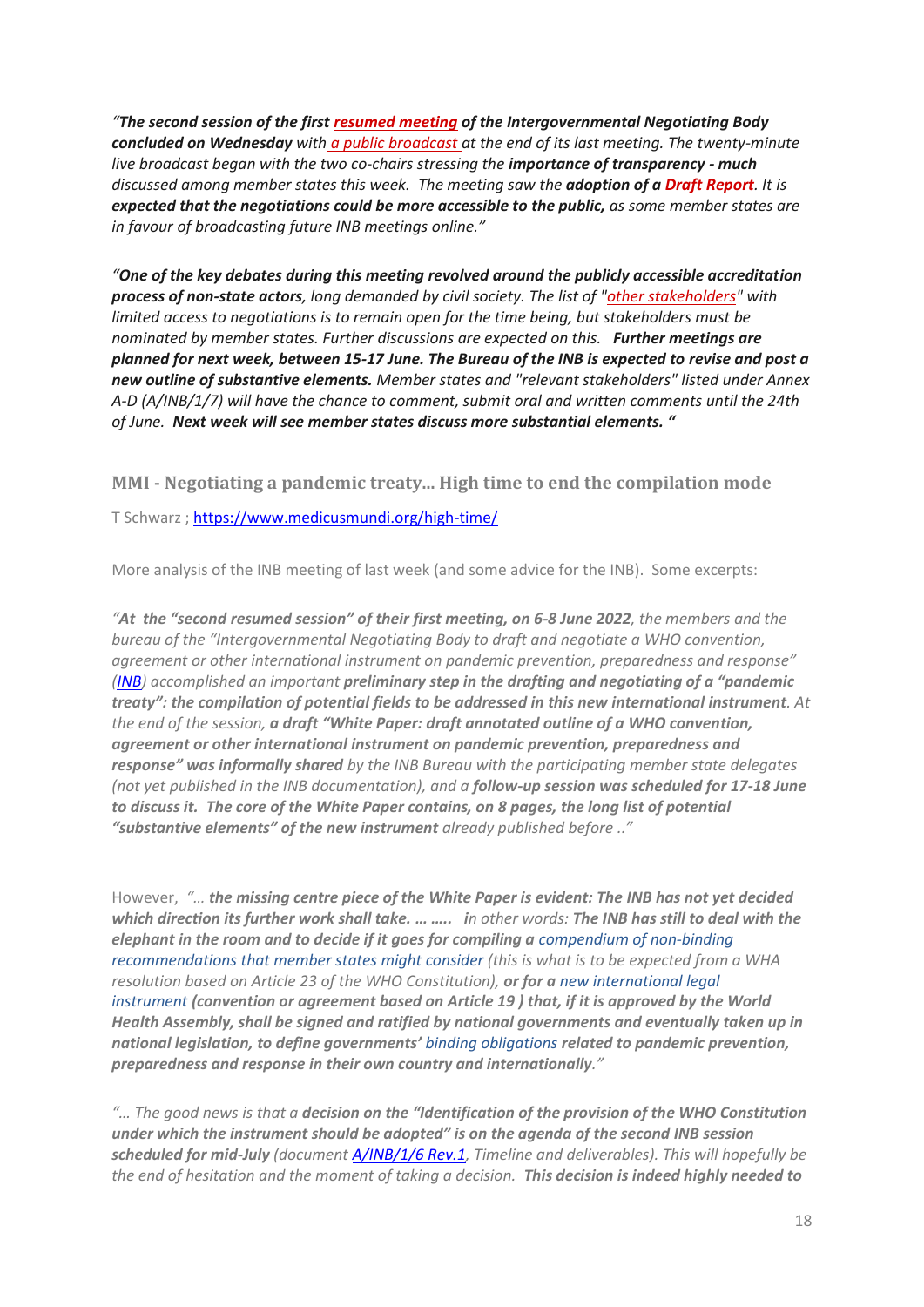*overcome the current vacuum and lack of direction. And its needs to be taken now: Will the INB dare to become a proper "Negotiating Body", or will it turn into a drafting group for another long paper nobody will care about? Our recommendation to the INB: Go for it. Dare to start proper negotiations."*

**Draft annotated outline of a WHO convention, agreement or other international instrument on pandemic prevention, preparedness and response**

[https://apps.who.int/gb/inb/pdf\\_files/inb1/A\\_INB1\\_12-en.pdf](https://apps.who.int/gb/inb/pdf_files/inb1/A_INB1_12-en.pdf)

This draft came online on 14 June. Was discussed in the INB meeting the days this week.

### **TWN – WHO: Secretariat's "white paper" aligns with developed country interests**

#### <https://twn.my/title2/health.info/2022/hi220608.htm>

Analysis. "*The World Health Organization Secretariat's "white paper" containing an annotated draft outline for a new pandemic instrument carefully uses language that aligns with the interests of the developed country Member States….."*

PS: "…*.Member States [will be] discussing the document on 16 - 17 June, and are also invited to submit written inputs on the document until 24 June….."*

### **Preprint paper- Elements of an evidence-based pandemic treaty**

A Phelan et al; [https://papers.ssrn.com/sol3/papers.cfm?abstract\\_id=4137529](https://papers.ssrn.com/sol3/papers.cfm?abstract_id=4137529)

« *Closing the "pandemic gap" requires evidence-based solutions that break every step of the cycle, including (1) reducing spillover risk, (2) reducing pandemic risk, (3) reducing pandemic impacts, and (4) ensuring recovery and resilience. Here, we operationalize this strategy by identifying twelve elements for a cohesive and evidence-based treaty for the pandemic era. For each, we focus on the most urgent environmental, social, political, and legal determinants of health. We then describe how these elements could be translated into provisions under the treaty, with a focus on principles of good governance, distributive justice, human rights, and coherence within international law. »*

### **Lancet GH (Editorial) - The future of the International Health Regulations**

[https://www.thelancet.com/journals/langlo/article/PIIS2214-109X\(22\)00254-6/fulltext](https://www.thelancet.com/journals/langlo/article/PIIS2214-109X(22)00254-6/fulltext)

This editorial nails it in its conclusion.

*"What has prevented agreement on IHR reform so far? One of the root causes is the inequality in resource, capacity, and power between high-income countries and low-income and middle-income countries (LMICs). An effective IHR must be built on the base of equity, where rights and responsibilities are well coordinated, benefits and burdens are fairly distributed, national and global interests are carefully balanced, and short-term assistance and long-term capacity-building are*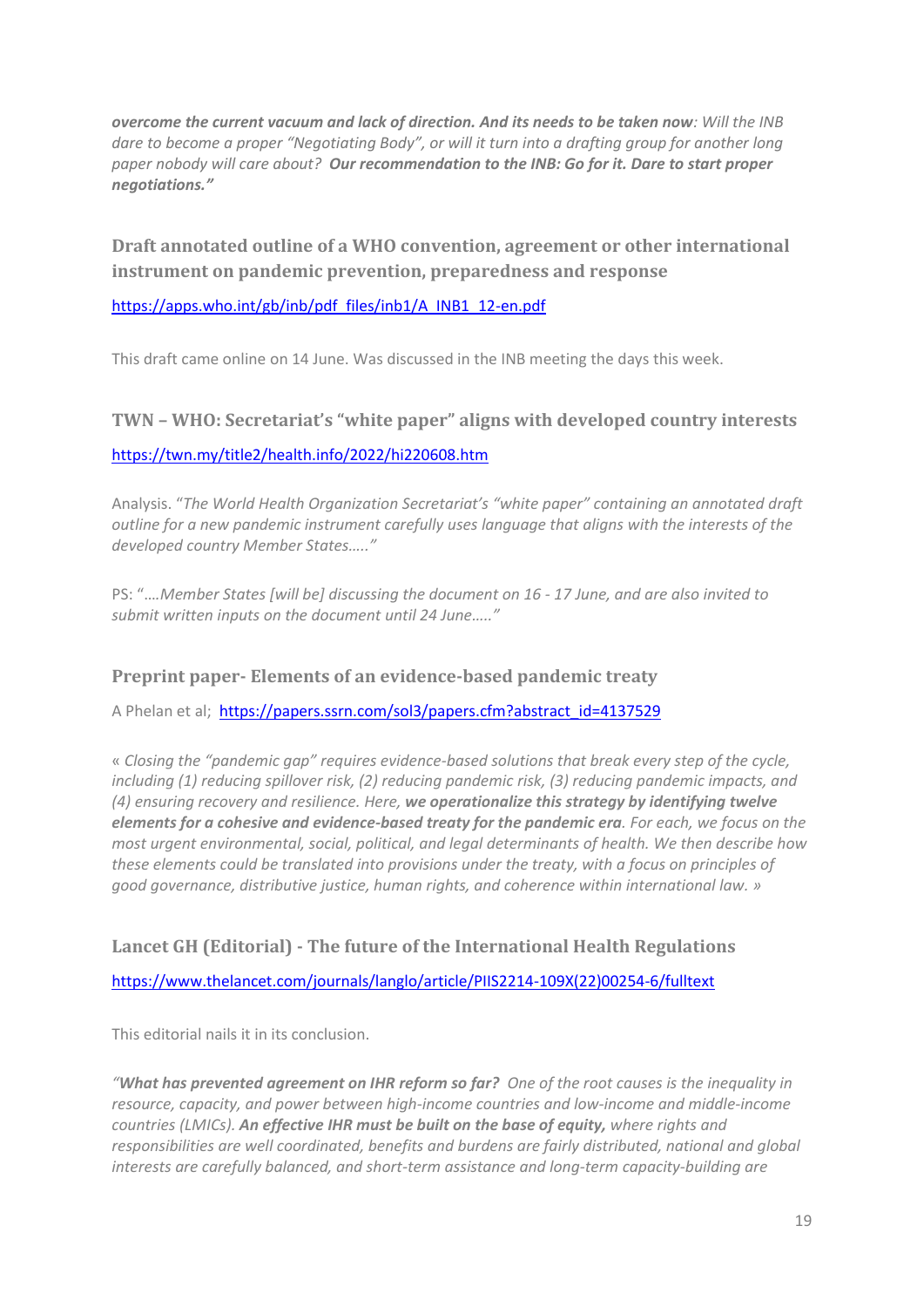*provided with the intention of benefiting local populations in LMICs. Fairness must manifest both on paper and in practice to facilitate trust, reciprocity, and consensus."*

*"… We should remember that the unanimous approval of the IHR amendments in 2005 was achieved when globalisation and cosmopolitanism were favoured. Now the political climate has changed, a consensus is ever more difficult to reach amid the rise of populism, nationalism, and geopolitical tensions. Against this backdrop, an emphasis on equity may be the only way towards trust and collaboration, and the newly agreed provision for all member states to submit amendment proposals is therefore a welcome move. If equity is not prioritised in the IHR reform, laudable principles such as global solidarity become tokenistic, or worse they are used to advance the interests of some at the expense of others. This understandably breeds mistrust, and it might be inevitable that sovereignty and national interests are prioritised over building a reciprocal and respectful partnership. The future of the IHR and global health governance lies in greater equity now; ignoring this risks another failure to respond collectively and promptly to the next pandemic."*

# **More on Pandemic Preparedness and Global Health Security**

### **TGH - Five Billion Reasons for Ramping Up Global Surgery**

*J Korn et al; [https://www.thinkglobalhealth.org/article/five-billion-reasons-ramping-global](https://www.thinkglobalhealth.org/article/five-billion-reasons-ramping-global-surgery)[surgery](https://www.thinkglobalhealth.org/article/five-billion-reasons-ramping-global-surgery)*

*"Creating surgical and anesthesia capacity is a win for pandemic preparedness."*

*"…. Surgical Systems Help with Pandemic Preparedness : One crucial lesson we learned from the COVID-19 pandemic is that surgical systems are essential to [pandemic preparedness](https://thehill.com/blogs/congress-blog/healthcare/559988-investing-in-surgical-systems-supports-pandemic-preparedness/) and response. The importance of having a safe, reliable oxygen supply, as well as a health-care workforce able to intubate was critically important during the COVID-19 pandemic. Having a strong surgical system also ensures that the health-care system as a whole is more resilient and able to withstand shocks and surges in patient volumes, as we have witnessed with each new wave of the pandemic. In general, scaling up surgical and anesthesia capacity [is a win-win](https://www.thinkglobalhealth.org/article/investing-surgery-closing-global-health-gap) for pandemic preparedness and health system strengthening. In a recent [letter](https://www.thelancet.com/journals/lancet/article/PIIS0140-6736(22)00521-9/fulltext) to The Lancet, signed by over 300 members of the global surgery and anesthesia community and 17 organizations, a call was made to mainstream surgical care into pandemic preparedness policy. It would ensure that surgical care is not treated as an optional elective function of health-care systems, but as an essential part that should be taken into consideration when planning and implementing a pandemic response. …"*

**Devex – How to get vaccines to poorer countries quicker in the next pandemic**

*[https://www.devex.com/news/how-to-get-vaccines-to-poorer-countries-quicker-in-the-next](https://www.devex.com/news/how-to-get-vaccines-to-poorer-countries-quicker-in-the-next-pandemic-103446)[pandemic-103446](https://www.devex.com/news/how-to-get-vaccines-to-poorer-countries-quicker-in-the-next-pandemic-103446) (gated) "Research shows that delays in advance purchases for vaccines hurt delivery times during the COVID-19 crisis. Two economists have a proposal for a new fund to help get lower-income countries in line quicker in a future pandemic.*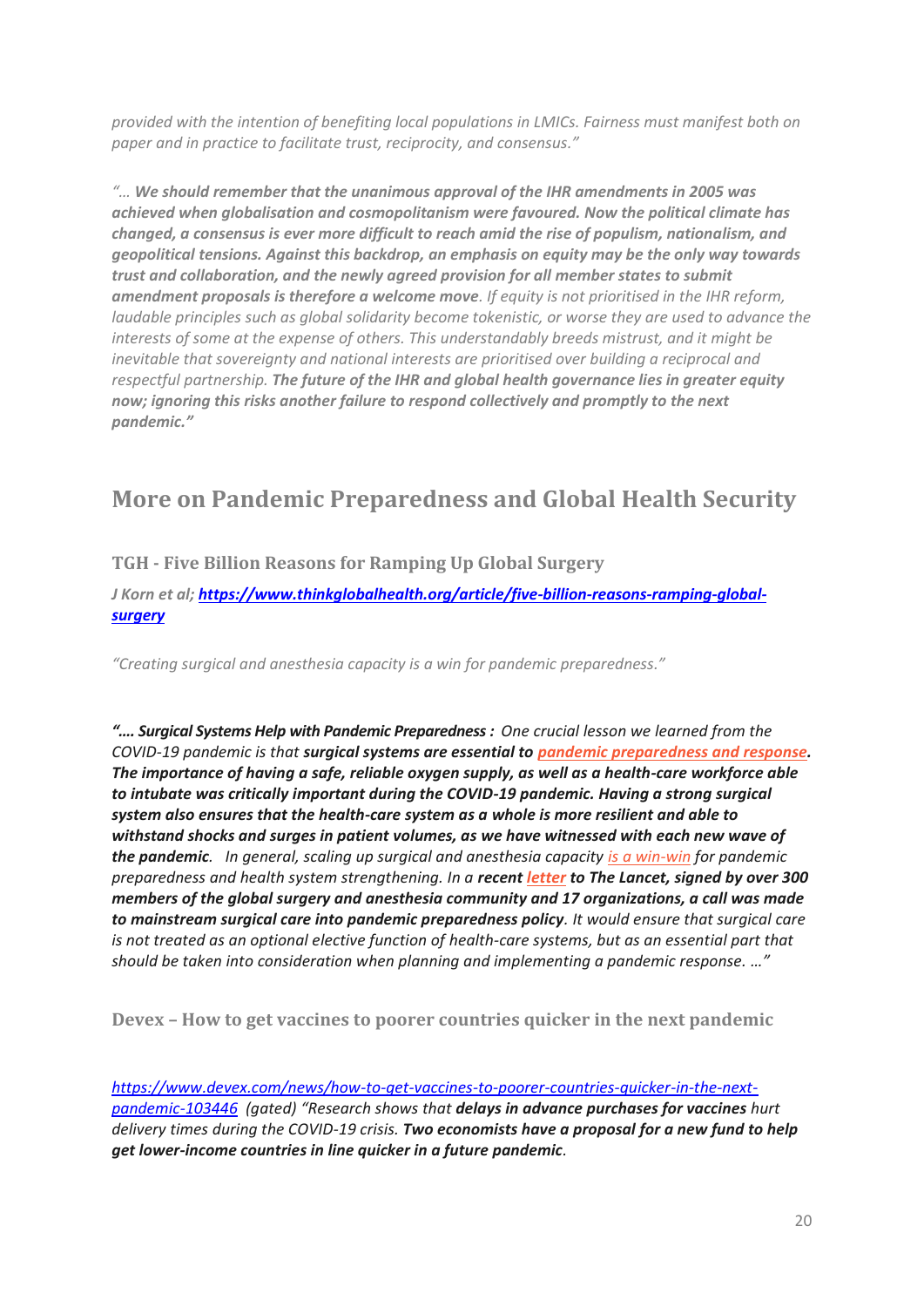## **C-TAP "**

**New agreement under C-TAP aims to improve global access to COVID-19 testing technologies**

*[https://www.who.int/news/item/16-06-2022-new-agreement-under-c-tap-aims-to-improve-global](https://www.who.int/news/item/16-06-2022-new-agreement-under-c-tap-aims-to-improve-global-access-to-covid-19-testing-technologies)[access-to-covid-19-testing-technologies](https://www.who.int/news/item/16-06-2022-new-agreement-under-c-tap-aims-to-improve-global-access-to-covid-19-testing-technologies)*

*"A new, open, transparent sublicence agreement between the Medicines Patent Pool (MPP) on behalf of C-TAP, and South African pharmaceutical company Biotech Africa will accelerate the manufacture and sale of a COVID-19 serological antibody technology around the world. The World Health Organization welcomes the sublicence agreement, the first of its kind to be signed under the auspices of the WHO's COVID-19 Technology Access Pool (C-TAP) initiative. C-TAP was set up in 2020 to facilitate the timely, equitable and affordable access to COVID-19 health products. The new agreement builds on a licensing agreement announced by WHO and MPP last year with Spain's National Research Council (CSIC). The non-exclusive sublicence allows Biotech to manufacture and commercialize CSIC's COVID-19 serological test worldwide….."*

See also **HPW - Spanish COVID-19 Antibody Test [to be Manufactured by Biotech Africa Under Open](https://healthpolicy-watch.news/c-tap-mpp-biotech-africa-covid-19-test/)  [License Agreement with WHO's C](https://healthpolicy-watch.news/c-tap-mpp-biotech-africa-covid-19-test/)-TAP**

*"…. The agreement was announced by the World Health Organization on the second anniversary of the launch of C-TAP – which aims to be a pool for the open-licensing of COVID treatment, vaccine and test technologies. …. Celebrating the second anniversary during a virtual event Thursday, MPP Executive Director Charles Gore acknowledged both the challenges C-TAP has experienced in its two years and the potential for more partnerships to be made in the future. "Two years on, to be frank, we've made progress, but it's been slow," he said. Gore pointed to the need to find more ways of incentivizing the private sector to share patents…."*

### **More on Global Health Governance & Financing**

**Devex - Exclusive: WHO makes push to limit Africa CDC's power**

<https://www.devex.com/news/exclusive-who-makes-push-to-limit-africa-cdc-s-power-103460>

Must-read. *"Around 40 African health ministers gathered virtually Tuesday to discuss amendments to the statute of the [Africa](https://www.devex.com/organizations/centres-for-disease-control-and-prevention-africa-cdc-120577) [Centres](https://www.devex.com/organizations/centres-for-disease-control-and-prevention-africa-cdc-120577) [for Disease Control and Prevention](https://www.devex.com/organizations/centres-for-disease-control-and-prevention-africa-cdc-120577) that would give it more autonomy. During these closed discussions, about a dozen ministers called for that independence to be reined in — echoing points made in a document from the [World Health Organization](https://www.devex.com/organizations/world-health-organization-who-30562)'s [Regional](https://www.devex.com/organizations/world-health-organization-regional-office-for-africa-who-africa-120578)  [Office for Africa.](https://www.devex.com/organizations/world-health-organization-regional-office-for-africa-who-africa-120578) Devex obtained a copy of the document."*

*"Sources familiar with the discussions referred to the distribution of this written briefing to ministers as the [United Nations](https://www.devex.com/organizations/united-nations-un-41567) "lobbying" on what should be an African Union process, and if successful, it would block reform of Africa CDC and undermine its ability to respond to health crises and prevent pandemics. …. ….. A WHO spokesperson told Devex that while it is "not against" granting Africa CDC expanded powers, including the ability to declare and coordinate health emergencies, the suggested*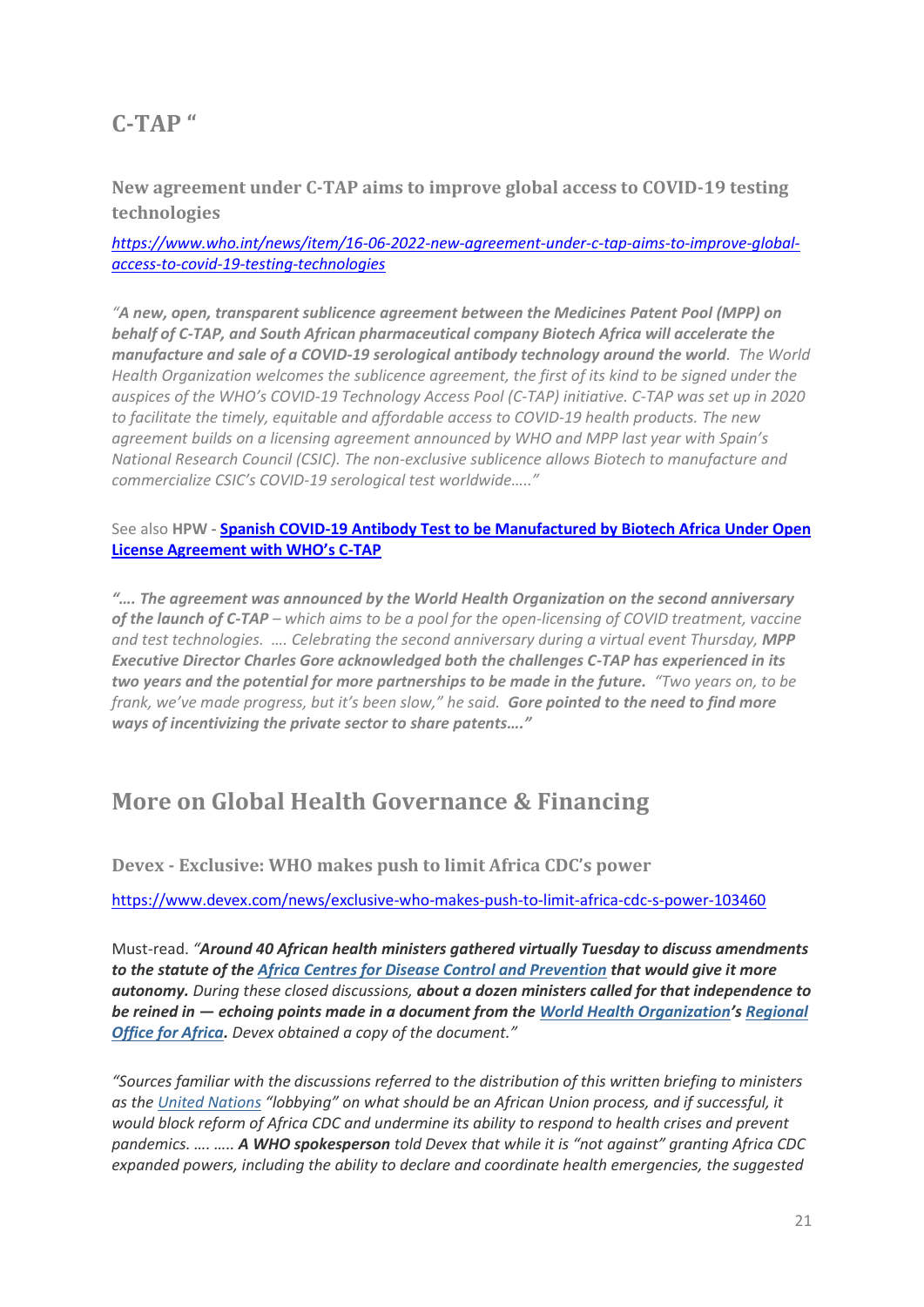*changes would constitute an "unprecedented arrangement" that requires "more discussion, further analysis and a full consideration of its implications."…"*

Read why WHO Afro thinks so.

#### Related **tweet by Dr Githinji Gitahi**:

"*Let's be clear this move to limit Africa's own capacity for health security is by @WHOAFRO & NOT @WHO. Yet, it represents only 47 countries in Africa; others in North Africa are with @WHOEMRO. What's the interest? @AfricaCDC @devex*."

See also [Devex Newswire: The exclusive on A](https://www.devex.com/news/devex-newswire-the-exclusive-on-africa-cdc-s-hazy-future-103466)**frica CDC's hazy futur**e

" *Just days after the former head of the Africa Centres for Disease Control and Prevention, Dr. John Nkengasong, was sworn in as the new U.S. Global AIDS Coordinator, his highly lauded former institution finds itself in a fight for independence with the World Health Organization*…..". The timing is indeed remarkable.

**Development Today - Norway rolls back most of the proposed cuts in UN support**

[https://www.development-today.com/archive/dt-2022/dt-4--2022/norway-reverses-nok-2.5-billion](https://www.development-today.com/archive/dt-2022/dt-4--2022/norway-reverses-nok-2.5-billion-in-proposed-cuts-mainly-to-un)[in-proposed-cuts-mainly-to-un](https://www.development-today.com/archive/dt-2022/dt-4--2022/norway-reverses-nok-2.5-billion-in-proposed-cuts-mainly-to-un)

"*After three weeks of parliamentary negotiations, Norway's Labour-Centre government has agreed in a deal with the Socialist Left Party to reverse most of the cuts in core funding to UN agencies, like UNDP and UNICEF. Aid cuts amounting to NOK 1.5 billion remain."*

PS: "*All domestic costs related to Ukrainian refugees (NOK 5.8b) are included in the Norwegian aid budget which amounts to 0.94% of GNI. The government's own platform states that the aid should be to 1% of GNI. So, the aid budget is NOK 3b short of this target."*

**Unitaid - Unitaid adopts an ambitious new five-year strategy at the 40th Executive Board meeting**

*[https://unitaid.org/news-blog/unitaid-adopts-an-ambitious-new-five-year-strategy-at-the-40th](https://unitaid.org/news-blog/unitaid-adopts-an-ambitious-new-five-year-strategy-at-the-40th-executive-board-meeting/#en)[executive-board-meeting/#en](https://unitaid.org/news-blog/unitaid-adopts-an-ambitious-new-five-year-strategy-at-the-40th-executive-board-meeting/#en)*

"*Today, at its 40th meeting, Unitaid's Executive Board adopted a new strategy for [2023-2027.](https://unitaid.org/assets/Unitaid_Strategy_2023-2027_V333.pdf) Through the new strategy, the organisation will continue to champion equitable access to health innovation. With the introduction of at least 30 game-changing new health products by 2030, Unitaid will accelerate the global response to combat HIV/AIDS, tuberculosis (TB) and malaria, and improve the health of women and children….."*

**Devex – Gates-keeper**

<https://www.devex.com/news/devex-newswire-the-exclusive-on-africa-cdc-s-hazy-future-103466>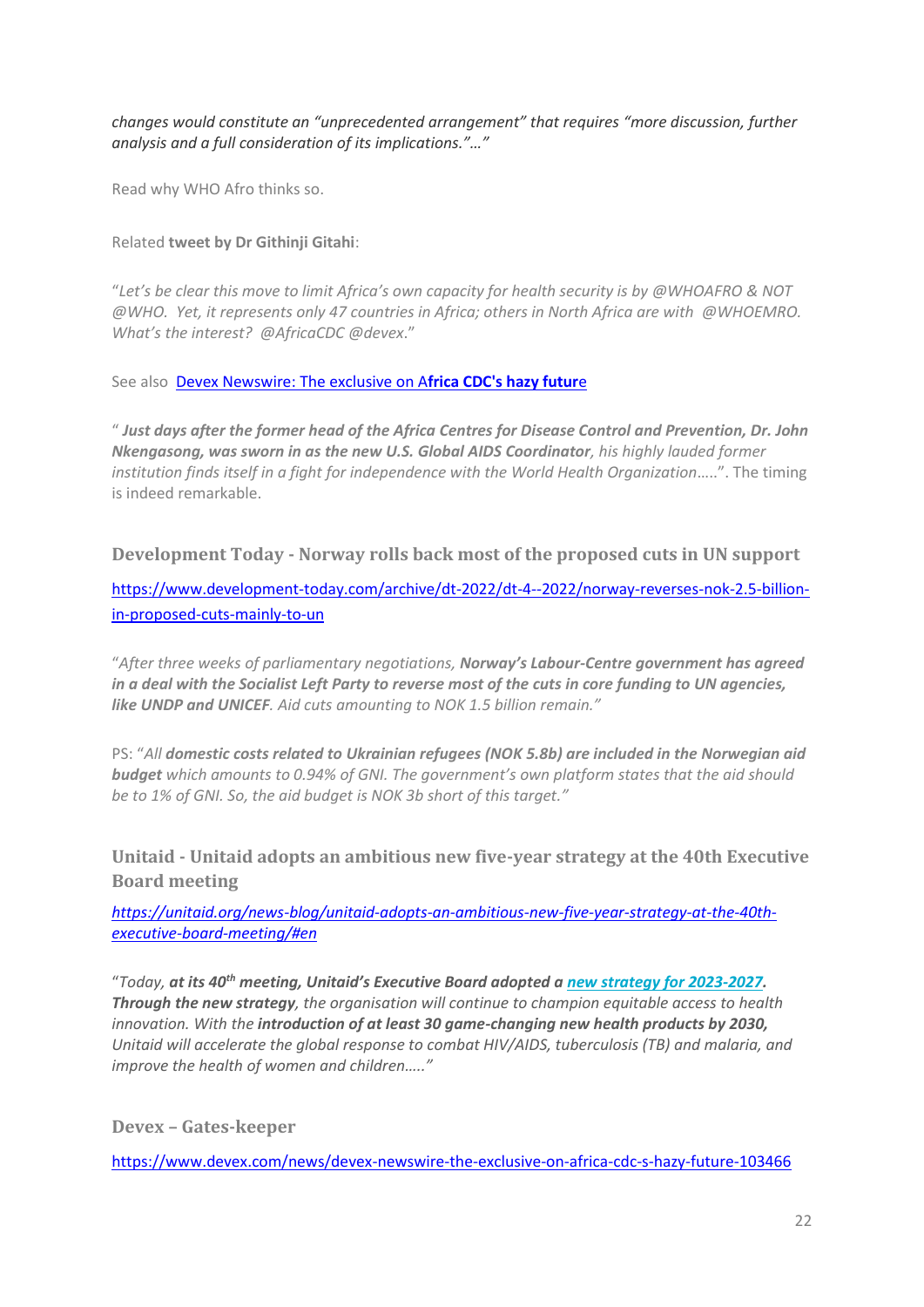"*Billionaire philanthropist and Berkshire Hathaway CEO Warren Buffett this [week donated \\$4](https://www.berkshirehathaway.com/news/jun1422.pdf)  [billion in company stock](https://www.berkshirehathaway.com/news/jun1422.pdf) to the Bill & Melinda Gates Foundation and four other foundations, as part of his annual charitable contributions. He gave roughly 11 million shares to the Gates Foundation and 1.1 million shares to his Susan Thompson Buffett Foundation, which is named after his late wife. Each of his three children's charities – the Sherwood Foundation, the Howard G. Buffett Foundation, and the NoVo Foundation – received 770,218 shares. Buffett made waves with his annual contributions letter last year when [he announced his resignation](https://www.devex.com/news/buffett-steps-down-from-gates-adding-to-questions-about-its-future-100215) as a trustee of the Gates Foundation. However, he said he would "continue to support the organization's goals," even as he abstains from a leadership role….."*

**World Development - Aid effectiveness: Human rights as a conditionality measure**

M Douch et al ; <https://www.sciencedirect.com/science/article/pii/S0305750X22001681>

"*The 'Aid conditionality' hypothesis proposes effective aid allocation conditional upon recipient country's domestic policies. We focus on human rights as a non-economic dimension of development reflecting repression and corruption in a country. Using LDCs data, we find the growth effect of aid receipts to be consistently positive in countries with better human rights. Sound human rights can be seen as underpinning stronger institutions in lowering repression and corruption. Monitoring human rights provision should act as a tool to help gauge the effectiveness of foreign aid."*

## **Global hunger**

#### **HPW – Grade three emergency in Horn of Africa**

<https://healthpolicy-watch.news/tedros-convenes-who-emergency-committee-for-monkeypox/>

"*The WHO has declared a "grade three emergency" – the highest level possible – in the Horn of Africa "where the worst drought in 40 years has pushed over 30 million people in eight countries into acute food insecurity", said Tedros. The affected countries are Djibouti, Eritrea, Ethiopia, Kenya, Somalia, South Sudan, Sudan and Uganda, and an estimated 7.5 million people have left their homes in search of food and water. 'A grade three emergency means that we are on coordinating the response across all three levels of the organisation – country offices, regional offices and headquarters," said Tedros….."*

**HPW - Ukraine Warns of 'Severe Food Shortage' From Russian Invasion** <https://healthpolicy-watch.news/ukraine-food-shortage-russian-invasion/>

"*Russia's ongoing refusal to let Ukranian grain lift its blockade of Black Sea ports is causing a global food crisis and has led to allegations that the country is [weaponizing](https://www.state.gov/secretary-antony-j-blinken-and-secretary-thomas-j-vilsack-opening-remarks-at-a-virtual-roundtable-discussion-on-food-security-issues-arising-from-russias-invasion-of-ukraine/)" the world's food supply*….."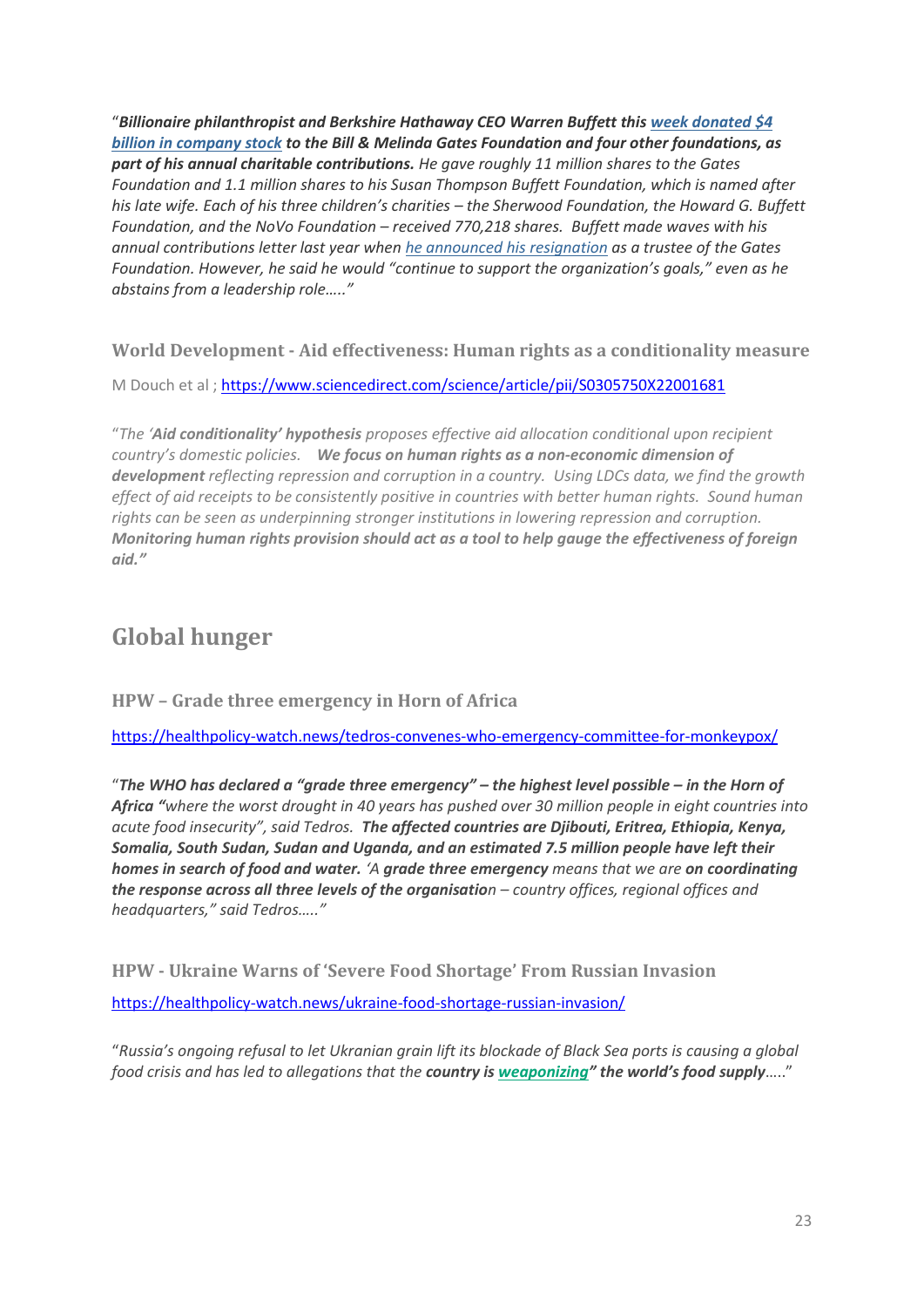**Devex - Food insecurity to rise as global peacefulness drops, index finds**

[https://www.devex.com/news/food-insecurity-to-rise-as-global-peacefulness-drops-index-finds-](https://www.devex.com/news/food-insecurity-to-rise-as-global-peacefulness-drops-index-finds-103434)[103434](https://www.devex.com/news/food-insecurity-to-rise-as-global-peacefulness-drops-index-finds-103434)

"*A deterioration of global peacefulness, driven by the Russian invasion of Ukraine, will increase food insecurity around the world and continue to batter the global economy, according to the [2022](https://www.visionofhumanity.org/peacefulness-declines-to-lowest-level-in-15-years/)  [Global Peace Index.](https://www.visionofhumanity.org/peacefulness-declines-to-lowest-level-in-15-years/) The index, a measure of peace using 23 indicators released annually for the past 16 years, found that global peacefulness deteriorated by 0.3% in 2021. This marks the 11th deterioration of peacefulness in 14 years. …. …. The report noted there is particular danger of political instability in the Middle East, Africa, and Southeast Asia*….."

### **Covid key news**

**FT - WHO set to back use of Covid variant-specific vaccines as third shot**

#### <https://www.ft.com/content/a7cca391-0976-44a6-ac0e-b614395dea02>

*"Recommendation by health agency advisory group marks shift in thinking of global health authorities."*

**"***The World Health Organization is expected to say an Omicron-targeted Covid-19 vaccine dose can be administered as a third shot in order to broaden immune responses in the face of a virus that is "likely" to continue to evolve. The preliminary advice, as described by two people with knowledge of the matter and contained in documents seen by the Financial Times, marks a significant shift in the thinking of global health authorities. The recommendation, which comes from a technical group within the health body, is the first to back the use of a variant-specific vaccine since the heavily mutated and heavily infectious Omicron viral variant emerged late last year. The interim advice could be published as early as Friday, according to the people*….."

"*Ever since Omicron emerged, health authorities have been weighing whether to move to varianttargeted vaccines to achieve better population protection. While there is a surplus of vaccines modelled on the ancestral, or Wuhan, strain, it is likely a shift to Omicron-targeted vaccines could see some bottlenecks, at least initially, health authorities and industry observers have warned*….."

"*The WHO advice "is a signal to the industry to develop vaccines that broaden the immune response in addition to maintaining protection against severe disease", one of the people with knowledge of the matter said. "It's only mRNA vaccines for now, so supplies will be limited." Based on the data available, the WHO estimates that an Omicron-specific booster would elicit "greater breadth" in the immune response. The advice would only be limited to boosters, and would not involve the so-called primary series — the first two shots*….."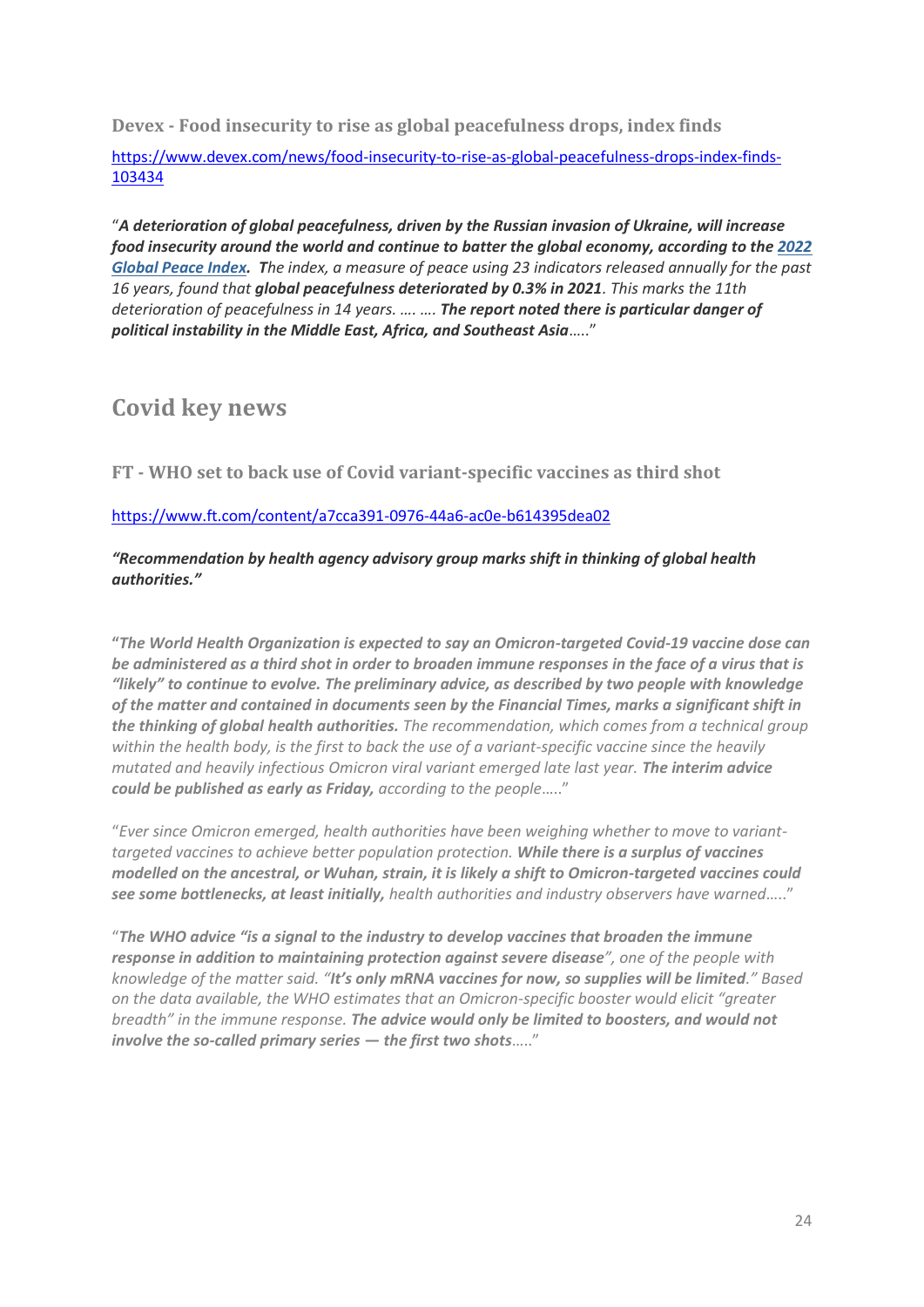# **Covid vaccines**

**CGD (blog) - Time to Rethink the Goal of 70 Percent COVID Vaccine Coverage and Refocus on those at Greatest Risk**

T Drake, J Guzman, A Glassman et al; [https://www.cgdev.org/blog/time-rethink-goal-70-percent](https://www.cgdev.org/blog/time-rethink-goal-70-percent-covid-vaccine-coverage-and-refocus-those-greatest-risk#.YqdswL10kVU.twitter)[covid-vaccine-coverage-and-refocus-those-greatest-risk#.YqdswL10kVU.twitter](https://www.cgdev.org/blog/time-rethink-goal-70-percent-covid-vaccine-coverage-and-refocus-those-greatest-risk#.YqdswL10kVU.twitter)

Vital reflection ahead of the G7 summit end of June.

*" …. as we approach this year's G7 summit on June 26-28, the [70 percent target has been missed](http://covid19globaltracker.org/) in most countries and almost all African countries (see Fig 1). Still 16 percent of people in low-income countries [have received one dose](https://ourworldindata.org/covid-vaccinations) and 14 African countries have vaccinated [less than 10 percent](https://africacdc.org/covid-19-vaccination/) of their population. While slow roll-out was initially caused by vaccine supply shortages, the slow rhythm of expansion in these countries now relates more to the [priority given by governments to the](https://www.devex.com/news/covid-19-vaccine-delivery-and-demand-slowing-down-103187)  [activity, vaccine hesitancy as well as a lack of financing and other capacity for delivery.](https://www.devex.com/news/covid-19-vaccine-delivery-and-demand-slowing-down-103187) …. Against this backdrop, the crucial question is whether, at the G7 summit and beyond, global leaders should recommit to the 70 percent coverage goal. Our answer is a resounding "no." We believe the 70 percent target is no longer fit for purpose. Instead, a more targeted approach is needed to protect those at greatest risk. Three reasons justify our call for a serious re-think:…."*

After listing these three reasons, the authors suggest **a way forward:**

*"National leaders will want to get the best bang for the buck for their populations. While what the future holds for COVID remains uncertain, for many countries this now means [targeted vaccination](https://www.who.int/news/item/17-05-2022-interim-statement-on-the-use-of-additional-booster-doses-of-emergency-use-listed-mrna-vaccines-against-covid-19)  [including boosters,](https://www.who.int/news/item/17-05-2022-interim-statement-on-the-use-of-additional-booster-doses-of-emergency-use-listed-mrna-vaccines-against-covid-19) and potentially [omicron-specific boosters,](https://www.washingtonpost.com/health/2022/06/08/moderna-booster-omicron-coronavirus-trial/) not 70 percent scale to the entire population. Moving forward:*

- *Countries must be supported to set their own targets, focus vaccines on priority groups first, and to prepare for the next variant.*
- *If a global target is desired to continue to galvanise actions, a goal of vaccinating all health workers and vulnerable groups in all countries would be more effective than a fixed percentage.*
- *Specifically, ACT-A agencies should reconsider whether [the identified \\$3.7 billion funding](https://www.who.int/publications/m/item/access-to-covid-19-tools-tracker)  [gap](https://www.who.int/publications/m/item/access-to-covid-19-tools-tracker) for vaccine supply is best allocated to existing vaccine procurement or whether it could be more effective allocated across other ACT-A priorities. "*

**WHO Afro - Africa steps up targeted COVID-19 vaccination of most at risk people**

#### *<https://www.afro.who.int/news/africa-steps-targeted-covid-19-vaccination-most-risk-people>*

*"Africa is intensifying COVID-19 vaccination of high-risk population groups with some promising signs. Nearly 50% of health workers and people over the age of 60 are fully vaccinated against the virus in countries reporting data to World Health Organization (WHO). The data from June 2022 from 31 countries reporting on COVID-19 vaccinations of high-risk groups shows a significant increase compared with the end of December 2021 when only 33% of health workers and 10% of seniors were fully vaccinated. WHO recommends 90% vaccination coverage for health workers and 80% coverage for people over 60. Only two African countries (Mauritius and Seychelles) have fully*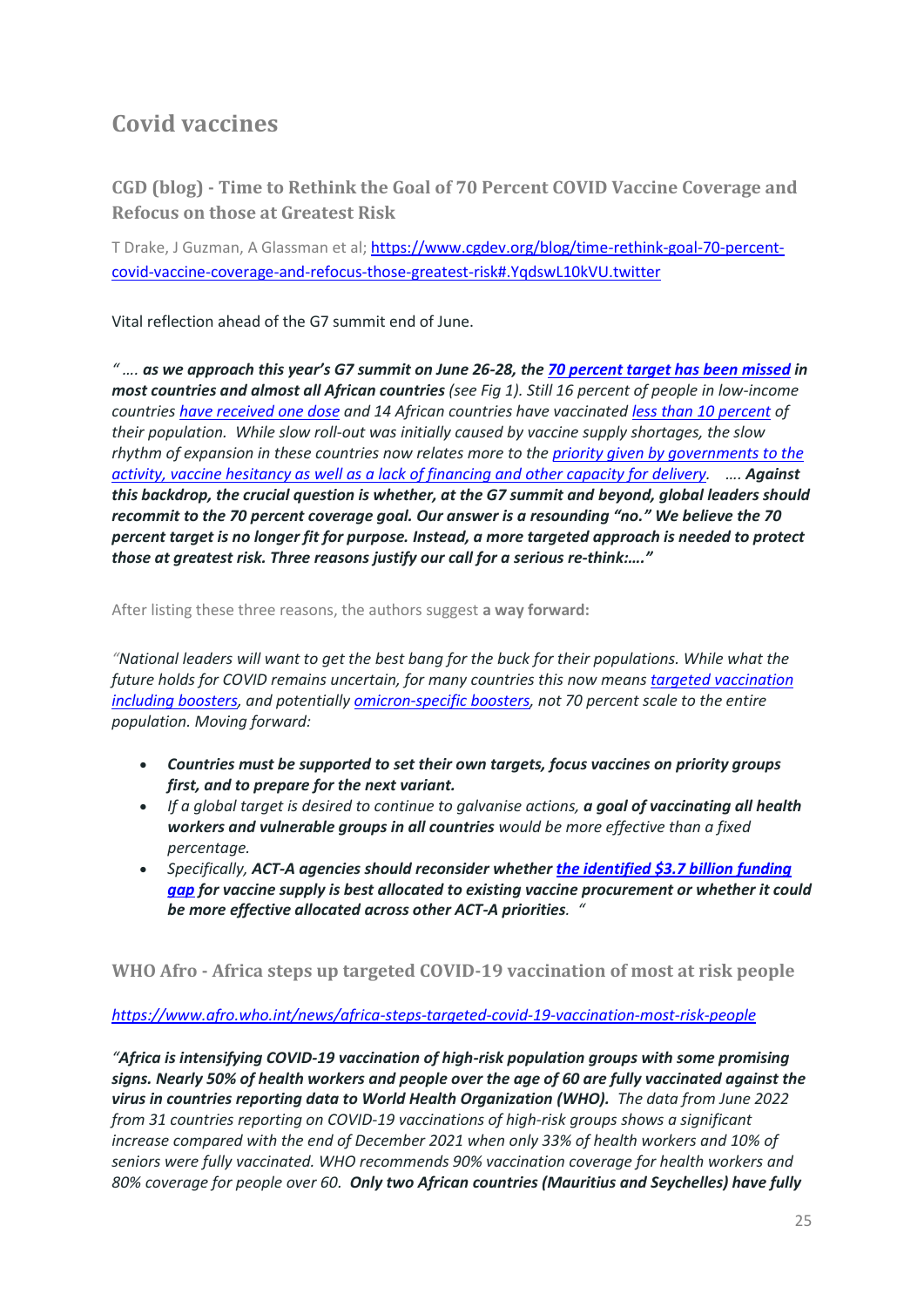*vaccinated 70% of their total population. Rwanda is expected to achieve this target by the end of the month based on the pace of its current uptake, bringing to three, the number of countries in Africa reaching the 70% global target by the end of June….."*

**Devex - Opinion: African policymakers were right to buy COVID vaccines in 2021** J Guzman, P Baker & E Baraza[; https://www.devex.com/news/opinion-african-policymakers-were](https://www.devex.com/news/opinion-african-policymakers-were-right-to-buy-covid-vaccines-in-2021-103384)[right-to-buy-covid-vaccines-in-2021-103384](https://www.devex.com/news/opinion-african-policymakers-were-right-to-buy-covid-vaccines-in-2021-103384)

*"…. In early 2021, as the second [COVID-19](https://www.devex.com/focus/covid-19) wave was starting in several African countries and vaccines were scarce across the continent, African governments had the possibility of procuring COVID-19 vaccines through the African Vaccine Acquisition Trust, or AVAT, rather than wait for doses donated through COVAX to arrive. Some countries, including Ethiopia, Kenya, and Nigeria, decided to go ahead and started procuring through AVAT, based on the notion that these investments were good value for money or that they would provide the best impact in proportion to the resources required. But with already tight health budgets — sub-Saharan African countries spent an average of [under \\$80 per capita on health in 2019,](https://data.worldbank.org/indicator/SH.XPD.CHEX.PC.CD?locations=ZG) a tiny amount compared with highincome countries where this figure is around [\\$6,300](https://data.worldbank.org/indicator/SH.XPD.CHEX.PP.CD?locations=XD) — governments knew that any money spent on vaccines would be money unavailable for other essential health services. [Recent research](https://www.cgdev.org/blog/price-priorities-pace-three-factors-drive-cost-effectiveness-covid-19-vaccination-strategies) finds that they were right. However, if these countries had procured bigger volumes, and if AVAT had managed to secure and deliver more doses and country vaccination programs had achieved initial vaccination targets in 2021, many more lives could have been saved….."*

PS: *"…. The [research](https://www.cgdev.org/blog/price-priorities-pace-three-factors-drive-cost-effectiveness-covid-19-vaccination-strategies) released by [KEMRI-](https://www.devex.com/organizations/kenya-medical-research-institute-kemri-48628)[Wellcome Trust,](https://www.devex.com/organizations/wellcome-46514) the [University of Nigeria,](https://www.devex.com/organizations/university-of-nigeria-133027) the [Ethiopian](https://www.devex.com/organizations/ethiopian-public-health-institute-ephi-119600)  [Public Health Institute,](https://www.devex.com/organizations/ethiopian-public-health-institute-ephi-119600) the [London School of Hygiene & Tropical Medicine,](https://www.devex.com/organizations/london-school-of-hygiene-and-tropical-medicine-lshtm-20341) the [University of Warwick,](https://www.devex.com/organizations/the-university-of-warwick-70917) the [Africa](https://www.devex.com/organizations/centres-for-disease-control-and-prevention-africa-cdc-120577) [Centres](https://www.devex.com/organizations/centres-for-disease-control-and-prevention-africa-cdc-120577) [for Disease Control and Prevention,](https://www.devex.com/organizations/centres-for-disease-control-and-prevention-africa-cdc-120577) and the [Center for Global](https://www.devex.com/organizations/center-for-global-development-44582)  [Development](https://www.devex.com/organizations/center-for-global-development-44582) indicates that viral vector vaccines — such as those from [AstraZeneca](https://www.devex.com/organizations/astrazeneca-plc-48751) and [Johnson &](https://www.devex.com/organizations/johnson-johnson-48575)  [Johnson](https://www.devex.com/organizations/johnson-johnson-48575) — provided better value for money than any other COVID-19 vaccines, mainly because their efficacy was high and prices low. Paying an additional premium for mRNA vaccines was generally not worthwhile. In Ethiopia and Nigeria, for example, vaccines would not have been costeffective, when paid with domestic resources, if the vaccine price exceeded around \$10 and \$6 a dose, respectively. Many countries quickly opened up their eligibility to all adults, but targeting people at severe risk of disease rather than the whole population would also have maximized the vaccines' benefit given that prior exposure to COVID-19 already conferred some protection to a high number of people….."*

**Reuters - EU states step up pressure on Pfizer to cut unneeded COVID vaccine supplies**

#### *[Reuters;](https://www.reuters.com/business/healthcare-pharmaceuticals/eu-states-step-up-pressure-pfizer-cut-unneeded-covid-vaccine-supplies-2022-06-14/?taid=62a8713a802cad0001f8aaee&utm_campaign=trueanthem&utm_medium=trueanthem&utm_source=twitter)*

*"European Union governments are intensifying pressure on Pfizer [\(PFE.N\)](https://www.reuters.com/companies/PFE.N) and other COVID-19 vaccine makers to renegotiate contracts, warning millions of shots that are no longer needed could go to waste, according to EU officials and a document…."*

"…. *with the pandemic abating in Europe and amid a marked slowdown in vaccinations, many countries are now urging tweaks to contracts to reduce supplies and consequently cut their spending on vaccines. The matter [is] being discussed on Tuesday at a meeting of EU health ministers in*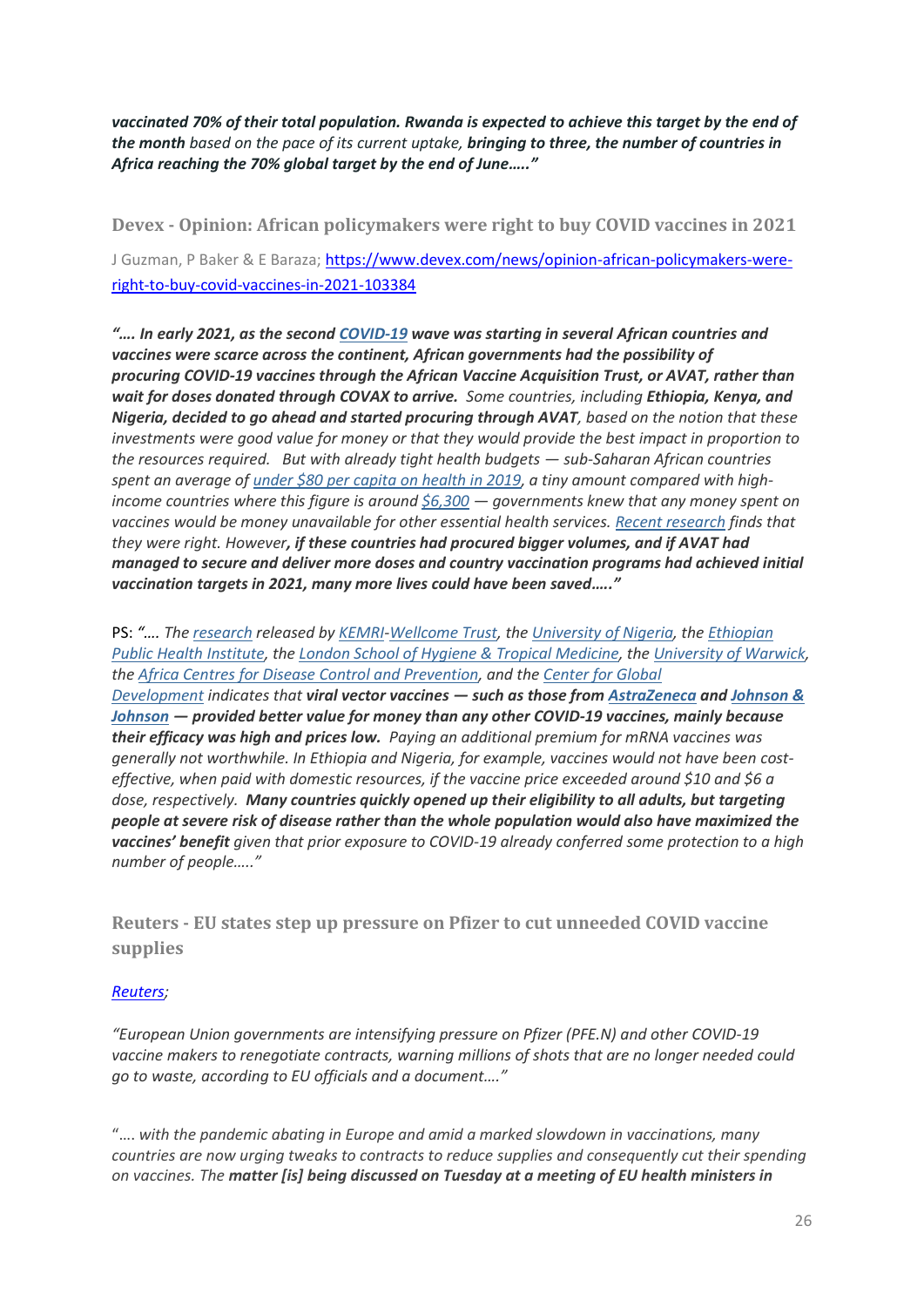*Luxembourg, French minister Brigitte Bourgignon told reporters. Poland, which is the leading country in this attempt to revise contracts, has more than 30 million COVID vaccines in stock and would need to buy another 70 million under existing agreements, a Polish diplomat told Reuters, urging changes to avoid waste*….."

**Lancet GH (Comment) - Culturally relevant COVID-19 vaccine acceptance strategies in sub-Saharan Africa**

O Ajeigbe et al ; [https://www.thelancet.com/journals/langlo/article/PIIS2214-109X\(22\)00251-](https://www.thelancet.com/journals/langlo/article/PIIS2214-109X(22)00251-0/fulltext) [0/fulltext](https://www.thelancet.com/journals/langlo/article/PIIS2214-109X(22)00251-0/fulltext)

*« In sub-Saharan Africa, the reasons for low rates of COVID-19 vaccination and unwillingness to accept the vaccine vary, so country-specific solutions are needed. Public health action that is humane, culturally relevant, and recognises the contribution of historical, structural, and other system dynamics has been called for. To meet these objectives, countries should frame their individual remedial strategies on the basis of approaches that WHO and the Lancet Commission on the future of health in sub-Saharan Africa advocate for generating positive health behaviours…."*

*« Central concepts of proven value that are relevant to COVID-19 vaccination uptake include innovation and task shifting away from conventionally relied upon forms of health informatics and engagement to promote health literacy and achieve health equity through action. Although vaccination rates have risen in sub-Saharan Africa, vaccine resistance is a health-related behavior and challenges to vaccine acceptance remain….."*

*« Six WHO and Lancet Commission approaches encompass these criteria and are directly applicable to strategies to remediate COVID-19 vaccine resistance, as follows….."*

• See also **GAVI coverage** of this study: *[The need for culturally sensitive COVID-19 vaccine](https://www.gavi.org/vaccineswork/need-culturally-sensitive-covid-19-vaccine-campaigns-sub-saharan-africa)  [campaigns in sub-Saharan Africa](https://www.gavi.org/vaccineswork/need-culturally-sensitive-covid-19-vaccine-campaigns-sub-saharan-africa)*

#### *"Better strategies are needed to overcome vaccine hesitancy, but these need to be tailormade for regions."*

*"Only 15% of people in Africa have been vaccinated against COVID-19 so far. [According to](https://www.afro.who.int/news/africas-covid-19-vaccine-uptake-increases-15) the World Health Organization (WHO), of the 714 million doses delivered to countries on the continent so far, 435 million or 61% have been administered. Moreover, 15 countries have not yet fully vaccinated 10% of their population, and another 21 have fully vaccinated 10% to 19% of their population."*

*"Global vaccination efforts to increase vaccine delivery are changing this picture. However, researchers writing on behalf of the Stellenbosch Institute for Advanced Study African Scholars Network in* **[The Lancet Global Health](https://www.thelancet.com/journals/langlo/article/PIIS2214-109X(22)00251-0/fulltext)** *are calling for culturally relevant vaccine campaigns to overcome vaccine hesitancy, especially in sub-Saharan Africa. They advocate approaches that have been outlined by WHO and the Lancet Commission on the future of health in sub-Saharan Africa over the past few years….."*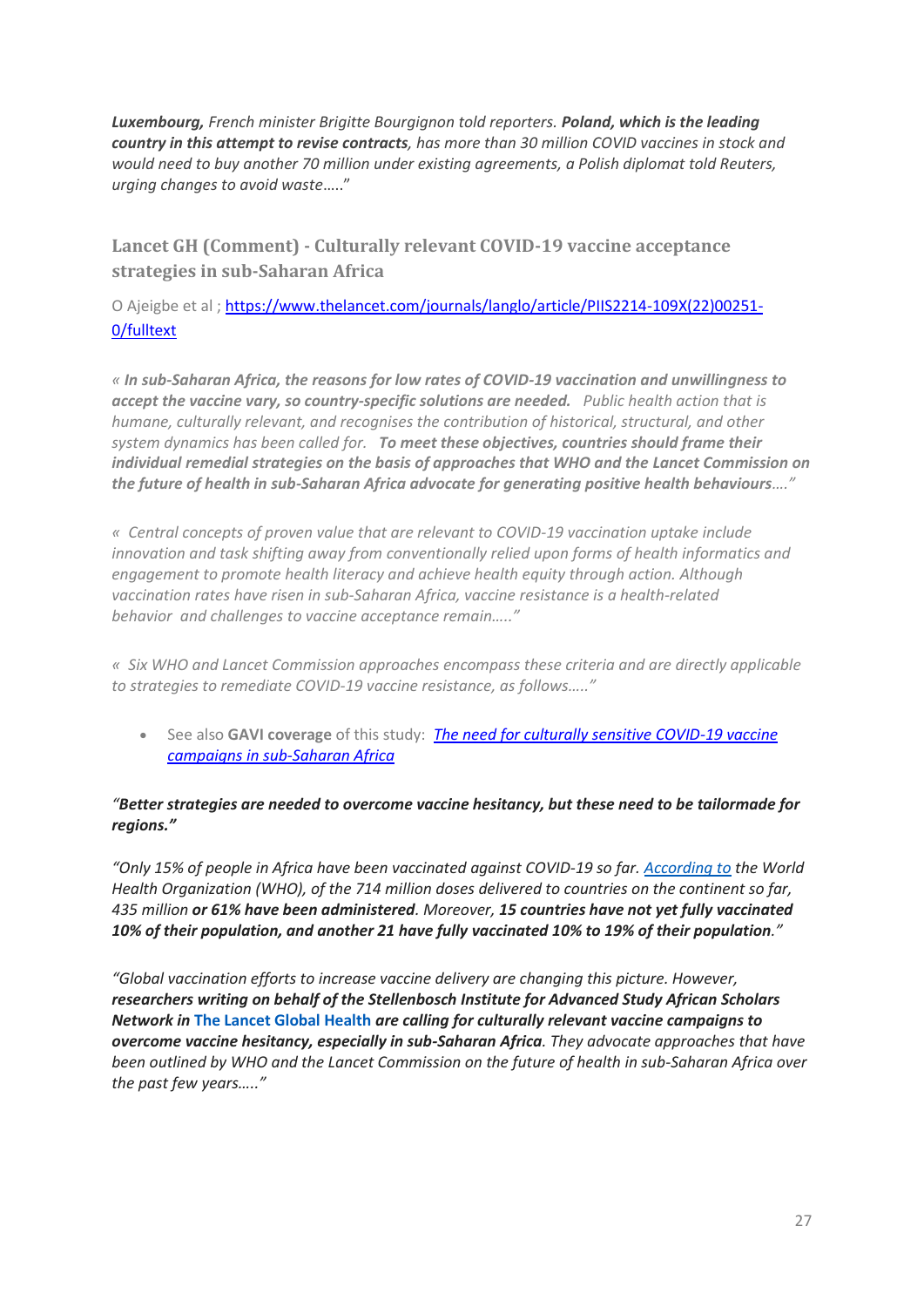# **Covid treatment & diagnostics**

**FIND and UNITAID invest US\$2 million to support advocacy for Covid-19 test-andtreat approaches in LMICs**

<https://www.finddx.org/newsroom/pr-13june22/>

*"FIND and Unitaid are supporting 21 in-country advocacy partners across 19 low- and middleincome countries to develop and implement advocacy strategies that will improve uptake of testand-treat approaches to combat COVID-19. Projects will raise awareness of COVID-19 testing and treatment among the public, key opinion leaders, and specific high-risk and vulnerable groups. Sitting within broader advocacy efforts, this initiative was conceptualised and executed by the Country Support Working Group, led by UNICEF, within the ACT-A Diagnostics Pillar. This initiative complements a previously announced investment by FIND and Unitaid of US\$50 million to support early adoption of test-and-treat care packages."*

**Nature (News) - New COVID drugs face delays as trials grow more difficult** *<https://www.nature.com/articles/d41586-022-01602-5>*

"Fewer people are eligible for the massive studies needed to test treatments for severe COVID-19."

**Stat - Pfizer's Paxlovid study fails to answer key questions over benefit for broader populations**

[https://www.statnews.com/2022/06/14/pfizers-paxlovid-study-fails-to-answer-key-questions-over](https://www.statnews.com/2022/06/14/pfizers-paxlovid-study-fails-to-answer-key-questions-over-benefit-for-broader-populations/)[benefit-for-broader-populations/](https://www.statnews.com/2022/06/14/pfizers-paxlovid-study-fails-to-answer-key-questions-over-benefit-for-broader-populations/)

*"Pfizer said Tuesday that a much-watched study of its antiviral [Paxlovid](https://www.statnews.com/2022/05/24/paxlovid-rebound-has-covid-researchers-looking-for-theories/) in patients who have Covid but don't have risk factors for severe disease failed to show a benefit in speeding alleviation of Covid symptoms, but did seem to prevent doctor's visits and hospitalizations. Additionally, because of the small number of hospitalizations overall in the study, it failed to produce a statistically significant finding on whether patients who had previously been vaccinated against Covid were hospitalized less often if they received Paxlovid….."*

*" …. This reinforces that Paxlovid is not going to have a big role in vaccinated people except in people who are maybe at highest risk," said Walid Gellad, director of the Center for Pharmaceutical Policy and Prescribing at the University of Pittsburgh. "Maybe in a bigger trial, it would be statistically significant, but the effect is small."… …. But Gellad argued that the data suggest it's crucial to find the subset of patients who are at highest risk, especially as the drug comes with side effects and the small potential for [rebound](https://www.statnews.com/2022/05/24/paxlovid-rebound-has-covid-researchers-looking-for-theories/)…..".*

• See also **Reuters** - [Pfizer stops enrollment in Paxlovid trial in standard-risk population](https://www.reuters.com/business/healthcare-pharmaceuticals/pfizer-stops-enrollment-paxlovid-trial-standard-risk-population-2022-06-14/?taid=62a9361fb64e860001aa326e&utm_campaign=trueanthem&utm_medium=trueanthem&utm_source=twitter)

"*Pfizer Inc [\(PFE.N\)](https://www.reuters.com/companies/PFE.N) said on Tuesday it would halt enrollment in a trial for its COVID-19 antiviral drug, Paxlovid, in standard-risk patients after a study revealed the treatment was not effective in reducing symptoms in that group….."*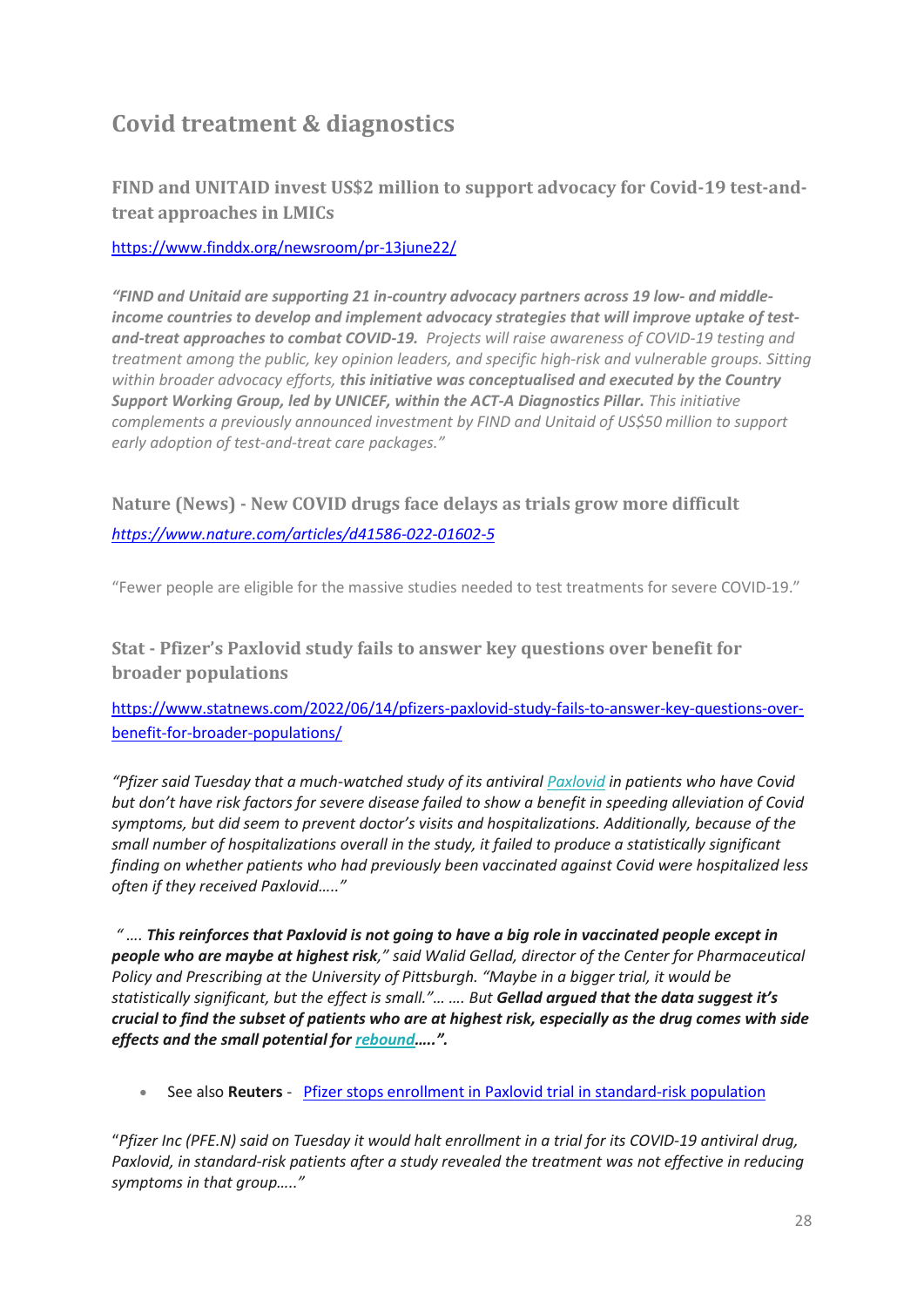# **Covid analysis**

### **IDS - Disease X and Africa: the creation of disease narratives**

C Grant et al ; [https://www.ids.ac.uk/opinions/disease-x-and-africa-the-creation-of-disease](https://www.ids.ac.uk/opinions/disease-x-and-africa-the-creation-of-disease-narratives/)[narratives/](https://www.ids.ac.uk/opinions/disease-x-and-africa-the-creation-of-disease-narratives/)

*"New research shows how a World Health Organization concept fuelled online conspiracy theories before, during and after Covid-19 – and why they must be taken seriously for disease preparedness plans."*

**HPW - New WHO Report Affirms Need to Study SARS-CoV2 Lab Leak Theory – Alongside Spillover Narrative**

<https://healthpolicy-watch.news/who-report-sars-cov-2-lab-leak/>

See also last week's IHP news.

*"The [first report by the new WHO-convened expert group,](https://www.who.int/publications/m/item/scientific-advisory-group-on-the-origins-of-novel-pathogens-report) Scientific Advisory Group for the Origins of Novel Pathogens (SAGO) has fanned the flames of controversy over evidence about whether a lab leak or a natural "spillover" of the virus from animals to humans was the most likely source from which the COVID pandemic emerged – although in fact it contains little new information on either. "*

*"The preliminary SAGO report, published Thursday, is significant in that it redresses some of the perceived pro-China "biases" of [WHO's first report by an internationa](https://healthpolicy-watch.news/sars-cov2-virus-origins-report/)l group of experts on the virus origins issued in March 2021. The report marks the first formal acknowledgement by a WHOsponsored expert group that a possible biosafety failure in the Wuhan Virology Institute should be further investigated as the pandemic trigger – stating: "it remains important to consider all reasonable scientific data that is available through published or other official sources to evaluate the possibility of the introduction of SARS-CoV-2 into the human population through a laboratory incident." …."*

**Pandem-ic - Has Covid-19 subverted global health?** 

<https://pandem-ic.com/has-covid-19-subverted-global-health/>

*" Official data on pandemic mortality have fooled us more than once First, COVID-19 would pass the developing world Then, it would be mild Later, poorer countries wouldn't need vaccines. All myths borne out of poor data and narrow thinking….. "*

**Health Policy (Collection) - Lessons learned from the COVID-19 pandemic**

https://www.sciencedirect.com/journal/health-policy/vol/126/issue/5?dgcid=raven\_sd\_via\_email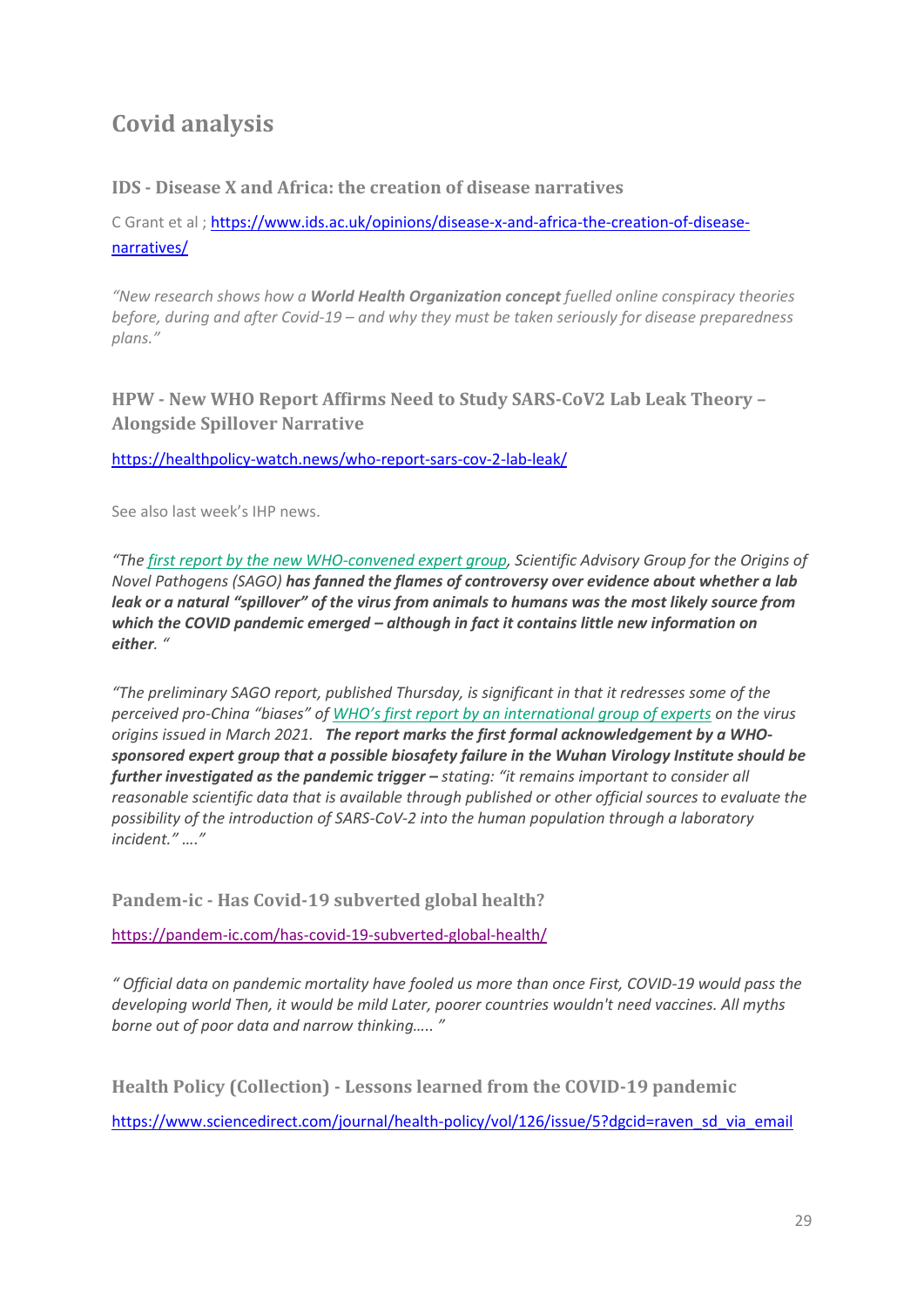*"…. the collection of papers in this Special Issue of* **Health Policy** *which draws on the body of evidence gathered in the COVID-19 Health Systems Response Monitor (HSRM) and its network of international experts. The HSRM is a joint undertaking of the WHO Regional Office for Europe, the European Commission, and the European Observatory on Health Systems and Policies. The richness of the papers lies in the fact that they aim to identify important lessons from the COVID-19 response across five main health system dimensions (preventing transmission; providing health services effectively; ensuring sufficient infrastructure and workforce capacity; paying for services; and governance) as well as through dedicated cross-country comparisons covering all European Union and a large portion of WHO European Region Member States as well as Canada and the United States….."*

**Report – Lessons learned from National Public Health Institutes' response to the Covid-19 outbreak in 2020**

*[https://ianphi.org/\\_includes/documents/sections/tools-resources/covid-19-lessons-learned](https://ianphi.org/_includes/documents/sections/tools-resources/covid-19-lessons-learned-report.pdf)[report.pdf](https://ianphi.org/_includes/documents/sections/tools-resources/covid-19-lessons-learned-report.pdf)*

"…. *This report is a synthesis of the IANPHI Lessons Learned Exercise on NPHIs' Response to the COVID-19 Outbreak, based on the experience of member institutes during the first year of the pandemic (January to December 2020). The analysis demonstrates how the NPHIs, through adaptation of their functions and responsibilities, played an essential role in responding to the pandemic. It also highlights some of the challenges that NPHIs faced during the first year, as well as the good practices and many successes that were identified…."*

**Globalization & Health - Private sector engagement in the COVID-19 response: experiences and lessons from the Democratic Republic of Congo, Nigeria, Senegal and Uganda**

*S Kabwama et al; [https://globalizationandhealth.biomedcentral.com/articles/10.1186/s12992-](https://globalizationandhealth.biomedcentral.com/articles/10.1186/s12992-022-00853-1) [022-00853-1](https://globalizationandhealth.biomedcentral.com/articles/10.1186/s12992-022-00853-1)*

Authors conducted a study to document the public and private sector partnerships and engagements to inform current and future responses to public health emergencies.

### **AMR**

**Stat Plus - In a first-of-its-kind deal, major drugmaker licenses antibiotic production for low-income countries**

[https://www.statnews.com/pharmalot/2022/06/14/antibiotic-shionogi-superbugs-antimicrobials](https://www.statnews.com/pharmalot/2022/06/14/antibiotic-shionogi-superbugs-antimicrobials-licensing/)[licensing/](https://www.statnews.com/pharmalot/2022/06/14/antibiotic-shionogi-superbugs-antimicrobials-licensing/)

*"In a first-of-its-kind arrangement, Shionogi has reached an agreement with the Global Antibiotic Research and Development Partnership to license an antibiotic to dozens of mostly low- and middleincome countries in a bid to combat antimicrobial resistance…..".* The deal involves cefiderocol, which is used to treat gram-negative bacteria.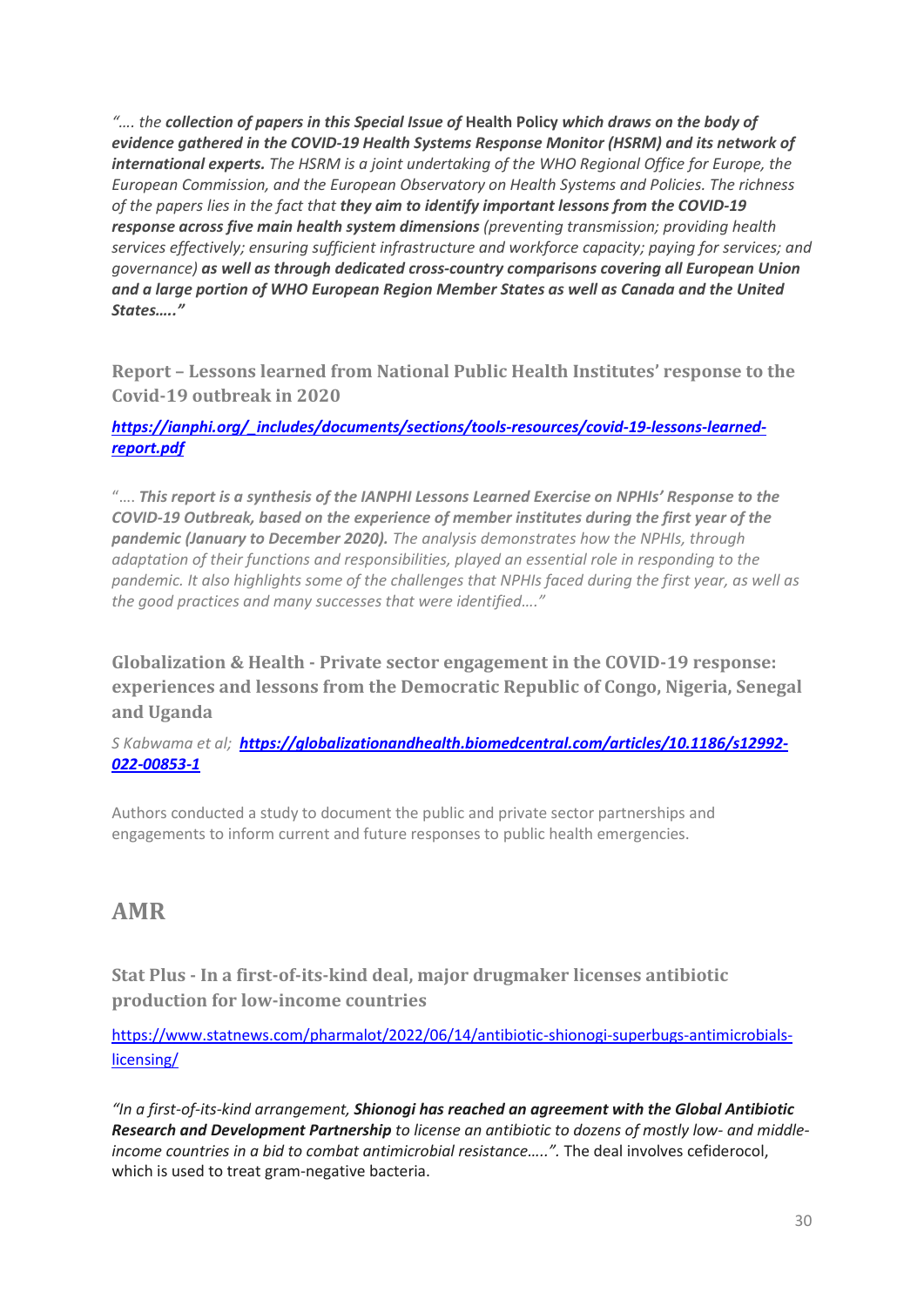For more detail, see **Cidrap News** - [Agreement aims to expand antibiotic access in poor countries](https://www.cidrap.umn.edu/news-perspective/2022/06/agreement-aims-expand-antibiotic-access-poor-countries)

"*Japanese drugmaker Shionogi and the Global Antibiotic Research and Development Partnership (GARDP) announced today a first-of-its kind agreement to expand access to a novel antibiotic for drug-resistant infections in lower-resource countries. Under the license and technology transfer agreement, GARDP will work with partners to manufacture and commercialize cefiderocol, developed by Shionogi, in up to 135 countries, many of them low- and middle-income countries (LMICs). Also involved in the agreement is the Clinton Health Access Initiative (CHAI), which will help navigate the technical, regulatory, legal, and economic hurdles to getting the antibiotic into these countries….."*

**Reuters - Antibiotic drugmakers take steps to self-impose environmental safeguards**

#### *[Reuters;](https://www.reuters.com/business/healthcare-pharmaceuticals/antibiotic-drugmakers-take-steps-self-impose-environmental-safeguards-2022-06-14/?taid=62a889d7b64e860001aa1135&utm_campaign=trueanthem&utm_medium=trueanthem&utm_source=twitter)*

"**In** *the absence of global standards limiting toxic emissions produced by antibiotics at the point of manufacture, the pharmaceutical industry has come up with its own standard. The AMR Industry Alliance - a coalition of drugmakers, biotech, diagnostic and other companies involved in the field of antimicrobials - said on Tuesday it was adopting its own standards to ensure the responsible manufacture of antibiotics."*

*"Antibiotics seeping into the environment during the manufacturing process aren't just toxic to the soil, water and living organisms but can also spur the emergence of drug-resistant bacteria. Antibiotics can also contaminate the environment through excretions by humans and animals that consume them, via fertilisers used on crops, and the improper disposal of medicinal products into sewage systems. But manufacturing as a source of emissions can be controlled, and as such the Alliance has developed its own so-calle[d 'safe-level' of antibiotic seepage](https://www.amrindustryalliance.org/wp-content/uploads/2022/04/AMR-Table-1-Update-February-2022.pdf) into the environment at the point of manufacture, taking into account ecological toxicity….."*

See also **Cidrap News** – *[New industry guidelines aim to limit antibiotic manufacturing waste.](https://www.cidrap.umn.edu/news-perspective/2022/06/new-industry-guidelines-aim-limit-antibiotic-manufacturing-waste)* 

# **Planetary Health**

**Lancet Planetary Health - Nature negotiations: sharing responsibility for global health**

[https://www.thelancet.com/journals/lanplh/article/PIIS2542-5196\(22\)00127-9/fulltext](https://www.thelancet.com/journals/lanplh/article/PIIS2542-5196(22)00127-9/fulltext)

*"As the global biodiversity policy cycle heats up, this policy explainer distils some key issues and debates relevant for global health"*

**BMJ GH (Analysis) -The inclusion of health in major global reports on climate change and biodiversity**

N Dasandi et al ; <https://gh.bmj.com/content/7/6/e008731>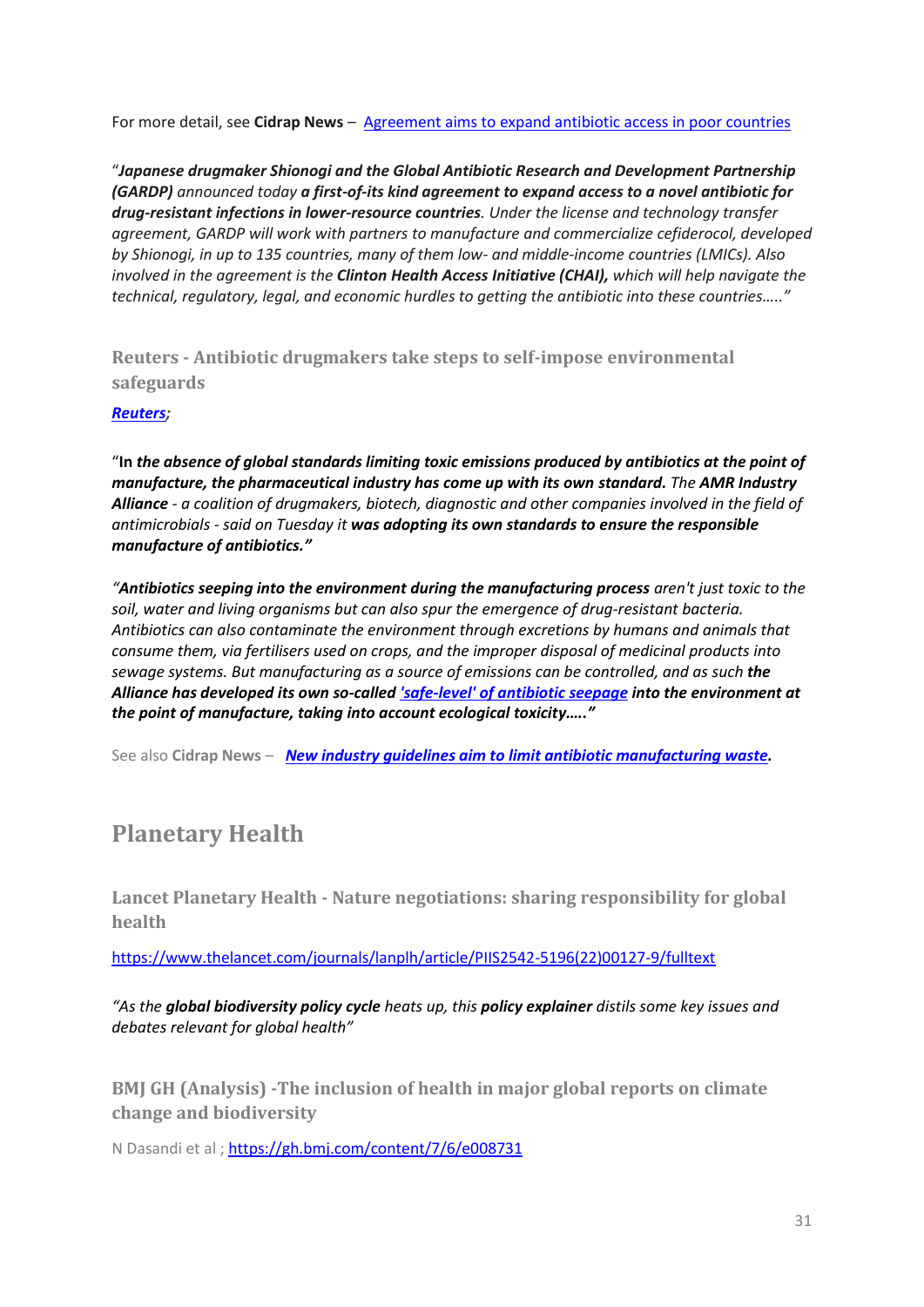*"…. This article argues that human health has become a key consideration in recent global reports on climate change and biodiversity produced by various international organisations; however, greater attention must be given to the unequal health impacts of climate change and biodiversity loss around the world and the different health adaptation measures that are urgently required."*

**Guardian - Africa must forgo gas exploration to avert climate disaster, warn experts**

[https://www.theguardian.com/environment/2022/jun/14/africa-gas-exploration-climate-disaster](https://www.theguardian.com/environment/2022/jun/14/africa-gas-exploration-climate-disaster-un-reserves)[un-reserves](https://www.theguardian.com/environment/2022/jun/14/africa-gas-exploration-climate-disaster-un-reserves)

*"Call comes after former UN climate envoy urged African countries to exploit their natural gas reserves."*

*"Africa must embrace renewable energy, and forgo exploration of its potentially lucrative gas deposits to stave off climate disaster and bring access to clean energy to the hundreds of millions who lack it, leading experts on the continent have said. Their call came as the UN secretary general, António Guterres, warned that exploring for gas and oil anywhere in the world would be "delusional". Several African leaders are considering pushing for new investment in exploration as gas prices around the world soar. Some European countries are also eager to provide such investment to replace supplies from Russia. Last week, Mary Robinson, a former president of Ireland, UN commissioner for human rights and UN climate envoy, stoked controversy when she backed an expansion, saying African countries should exploit their gas reserves….."*

### **Ecological Economics - Sufficiency: A systematic literature review**

J Jungell-Michelsson et al ; <https://www.sciencedirect.com/science/article/pii/S0921800922000428>

"*The first systematic literature review of sufficiency. Three focal premises of sufficiency found. Sufficiency is a transdisciplinary concept about 'enoughness'. Sufficiency is a means and an end in the transition towards sustainable economies. Sufficiency conceptualized according to different economic scales and actors."*

### **Reuters - Air pollution cuts life expectancy by more than two years - study** *[Reuters;](https://www.reuters.com/business/healthcare-pharmaceuticals/air-pollution-cuts-life-expectancy-by-more-than-two-years-study-2022-06-14/?taid=62a86db6802cad0001f8aa8d&utm_campaign=trueanthem&utm_medium=trueanthem&utm_source=twitter)*

*"Chronic air pollution cuts average global life expectancy by more than two years per person, a study published on Tuesday showed, an impact comparable to that of smoking and far worse than HIV/AIDS or terrorism."*

*"More than 97% of the global population lives in areas where air pollution exceeds recommended levels, the University of Chicago's Energy Policy Institute (EPIC) said in its latest Air Quality Life Index, which used satellite data to measure levels of PM2.5, hazardous floating particles that damage the lungs. It said that if global PM2.5 levels were reduced to the five micrograms per cubic metre recommended by the World Health Organization (WHO), average life expectancy would rise by an average of 2.2 years…."*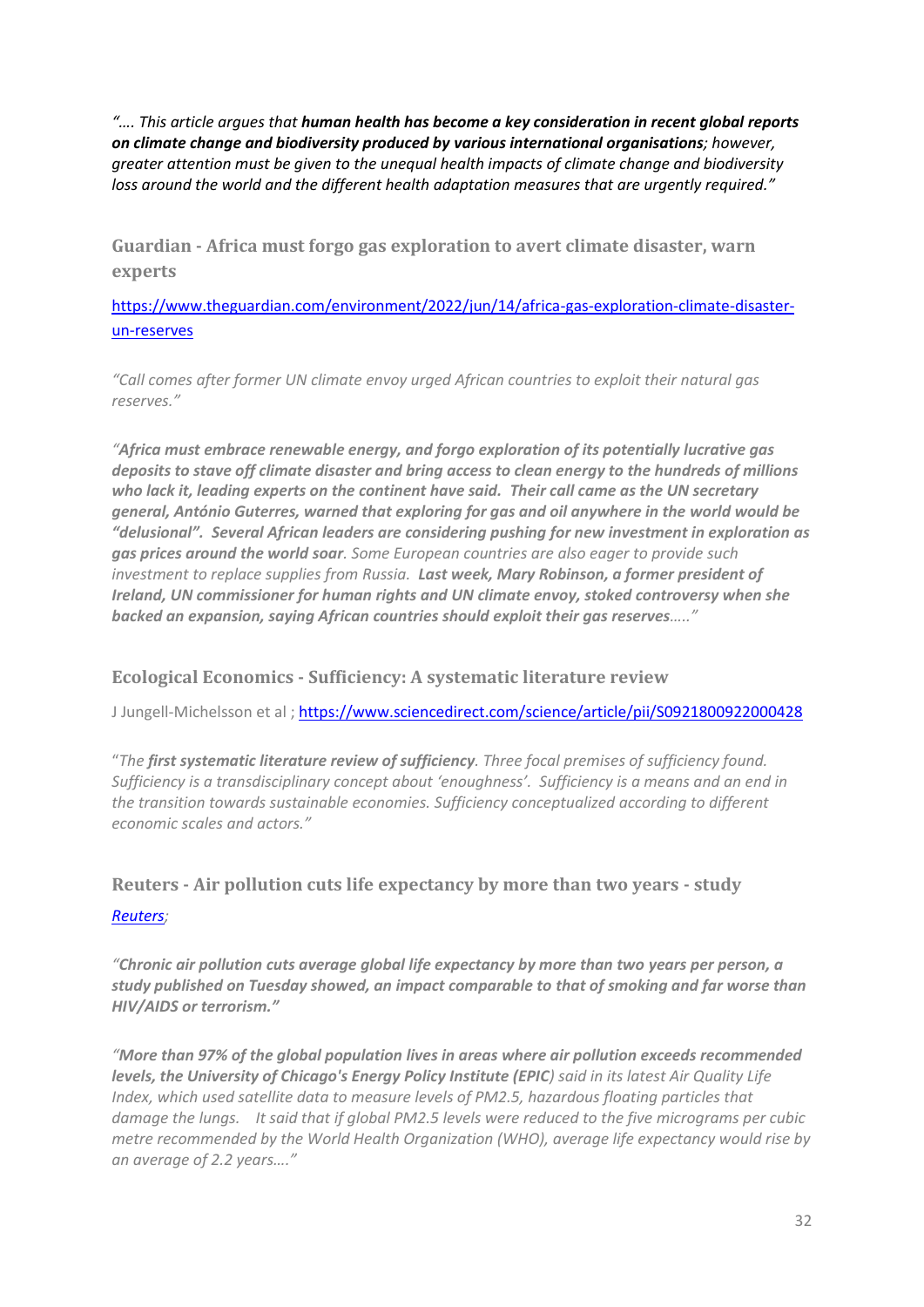*"…. Residents of South Asia lose an estimated five years of life as a result of smog, the study said, with India accounting for around 44% of the world's increase in air pollution since 2013…."*

And a link:

**IDS - High fossil fuel prices are good for the planet – [here's how to keep them high while avoiding](https://www.ids.ac.uk/opinions/high-fossil-fuel-prices-are-good-for-the-planet-heres-how-to-keep-them-high-while-avoiding-riots-or-hurting-the-poor/)  [riots or hurting the poor](https://www.ids.ac.uk/opinions/high-fossil-fuel-prices-are-good-for-the-planet-heres-how-to-keep-them-high-while-avoiding-riots-or-hurting-the-poor/)** (by N McCulloch)

### **Access to Medicines**

**Lancet GH (Comment) - The African Medicines Agency: the key to unlocking clinical research in Africa**

L Hwenda, M Sidibe et al ; [https://www.thelancet.com/journals/langlo/article/PIIS2214-](https://www.thelancet.com/journals/langlo/article/PIIS2214-109X(22)00243-1/fulltext) [109X\(22\)00243-1/fulltext](https://www.thelancet.com/journals/langlo/article/PIIS2214-109X(22)00243-1/fulltext)

*"….Here, we highlight the importance of diversity in clinical research and propose solutions to increase the amount of clinical research done in Africa…..".* With among others, a key role for the AMA.

**Lancet GH (Comment) - The business case for vaccine and drug manufacturing in middle-income countries**

*L Hwenda[; https://www.thelancet.com/journals/langlo/article/PIIS2214-109X\(22\)00249-2/fulltext](https://www.thelancet.com/journals/langlo/article/PIIS2214-109X(22)00249-2/fulltext)*

*" ….. In The Lancet Global Health, Marco Schäferhoff and colleagues address a critical gap in evidence relating to the business case for investing in vaccine and therapeutics manufacturing in three middle-income countries, namely South Africa, Kenya, and India. The study focuses on five infectious diseases: HIV, tuberculosis, malaria, pneumonia, and diarrhoeal diseases. The authors modelled the health and economic benefits of investing in late-stage clinical trial capacity, trial regulatory systems, and local manufacturing capacity over a 16-year period between 2021 and 2036. They estimate that the investments needed range from US\$1·5 billion in Kenya and India to \$1·7 billion in South Africa. However, such investment in Kenya alone could avert 4·44 million deaths and 206·27 million disability-adjusted life-years (DALYs) in countries belonging to the Common Market for Eastern and Southern Africa region. In South Africa, it could prevent 5·19 million deaths and 253·83 million DALYs in the Southern African Development Community region. In India, it could avert 9·76 million deaths and 374·42 million DALYs in south Asia….."*

**Guardian - For haemophiliacs, most of the world is still living in the dark ages**

T Gidwani; [https://www.theguardian.com/global](https://www.theguardian.com/global-development/commentisfree/2022/jun/14/haemophiliacs-the-world-still-in-dark-ages-acc)[development/commentisfree/2022/jun/14/haemophiliacs-the-world-still-in-dark-ages-acc](https://www.theguardian.com/global-development/commentisfree/2022/jun/14/haemophiliacs-the-world-still-in-dark-ages-acc)

Poignant op-ed.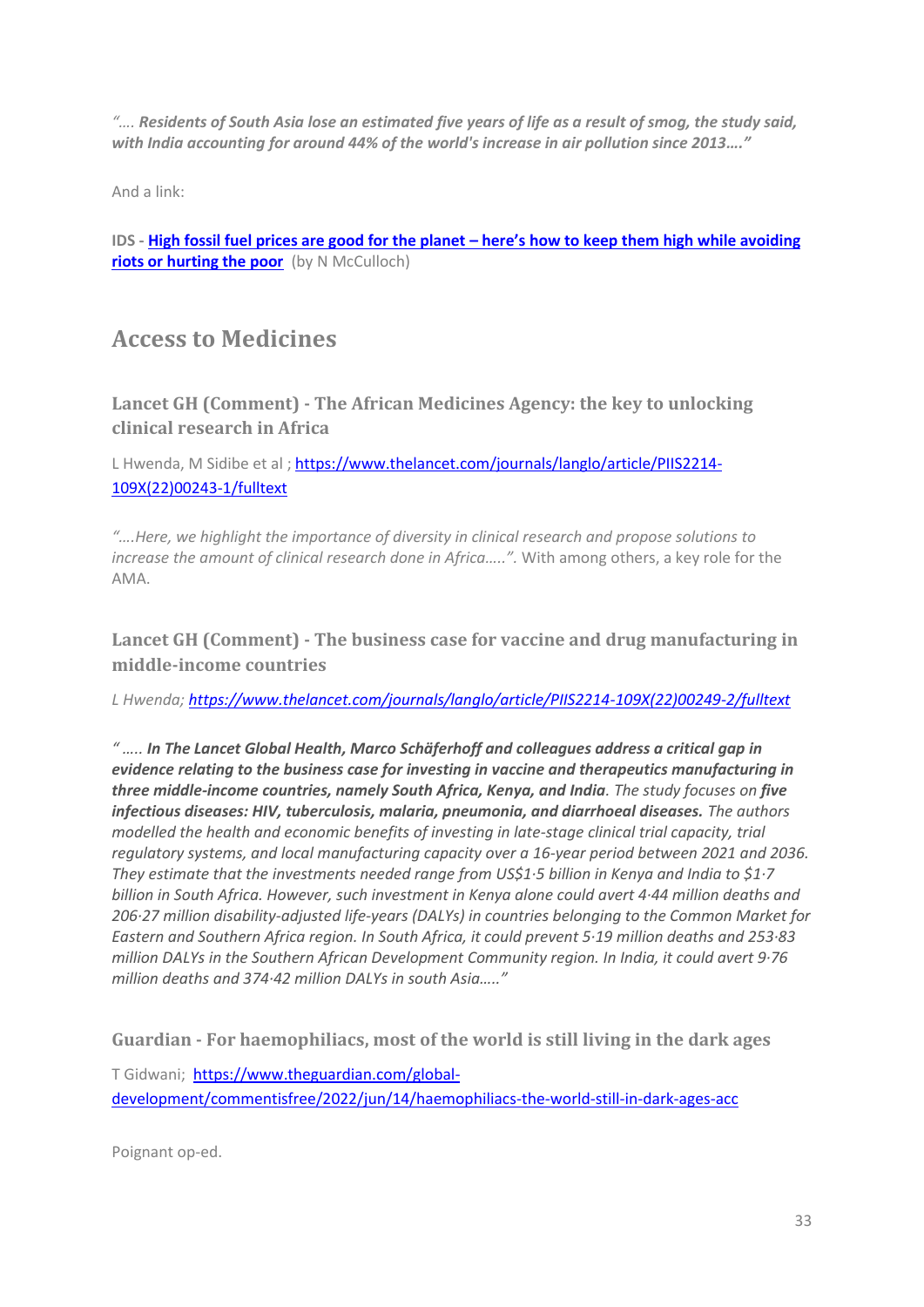*" [Haemophilia is a genetic blood disorder](https://www.nhs.uk/conditions/haemophilia/#:~:text=Haemophilia%20is%20a%20rare%20condition,sticky%20and%20form%20a%20clot.) that makes it very hard for the body to stop bleeding. If your haemophilia is severe like mine, you bleed spontaneously, without an injury or known cause. A handshake once took me to A&E. To stop bleeding, you need clotting injections. In much of the developing world, these injections are available only to the chosen few. Multinational corporations, such as Pfizer and Baxter, make money selling drugs at high prices in low-income countries. In India, clotting injections cost £100 or more for one (and one is never enough)…."*

*"…. In the advanced west, you don't need miracles. Clotting injections are free. You take them every two or three days and go about a relatively normal life. It's called prophylactic treatment. This is so mainstream here in the UK that you would come across researchers sometimes needing to update old literature on haemophilia "to the post-prophylactic era". However, only a tiny percentage of haemophiliacs on the planet live in that era. Most of the world is still in the dark ages…."*

# **Mental health**

**WHO highlights urgent need to transform mental health and mental health care**

[https://www.who.int/news/item/17-06-2022-who-highlights-urgent-need-to-transform-mental](https://www.who.int/news/item/17-06-2022-who-highlights-urgent-need-to-transform-mental-health-and-mental-health-care)[health-and-mental-health-care](https://www.who.int/news/item/17-06-2022-who-highlights-urgent-need-to-transform-mental-health-and-mental-health-care)

"*Report urges mental health decision makers and advocates to step up commitment and action to change attitudes, actions and approaches to mental health, its determinants and mental health care."*

*"The World Health Organization today [released its largest review](https://www.who.int/publications-detail-redirect/9789240049338) of world mental health since the turn of the century. The detailed work provides a blueprint for governments, academics, health professionals, civil society and others with an ambition to support the world in transforming mental health. ….. … The report urges all countries to accelerate their implementation of the [Comprehensive mental health action plan 2013](https://www.who.int/publications/m/item/mental-health-action-plan-2013-2030-flyer-what-member-states-can-do#:~:text=The%20Comprehensive%20Mental%20Health%20Action%20Plan%202013-2030%20builds,to%20achieve%20universal%20coverage%20for%20mental%20health%20services.)–2030. It makes several recommendations for action, which are grouped into three 'paths to transformation' that focus on shifting attitudes to mental health, addressing risks to mental health and strengthening systems of care for mental health. …."*

**Lancet Offline: WHO's hits and misses for mental health**

*[https://www.thelancet.com/journals/lancet/article/PIIS0140-6736\(22\)01095-9/fulltext](https://www.thelancet.com/journals/lancet/article/PIIS0140-6736(22)01095-9/fulltext)*

*"There are few truly watershed moments in medicine and global health. But the publication this month of WHO's World Mental Health Report is one such milestone. It is the agency's first major global foray into mental health for over two decades. Led by Dévora Kestel, who directs the Department of Mental Health and Substance Use in Geneva, WHO aims, in her words, for nothing less than "a transformation" in mental health. 20 years ago, mental health was completely ignored by development experts. There was no mention of mental health in the MDGs. But WHO's 2001 World Health Report on mental health, together with the launch of the Movement for Global Mental Health in 2007 (after publication of The Lancet's first global mental health series), created a foundation for more informed advocacy. Today, mental health is a core component of programmes to address the growing burden of non-communicable diseases. Improving mental health*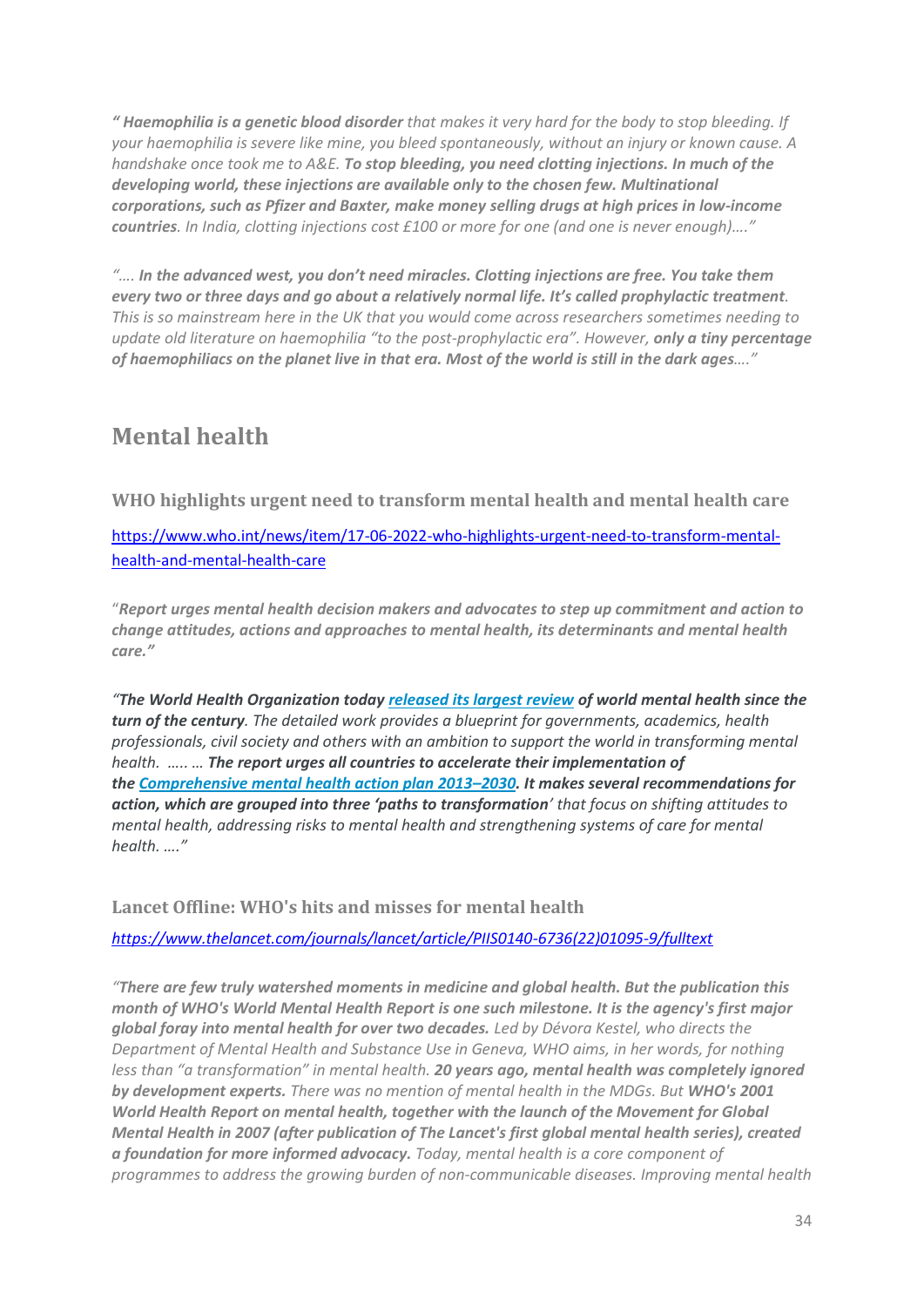*is a monitored objective of the SDGs. WHO's latest report seeks to sum up the state of mental health worldwide, to make the case for deeper change, and to encourage policy makers to reinvigorate mental health systems….."*

*"The most important part of the report is not the summary of research evidence. It is the glimpses of progress being made in countries. … ….. But there is a huge gap in WHO's report. And it is a gap*  that potentially represents a fatal flaw in the agency's thinking. In one word, it is accountability. ....<sup>"</sup>

### **HP&P - Generation of Political Priority for Global Mental Health: A Qualitative Policy Analysis**

#### V Lemmi; [https://academic.oup.com/heapol/advance](https://academic.oup.com/heapol/advance-article/doi/10.1093/heapol/czac046/6607466?searchresult=1)[article/doi/10.1093/heapol/czac046/6607466?searchresult=1](https://academic.oup.com/heapol/advance-article/doi/10.1093/heapol/czac046/6607466?searchresult=1)

"*Mental disorders represent the leading cause of disability worldwide, yet they remain a low global health priority. This paper uses a case study methodology and different data sources (35 interviews and documents) to analyse factors that have shaped the generation of political priority for global mental health over the past three decades (1990–2020) and their changes over time. The Shiffman and Smith framework on determinants of political priority for global health issues is used to organise data into themes: actor power, ideas, political context, and issue characteristics. Global mental health has gained political attention especially over the past decade, yet support remains limited. Findings reveal that actor power is undermined by a fragmented policy community, absence of one guiding institution or coordination mechanism, and little civil society mobilisation. Public portrayal of the issue is divided, hampered by the absence of a common understanding by the community, and by stigma. Some policy windows have been missed and a strong global governance structure is lacking. Credible indicators and evidence on simple cost-effective solutions especially in low- and middle-income countries are scarce. However, opportunities are arising, including an increasing number of leaders and grassroot organisations, multiple arguments for action and integrated solutions resonating with broader audiences, widening political support at national level, an emerging global governance structure, and an expanding evidence base on the scale of the problem and available solutions. The results points to three technical and four political challenges that advocates need to address to increase political support over the next decade."*

## **More on NCDs**

**WHO Discussion Paper (version dated 8 June 2022) - Draft Updated Appendix 3 of the WHO Global NCD action plan 2013-2030**

[https://cdn.who.int/media/docs/default](https://cdn.who.int/media/docs/default-source/ncds/mnd/2022_discussion_paper_final.pdf?sfvrsn=78343686_7)[source/ncds/mnd/2022\\_discussion\\_paper\\_final.pdf?sfvrsn=78343686\\_7](https://cdn.who.int/media/docs/default-source/ncds/mnd/2022_discussion_paper_final.pdf?sfvrsn=78343686_7)

"*WHO has published an initial discussion paper on the updated Appendix 3 of the Global NCD Action Plan 2013-2030, also known as the NCD 'best buys' and other recommended interventions. The aim of this update is to reflect new scientific evidence on the cost-effectiveness of a wide range of NCD interventions, as well as new WHO recommendations….."*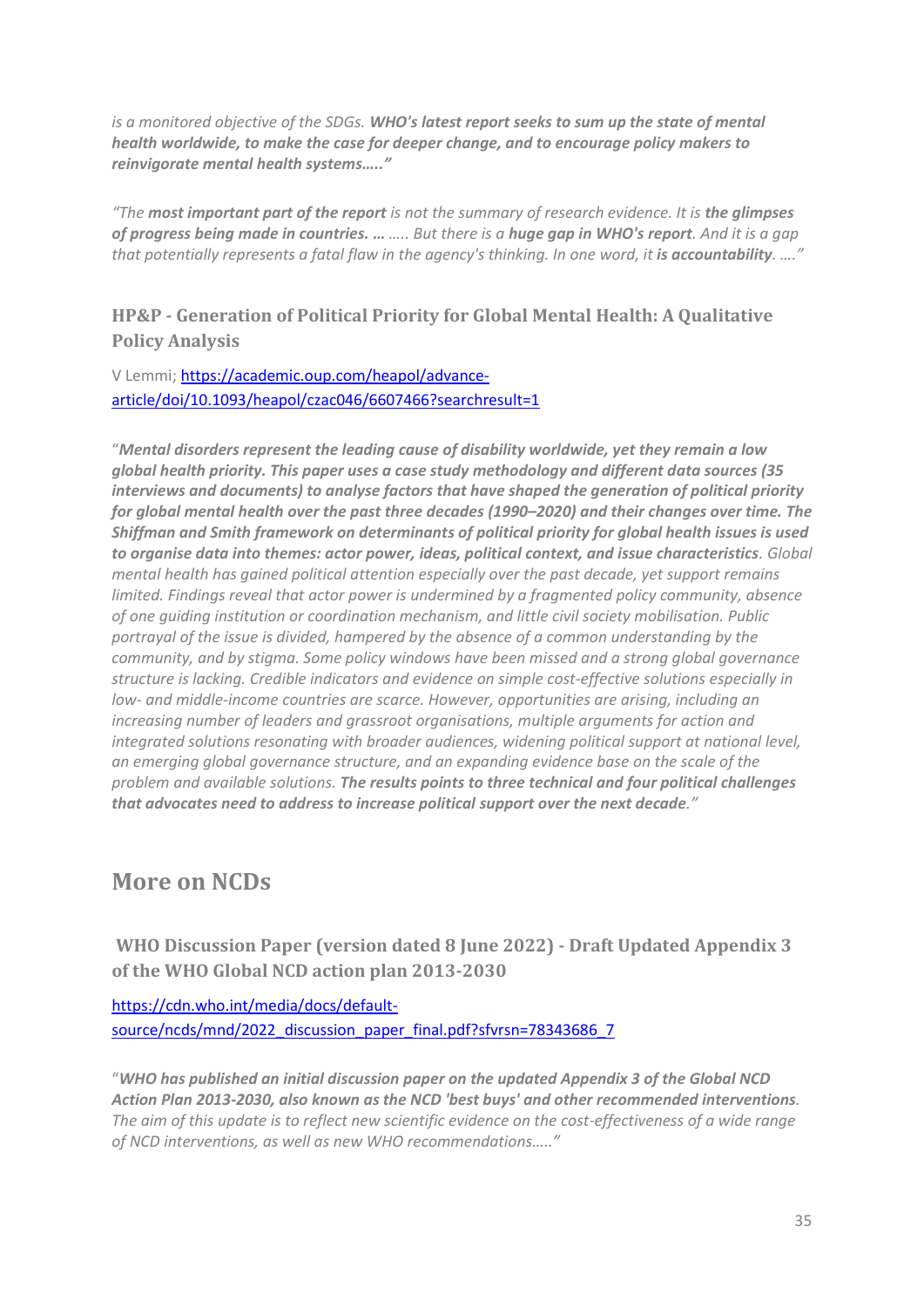**Lancet GH (Comment) - A tool to identify NCD interventions to achieve the SDG target**

S J Pickersgill et al; [https://www.thelancet.com/journals/langlo/article/PIIS2214-109X\(22\)00124-](https://www.thelancet.com/journals/langlo/article/PIIS2214-109X(22)00124-3/fulltext) [3/fulltext](https://www.thelancet.com/journals/langlo/article/PIIS2214-109X(22)00124-3/fulltext)

"*The NCD Countdown 2030 Collaborators conducted an analysis, published in March 2022, of potential pathways through which countries could get back on track to achieving the SDG 3.4 target in the aftermath of the pandemic. We found that fully implementing a focused set of highly cost-effective clinical interventions and intersectoral policies to address NCD mortality could greatly accelerate progress and could help the world as the whole to achieve the SDG 3.4 target. A strategy such as this could avert approximately 39 million deaths between 2023 and 2030, but would require an additional US\$18 billion per year. Drawing from previous NCD Countdown reports, and in partnership with the WHO Department of Noncommunicable Diseases, we developed an [online](https://dcp-uw.shinyapps.io/NCDC/)  [tool](https://dcp-uw.shinyapps.io/NCDC/) for users to visualise the potential effects of the interventions included in our report under a range of different implementation scenarios. The interventions are based on recommendations from Disease Control Priorities, 3rd edition, and are aligned with WHO recommendations on priority NCD interventions. The tool enables users to quickly see the effect that different combinations of interventions would have on achieving the SDG 3.4 target in their country context…."*

## **SRHR**

**Lancet Editorial – Attitudes towards menopause: time for change**

[https://www.thelancet.com/journals/lancet/article/PIIS0140-6736\(22\)01099-6/fulltext](https://www.thelancet.com/journals/lancet/article/PIIS0140-6736(22)01099-6/fulltext)

"*In this week's issue of The Lancet, a Comment by Zoe Schaedel and Janice Ryder highlights many of the misconceptions around, and barriers to, menopause care. Stigma, embarrassment, a lack of public awareness, and miscommunication mean that for many women, menopause is either borne in quiet suffering or else over-medicalised as nothing more than a hormone deficiency requiring oestrogen replacement. Menopause is a natural part of ageing that affects 50% of the population. Yet, this fact is not reflected in many societies, and their health systems. The long-standing neglect of menopause and silence around it must change….."*

**NYT - Risking a Society's Retri[bution, Growing Numbers of Girls Resist Genital](https://www.nytimes.com/2022/06/14/health/female-genital-cutting-sierra-leone.html)  [Cutting](https://www.nytimes.com/2022/06/14/health/female-genital-cutting-sierra-leone.html)**

<https://www.nytimes.com/2022/06/14/health/female-genital-cutting-sierra-leone.html>

*"Sierra Leone is one of a few countries in sub-Saharan Africa that have not banned cutting. Now, young women are defying mothers and grandmothers by refusing to undergo the procedure."*

**Lancet GH (Comment) – PURPOSe study: understanding the burden of stillbirths in south Asia**

[https://www.thelancet.com/journals/langlo/article/PIIS2214-109X\(22\)00218-2/fulltext](https://www.thelancet.com/journals/langlo/article/PIIS2214-109X(22)00218-2/fulltext)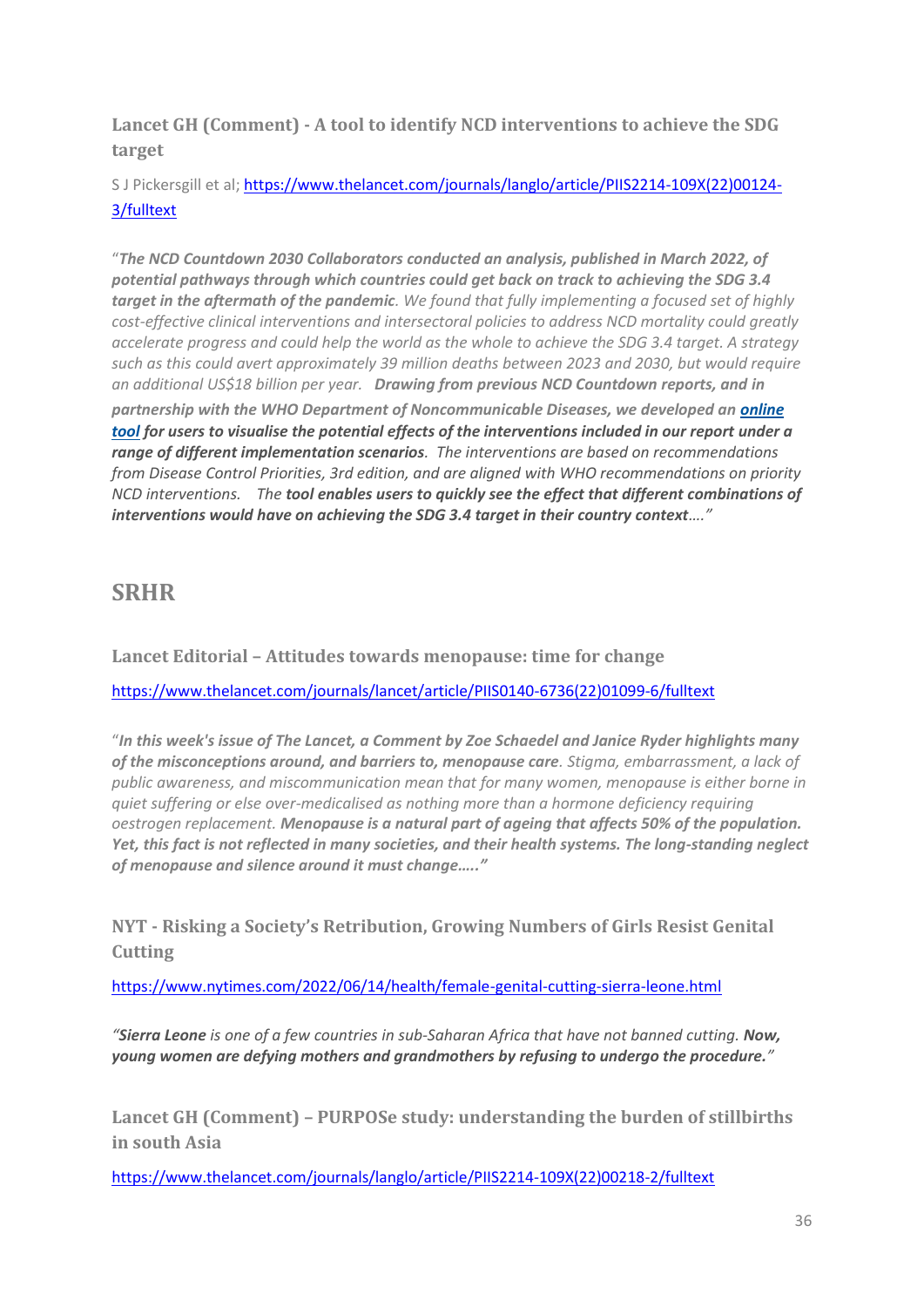Comment linked to a new Lancet GH study.

And a link:

• Lancet (Letter) - [Gender equality and climate action: lessons from evidence on SRHR](https://www.thelancet.com/journals/lancet/article/PIIS0140-6736(22)00951-5/fulltext)

## **Human Resources for Health**

**Human Resources for Health - Development assistance for human resources for health, 1990–2020**

A Micah, J Dieleman et al ; [https://human-resources](https://human-resources-health.biomedcentral.com/articles/10.1186/s12960-022-00744-x)[health.biomedcentral.com/articles/10.1186/s12960-022-00744-x](https://human-resources-health.biomedcentral.com/articles/10.1186/s12960-022-00744-x)

"…. *in 2016, the World Health Assembly adopted the WHO Global Strategy on Human Resources for Health: Workforce 2030. In the Strategy, the role of official development assistance to support the health workforce is an area of interest. The objective of this study is to examine progress on implementing the Global Strategy by updating previous analyses that estimated and examined official development assistance targeted towards human resources for health….."*

**BMJ GH (supplement) - The health workforce in Africa**

[The health workforce status in the WHO African Region: findings of a cross-sectional](https://gh.bmj.com/content/7/Suppl_1) study

Including also: [The health workforce status in the WHO African Region: findings of a cross-sectional](https://gh.bmj.com/content/7/Suppl_1/e008317)  [study.](https://gh.bmj.com/content/7/Suppl_1/e008317)

## **Decolonize Global Health**

**Plos GPH - Authorship trends in infectious diseases society of America affiliated journal articles conducted in low-income countries, 1998–2018**

C Modlin et al ;

<https://journals.plos.org/globalpublichealth/article?id=10.1371/journal.pgph.0000275>

Some of the findings : « …. *While the absolute number of articles by LIC-affiliated lead authors increased over the 20-year period, the proportion of articles with LIC-affiliated lead authors decreased. There is a growing literature for infectious disease research conducted in LICs yet authorship trends in a small subset of these publications demonstrate a pronounced and worsening exclusio of LIC-affiliated investigators from publishing as lead authors."*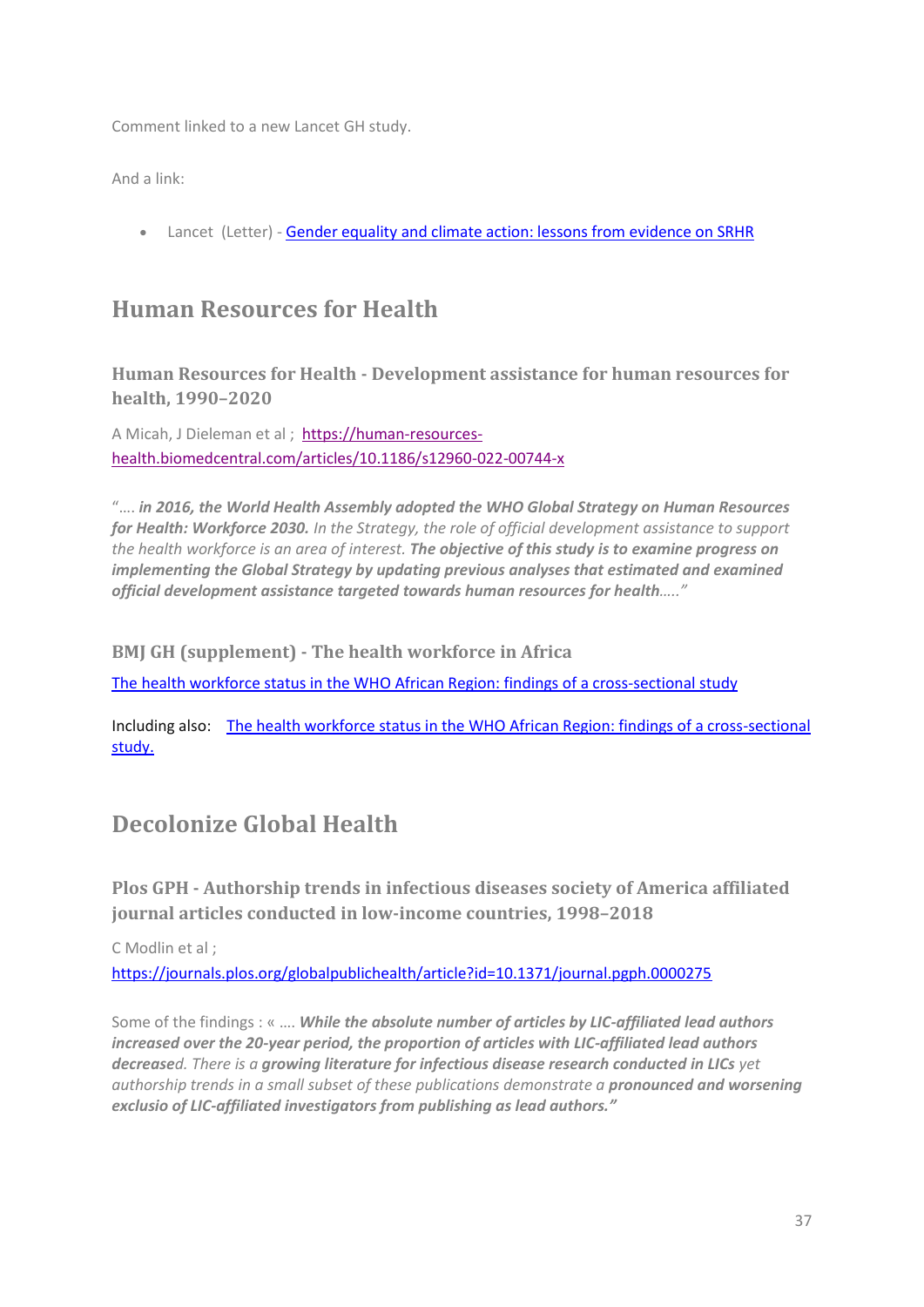**Mail and Guardian - 'The Lancet' journal rejects papers that don't acknowledge African researchers**

### [https://mg.co.za/health/2022-06-13-the-lancet-journal-rejects-papers-that-dont-acknowledge](https://mg.co.za/health/2022-06-13-the-lancet-journal-rejects-papers-that-dont-acknowledge-african-researchers/)[african-researchers/](https://mg.co.za/health/2022-06-13-the-lancet-journal-rejects-papers-that-dont-acknowledge-african-researchers/)

*"…Respected global medical journal The Lancet will continue to reject papers with data from Africa that fail to acknowledge African collaborators, in the interest of building African research and of promoting integrity, equity and fairness in research collaboration, according to senior executive editor Sabine Kleinert. The journal made the decision after coming across manuscripts submitted by researchers from outside Africa and with data collected from the continent, but with no mention or acknowledgement of a single African collaborator, she told the 7th World Conference on Research Integrity held in Cape Town from 29 May to 1 June."*

*"We are now rejecting such papers because when you bring us such a paper you probably had a local researcher collecting data for you or you 'helicoptered' to Africa, but you chose not to recognise them, which is not acceptable." …. …Kleinert — one of the cochairs of the conference hosted by the University of Cape Town — noted that failure to disclose or appreciate work done by others amounted to a breach of integrity, something that every publisher had a duty to look out for…."*

### **Lancet GH (Comment) - A new path to mentorship for emerging global health leaders in low-income and middle-income countries**

### M Hamid et al; [https://www.thelancet.com/journals/langlo/article/PIIS2214-109X\(22\)00230-](https://www.thelancet.com/journals/langlo/article/PIIS2214-109X(22)00230-3/fulltext) [3/fulltext](https://www.thelancet.com/journals/langlo/article/PIIS2214-109X(22)00230-3/fulltext)

*" Current narratives on equitable partnerships mostly include academics and practitioners based in HICs who have focused on assuming responsibility for mentoring their LMIC partners. We believe this approach has several challenges including lack of incentivisation for the HIC collaborator, due to the time and resources spent mentoring their own students and staff. Additionally, mentorship outcomes aligned with their institutional and national priorities might not align with those in LMICs. To truly shift power, LMIC collaborators must take ownership and identify context specific and nuanced skill sets needed for mentors and mentees. This is one of the few sustainable approaches to end dependency on HICs for training of our global health professionals and scientists. "*

*"….In this Comment, we, women from and based in Pakistan, use our experiences from two different settings to argue and challenge the assumption that the dearth of leaders in LMICs is a symptom of lack of willingness in LMIC institutions rather than their lack of capacity (defined as provision of time, resources including networking opportunities, and a willingness to invest in mentees, professionally and emotionally) to mentor young investigators. Notably, we found very little discussion on mentorship to develop future leaders by LMIC global health leaders. …."*

With a number of **recommendations.**

And a link: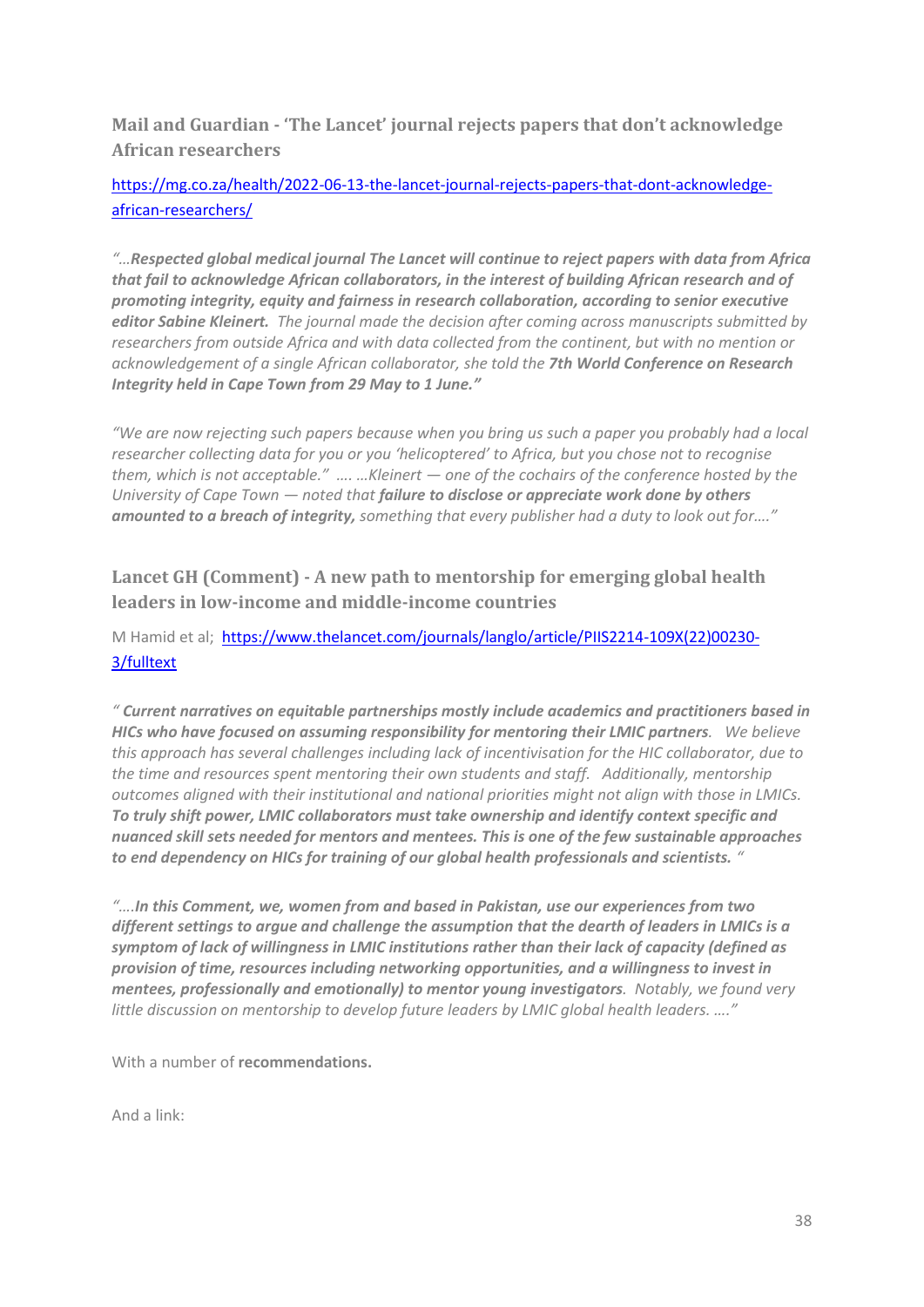• Globalization & Health - [The impact of neoliberal generative mechanisms on Indigenous](https://globalizationandhealth.biomedcentral.com/articles/10.1186/s12992-022-00852-2)  [health: a critical realist scoping review](https://globalizationandhealth.biomedcentral.com/articles/10.1186/s12992-022-00852-2) (by B Poirier et al)

## **Other news of the week**

**HPW - Safety and Health Added to International Labour Organization's Fundamental Principles and Rights at Work**

<https://healthpolicy-watch.news/international-labour-organization/>

*"The principle of a safe and healthy working environment has been [adopted to be included](https://www.ilo.org/global/about-the-ilo/newsroom/news/WCMS_848132/lang--en/index.htm) in the International Labour Organization's (ILO) Fundamental Principles and Rights at Work in a <i>landmark decision during the annual International Labour Conference (ILC)."*

*"The International Labour Conference, held 27 May – 11 June, brings together delegates from ILO member states that represent governments, workers and employers to establish and adopt international labour standards. Delegates adopted the measure at the Conference's plenary sitting on Friday 10 June. Until now, there have been four categories of Fundamental Principles and Rights at Work:*

- *Freedom of association and the effective recognition of the right to collective bargaining;*
- *Elimination of all forms of forced or compulsory labour;*
- *Effective abolition of child labour;*
- *Elimination of discrimination in respect of employment and occupation.*

*The decision by the Conference means that Occupational Safety and Health will become the fifth category, with delegates celebrating the landmark addition. …."*

**UNAIDS - One year into the bold new strategy on HIV/AIDS, it is vital to speed up progress, say UN Member States**

[https://www.unaids.org/en/resources/presscentre/featurestories/2022/june/20220609\\_unsg](https://www.unaids.org/en/resources/presscentre/featurestories/2022/june/20220609_unsg-report)[report](https://www.unaids.org/en/resources/presscentre/featurestories/2022/june/20220609_unsg-report)

"*One year after adopting a new Political Declaration on HIV and AIDS: Ending Inequalities and Getting on Track to End AIDS by 2030, United Nation's Member States have highlighted the need to work together to speed up progress on implementation. In advance of the meeting, the UN Secretary General released a [report](https://www.unaids.org/en/resources/documents/2022/2022-un-sg-report) entitled [Tackling inequalities to end the AIDS pandemic](https://www.unaids.org/en/resources/documents/2022/2022-un-sg-report) on the implementation of the political declaration on HIV/AIDS. The report sets out how inequalities and insufficient investment "leave the world dangerously underprepared to confront the pandemics of today and tomorrow" …. …. The AIDS pandemic is responsible for more than 13,000 deaths every week……"*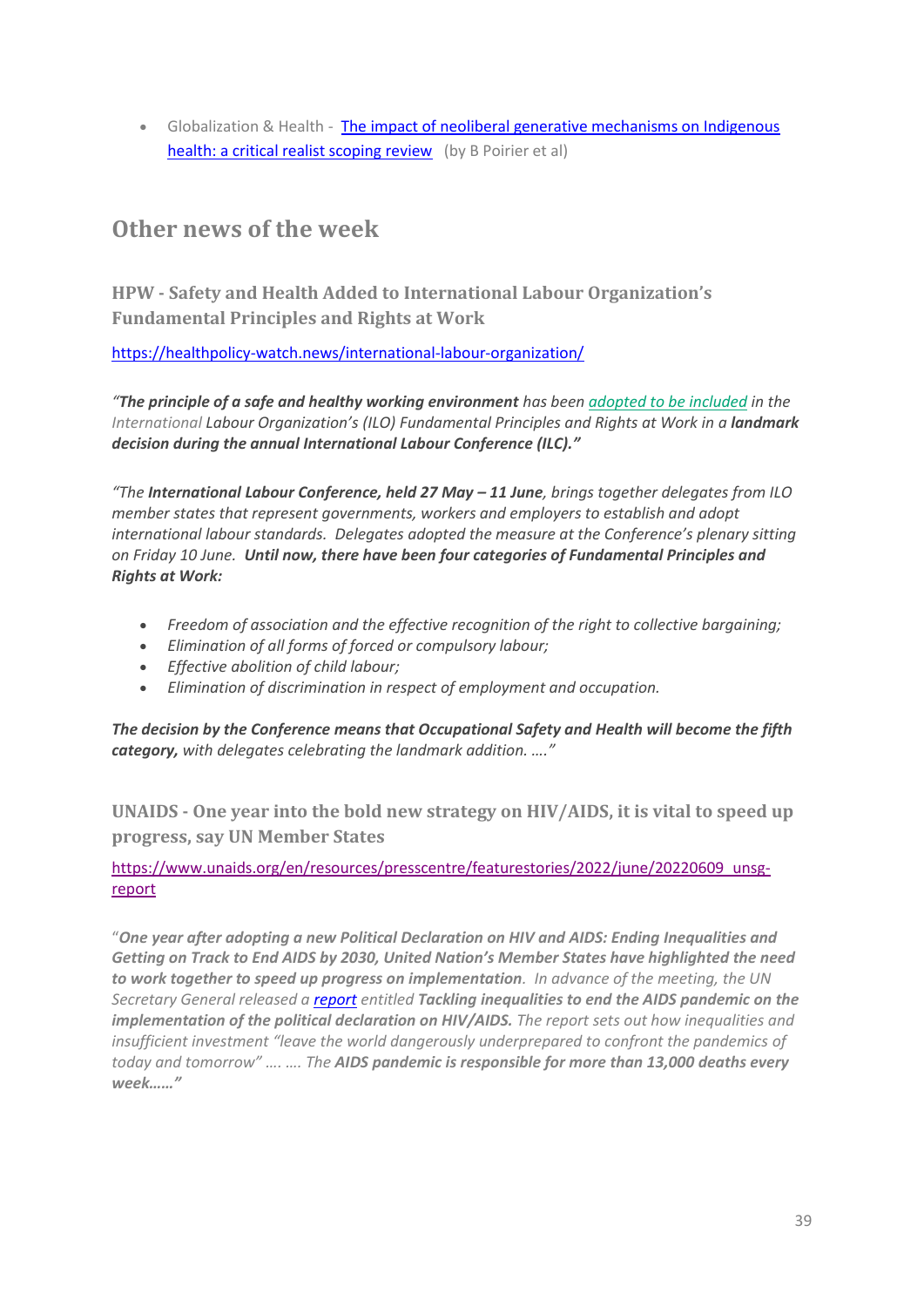**Guardian - Growing numbers of young Africans want to move abroad, survey suggests**

[https://www.theguardian.com/world/2022/jun/13/young-africans-want-to-move-abroad-survey](https://www.theguardian.com/world/2022/jun/13/young-africans-want-to-move-abroad-survey-suggests?CMP=twt_a-global-development_b-gdndevelopment)[suggests?CMP=twt\\_a-global-development\\_b-gdndevelopment](https://www.theguardian.com/world/2022/jun/13/young-africans-want-to-move-abroad-survey-suggests?CMP=twt_a-global-development_b-gdndevelopment)

*"Covid, climate, stability and violence contributing to young people feeling pessimistic about future, survey of 15 countries suggests."*

*"African youth have lost confidence in their own countries and the continent as a whole to meet their aspirations and a rising number are considering moving abroad, according to a survey of young people from 15 countries. The pandemic, climate change, political stability and violence have all contributed to making young people "jittery" about their futures since the Covid pandemic began, according to the African Youth Survey published on Monday….."*

**Bloomberg - China Surpasses US in Eyes of Young Africans, Survey Shows**

*[https://www.bloomberg.com/news/articles/2022-06-12/china-surpasses-us-in-the-eyes-of-young](https://www.bloomberg.com/news/articles/2022-06-12/china-surpasses-us-in-the-eyes-of-young-africans-survey-shows)[africans-survey-shows](https://www.bloomberg.com/news/articles/2022-06-12/china-surpasses-us-in-the-eyes-of-young-africans-survey-shows)*

*"China provides affordable goods, invests in infrastructure; Survey covers 18-to-24-year-olds on world's youngest continent."*

*"[China](https://www.bloomberg.com/quote/PRCH:CH) has overtaken the US as the foreign power seen as having the biggest positive influence in Africa by young people, according to a survey released on Monday. A survey conducted by the [Ichikowitz Family Foundation](https://ichikowitzfoundation.com/) found that 76% of 4,507 young Africans across 15 countries named China as a foreign power with a positive influence on their lives, compared with 72% for the US….. Positive sentiment toward China was strongest in Rwanda, Malawi and Nigeria….."*

**Guardian - Poor countries forced to cut public spending to pay debts, campaigners say**

[https://www.theguardian.com/business/2022/jun/12/poor-countries-forced-to-cut-public-spending](https://www.theguardian.com/business/2022/jun/12/poor-countries-forced-to-cut-public-spending-to-pay-debts-campaigners-say)[to-pay-debts-campaigners-say](https://www.theguardian.com/business/2022/jun/12/poor-countries-forced-to-cut-public-spending-to-pay-debts-campaigners-say)

*"Debt Justice calls on UK to use power to make private lenders take part in effective relief scheme."*

*"The lack of an effective debt relief scheme is forcing some of the world's poorest countries to cut public spending to keep up payments to their creditors, research reveals. …. A report by [Debt](https://www.theguardian.com/business/2022/jan/23/fears-grow-that-us-action-on-inflation-will-trigger-debt-crisis) [Justice](https://www.theguardian.com/business/2022/jan/23/fears-grow-that-us-action-on-inflation-will-trigger-debt-crisis) says the most heavily indebted nations were expected to reduce public expenditure by 3% on average between 2019 and 2023 despite the need to counter the impact of spiralling food and energy prices. Using International Monetary Fund data for debt and public spending, the campaign group said the disparity between high and low-debt countries highlighted the need for more comprehensive relief. Low-debt countries will increase spending by an average of 14% between 2019 and 2023….. The report is published to coincide with an [inquiry](https://committees.parliament.uk/committee/98/international-development-committee/news/171343/mps-probe-debt-crisis-in-lowincome-nations/) this week by the House of Commons international development select committee into the debt crisis in low-income countries, which is*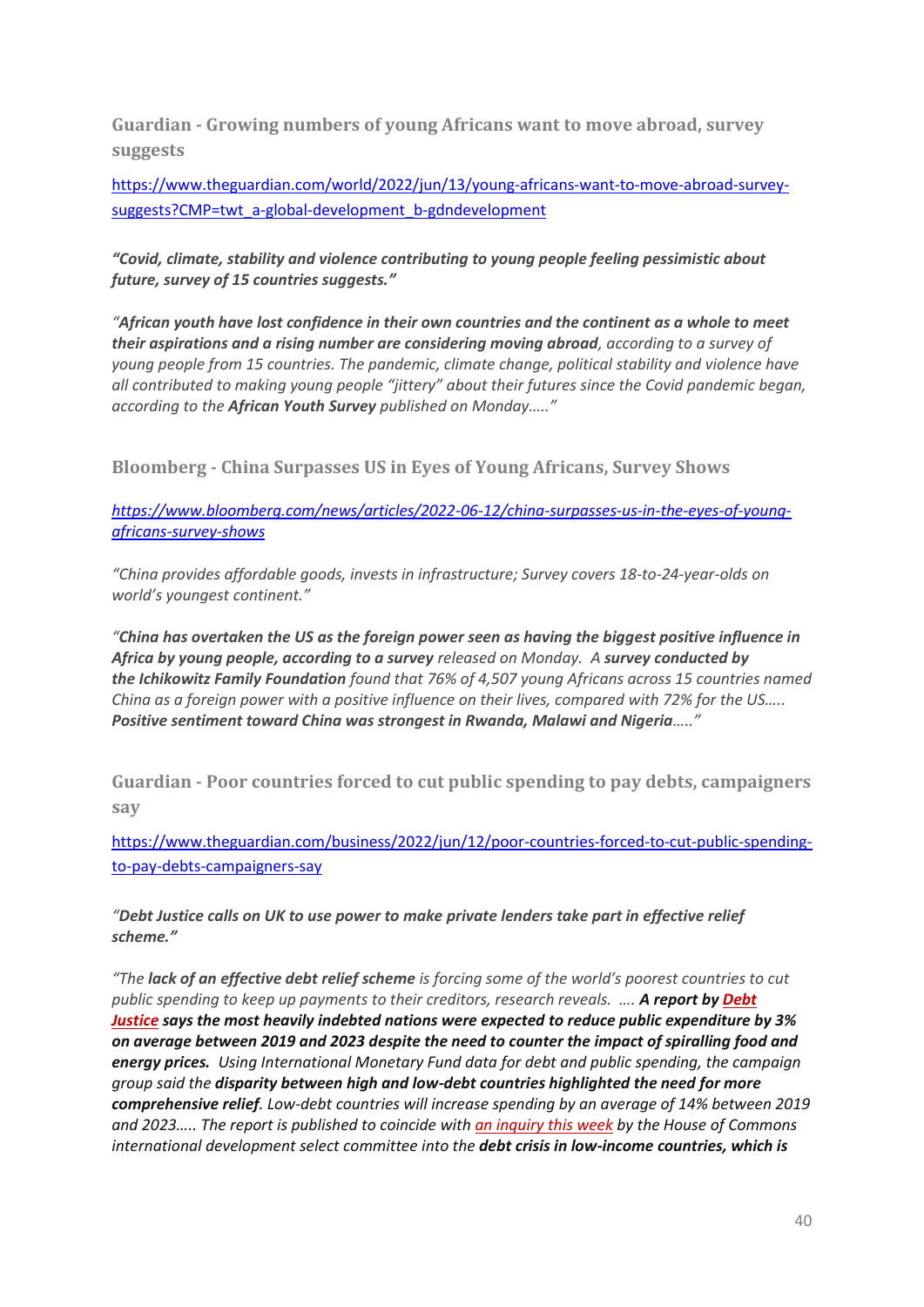*causing concern at both the [IMF](https://blogs.imf.org/2021/12/02/the-g20-common-framework-for-debt-treatments-must-be-stepped-up/) and the [World](https://blogs.worldbank.org/voices/are-we-ready-coming-spate-debt-crises) Bank. Debt Justice – formerly the Jubilee Debt Campaign - said Britain should use its power to make private lenders take part in debt relief……"* 

**WHO - New UN guide aims to tackle growing problem of elder abuse**

*<https://news.un.org/en/story/2022/06/1120422>*

*"*Every year, one in six people aged 60 years and older experience some form of abuse – a trend *that is expected to continue with rapid population ageing in many countries, the World Health Organization (WHO) said on Wednesday. The UN agency and partners are highlighting the issue in the context of [World Elder Abuse Awareness Day](https://www.un.org/development/desa/ageing/world-elder-abuse-awareness-day/2022-2.html), observed annually on 15 June, and have issued [a](https://apps.who.int/iris/handle/10665/356151)  [publication](https://apps.who.int/iris/handle/10665/356151) outlining five key priorities for response. …."*

**Guardian - 'Human despair' as more than 100m forced to flee their homes amid war and violence**

*[https://www.telegraph.co.uk/global-health/climate-and-people/human-despair-100m-forced-flee](https://www.telegraph.co.uk/global-health/climate-and-people/human-despair-100m-forced-flee-homes-amid-war-violence/)[homes-amid-war-violence/](https://www.telegraph.co.uk/global-health/climate-and-people/human-despair-100m-forced-flee-homes-amid-war-violence/)*

*"More than 100 million people were forced to flee their homes last year – a 20 per cent increase on the previous year – according to figures released by the United Nations. In 2021, 89.3 million fled due to persecution, conflict and violence, taking the global toll to more than 100 million when including displacement caused by Russia's invasion of Ukraine. The UN refugee agency said the data continue "a worrying decade-long rising trend". At the end of 2020, the figure was 82.4 million. In 2012, it was 42.7 million….."*

*"….The year was most notable for the "sheer number of existing conflicts that escalated and new conflicts that flared up", the report added. According to the World Bank, 23 countries hosting a combined population of 850 million people faced high- or medium-intensity conflicts in 2021….."*

**Science – Murders of women worldwide remain vastly undercounted. Activists are now filling in the gaps**

*[https://www.science.org/content/article/murders-women-worldwide-remain-vastly-undercounted](https://www.science.org/content/article/murders-women-worldwide-remain-vastly-undercounted-activists-are-now-filling-gaps)[activists-are-now-filling-gaps](https://www.science.org/content/article/murders-women-worldwide-remain-vastly-undercounted-activists-are-now-filling-gaps)*

*"Science talks with researchers about supplementing official femicide data and taking on an activist role."*

### **Some more papers and reports of the week**

**WHO Bulletin – June issue** 

<https://www.ncbi.nlm.nih.gov/pmc/issues/409664/>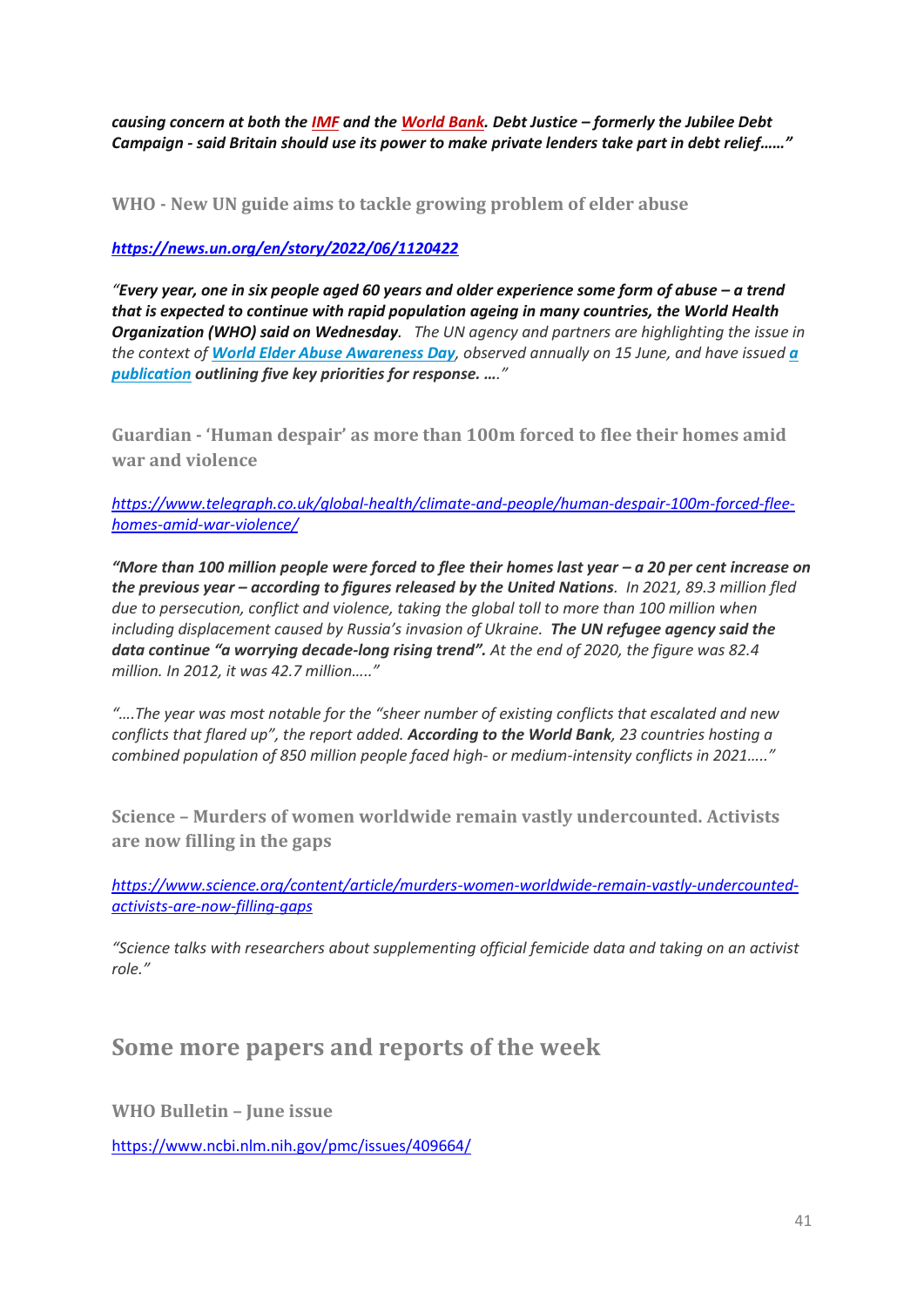On some of the content: "I*n the editorial section, Ryan McBain et al. introduce an initiative to track HIV resource allocation and costs. Jane Barratt argues for specific measures to improve vaccination coverage in older adults. Gary Humphreys …. talks to John Nkengasong about the establishment of the Africa Centers for Disease Control….."*

**Global Policy - Ensuring Market Supply Transparency for Personal Protective Equipment: Preparing for Future Pandemics**

*K De Klerk et al[; https://onlinelibrary.wiley.com/doi/10.1111/1758-5899.13103](https://onlinelibrary.wiley.com/doi/10.1111/1758-5899.13103)*

*"…This article proposes a WTO/WHO joint initiative to ensure PPE market supply transparency for future pandemic preparedness. …."*

**Public Health Research & Practice - Launching a global movement for societal wellbeing**

V Lin et al; *[https://www.phrp.com.au/issues/june-2022-volume-32-issue-2/launching-a-global](https://www.phrp.com.au/issues/june-2022-volume-32-issue-2/launching-a-global-movement-for-societal-wellbeing/#.Yql8alJi2po.twitter)[movement-for-societal-wellbeing/#.Yql8alJi2po.twitter](https://www.phrp.com.au/issues/june-2022-volume-32-issue-2/launching-a-global-movement-for-societal-wellbeing/#.Yql8alJi2po.twitter)*

"….*For World Health Day in April 2022, WHO confirmed its intention, as proposed in the Geneva Charter, to foster a movement to create societies focused on wellbeing, and focus global attention on the urgent actions needed to keep humans and the planet healthy….."*

**Health Policy- Strategic purchasing and health systems resilience: Lessons from COVID-19 in selected European countries**

*M Montas, S Greer et al ; [https://www.sciencedirect.com/science/article/abs/pii/S0168851022001580?dgcid=raven\\_sd\\_aip\\_e](https://www.sciencedirect.com/science/article/abs/pii/S0168851022001580?dgcid=raven_sd_aip_email) [mail](https://www.sciencedirect.com/science/article/abs/pii/S0168851022001580?dgcid=raven_sd_aip_email)*

*"Strategic purchasing is a popular and frequently proposed policy for improving the efficiency and adaptiveness of health systems. The COVID-19 pandemic shocked health systems, creating a test of the adaptability and resiliency of their key features. This research study explores (i) what role purchasing systems and agents played in the COVID-19 pandemic, (ii) if it was strategic, and (iii) how it has contributed to a resilient health system. We conducted a qualitative, comparative study of six countries in the European Union—focusing on three as in-depth case studies—to understand how and when strategic purchasers responded to seven clearly defined health system "shocks" that they all experienced during the pandemic. We found that every case country relied on the federal government to fund and respond to the pandemic. Purchasers often had very limited, and if any then only passive, roles."*

**SS&M - The science-policy relationship in times of crisis: An urgent call for a pragmatist turn**

*T Greenhalgh et al[; https://www.sciencedirect.com/science/article/pii/S0277953622004464](https://www.sciencedirect.com/science/article/pii/S0277953622004464)*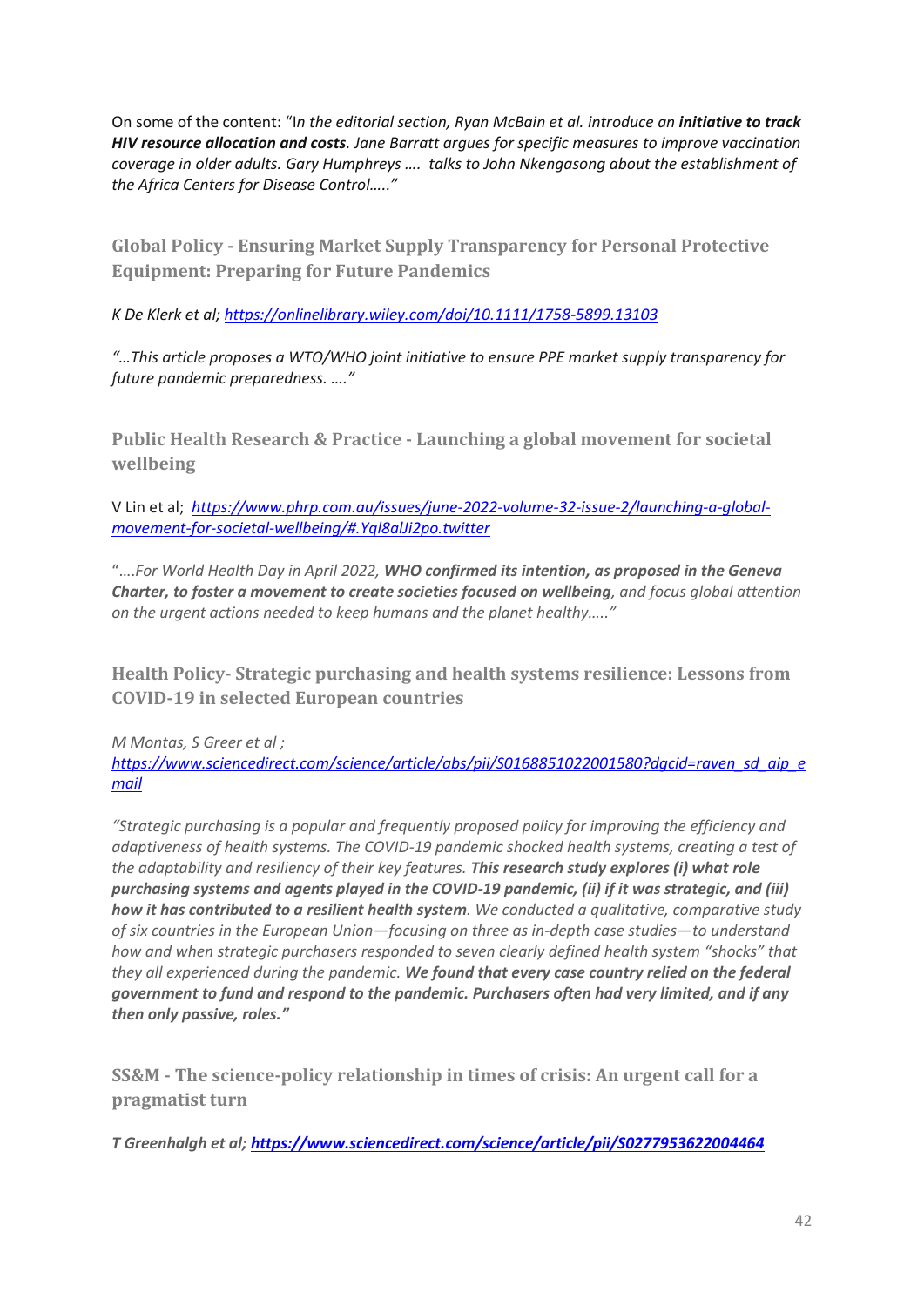*"In this conceptual paper, we argue that at times of crisis, what is sometimes called "evidencebased" or "science-driven" policymaking—establishing scientific truths and then implementing them—must be tempered by a more agile, deliberative and inclusive approach which acknowledges and embraces uncertainty. We offer pragmatism as one potential option, using examples from the UK to illustrate how such an approach might have changed particular crisis decisions and led to better outcomes. We propose that to better prepare for the next public health crisis, five pragmatism-informed shifts are needed in the science-policy relationship: from scientism to science-informed narrative rationality that emerges from practice; from knowledgethen-action to acting judiciously under uncertainty; from hierarchies of evidence to pluralist inquiry; from polarized camps to frame-reflective dialogue; and from an "inside-track" sciencepolicy dialogue to greater participatory democracy. We suggest an agenda for a pragmatistinformed program of applied research on crisis public health policymaking."*

### **Some op-eds and blogs of the week**

**FT - Overseas aid statistics are not credible**

*F Cutts (former assistant UN SG) ; [https://www.ft.com/content/dc55dbfa-9b43-4469-adfe-](https://www.ft.com/content/dc55dbfa-9b43-4469-adfe-733072769c38)[733072769c38](https://www.ft.com/content/dc55dbfa-9b43-4469-adfe-733072769c38)*

#### "**Donors have exaggerated their generosity at every turn, creatively padding the figures."**

"*The OECD recently published figures claiming that overseas aid had reached a historic peak of \$178.9bn in 2021. Unfortunately, these figures cannot be trusted. Many problems stem from socalled "modernisation" reforms introduced in 2018, when the OECD's Development Assistance Committee — essentially a donors' club — changed its methodology for calculating official development assistance (ODA) in loans. The Paris-based club of mostly rich nations claims its new "grant equivalent" system is an improvement, and they are right that to compare lending with grant giving, one should calculate the amount being given away in each loan. However, instead of using realistic discount rates based on the costs donor governments incur in providing loans, they set inflated rates that suggest lenders are giving more away than they are. To compound the problem, these rates include risk margins, despite a decision to count debt bailouts as "extra" aid. The OECD argues that this only "measures the additional concessionality" of debt relief, but in reality they are double counting credit risk, thereby further inflating reported aid. Nowhere is the impact of this incentive to provide loans instead of grants more pernicious than in climate financing, where public loans dominate contributions to the annual \$100bn UN climate change target. Many such loans are for projects that yield neither revenues nor direct financial benefits, so add to the debt stress many poor countries are already facing. In effect, developing countries are being made to pay the costs of climate change they haven't caused, while OECD countries claim credit for aid they haven't given."*

*"…. The latest ruse inflates ODA for donating surplus Covid vaccines which donors snapped up early in the pandemic at prices as low as \$3 per dose. Here, the OECD committee recommended scoring aid contributions at \$6.72 per dose, even though many doses were nearing their use-by dates. "*

*"At the heart of all these problems is governance. The donors' committee is subject to political pressure from its members, but not from aid recipients. …. "…. It is time to end the committee's*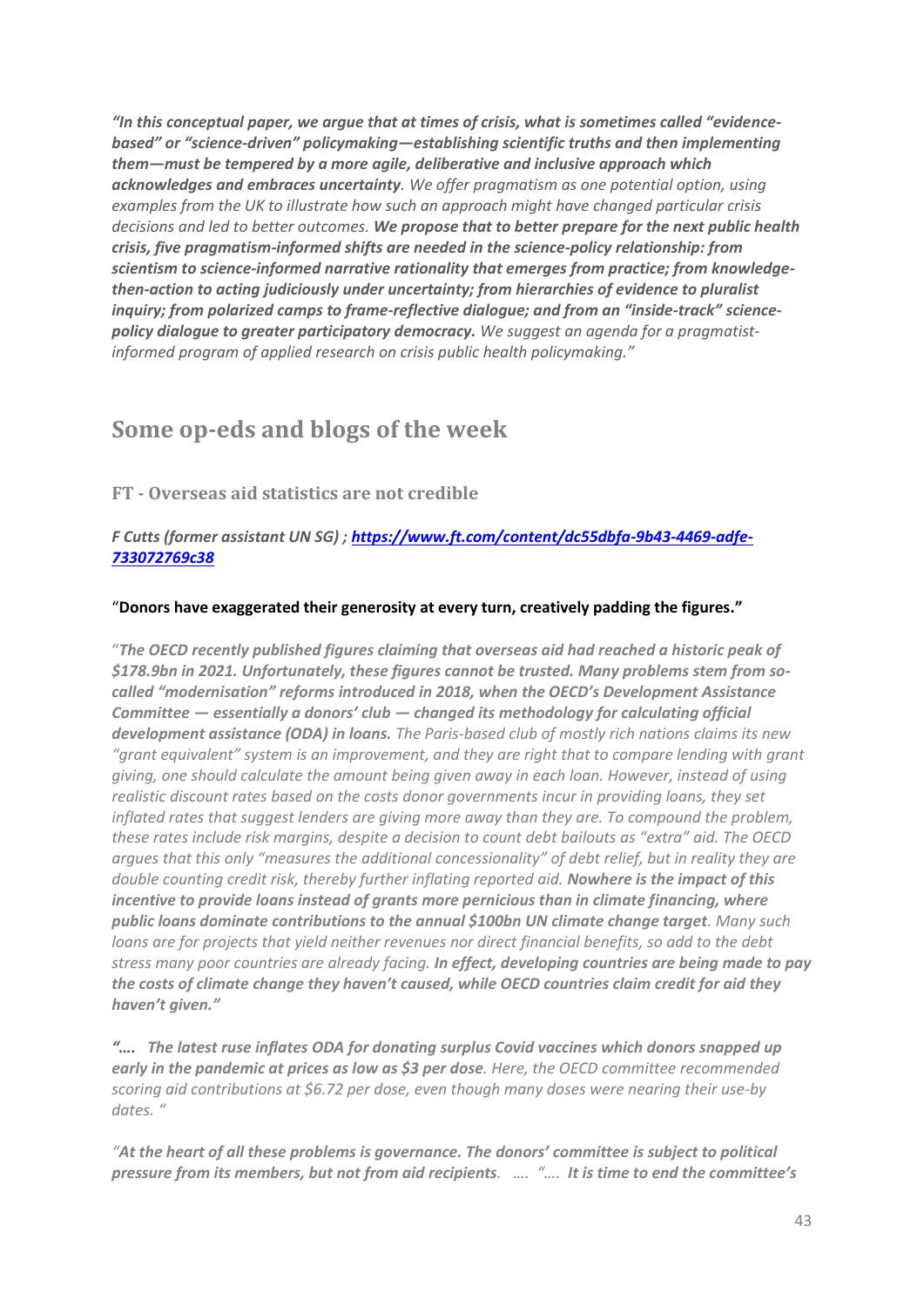*monopoly on aid accounting. Its skewed membership and rejection of sound statistical principles in the quest to overstate its members' largesse make it unfit for purpose. The work should be assigned to an independent body of professional statisticians, with broad and balanced representation. Only such a body will be able to reform the rules and restore credibility to aid expenditure figures."*

### **Project Syndicate – Let's Count What Really Matters**

#### *J Ghosh; [Project Syndicate;](https://www.project-syndicate.org/commentary/gdp-limitations-four-alternative-economic-indicators-by-jayati-ghosh-2022-06?utm_source=twitter&utm_medium=organic-social&utm_campaign=page-posts-june22&utm_post-type=link&utm_format=16%3A9&utm_creative=link-image&utm_post-date=2022-06-16)*

*"Regularly tracking four alternative economic indicators would provide a very different view of comparative performance from the one that emerges from GDP-based analysis. And public awareness of this revised view of reality could well mobilize support for fundamental different policies at the national and international level."*

Ghosh suggests: a labor-market indicator (the median wage multiplied by the employment rate); the proportion of the population that can afford a nutritious diet; a time-use indicator, disaggregated by gender (this shows the distribution of time between paid work, unpaid work, and personal leisure and relational time); and finally, per capita carbon dioxide emissions.

### **Some tweets of the week**

### **Siva Thambisetty**

"I *see a theme emerging here - of berating 'negative advocacy'. It mirrors criticism from elsewhere that academics failed to build a 'positive' agenda on IP and instead focussed on the #TRIPSwaiver which was a 'negative' agenda. Expertise comes from many spheres and CSOs have twitter.com/ThiruGeneva/st…"*

#### **WHO**

Re **C-TAP** (at the WHO media briefing from Tuesday):

"*However, the licenses we have received are too few, and only from government research institutes. Manufacturers have not contributed to a single license.* @DrTedros. [#COVID19](https://twitter.com/hashtag/COVID19?src=hashtag_click)"

#### **B M Meier**

*" The [#INB](https://twitter.com/hashtag/INB?src=hashtag_click) outline for the Pandemic Treaty [https://apps.who.int/gb/inb/pdf\\_files/inb1/A\\_INB1\\_12](https://t.co/mL5RSOgLcz) [en.pdf](https://t.co/mL5RSOgLcz)… mention[s #HumanRights,](https://twitter.com/hashtag/HumanRights?src=hashtag_click) but it fails to mainstream rights throughout the treaty. Given the human rights failures of the [#COVID19](https://twitter.com/hashtag/COVID19?src=hashtag_click) response, the [#PandemicTreaty](https://twitter.com/hashtag/PandemicTreaty?src=hashtag_click) provides a new opportunity for rights-based [#Solidarity.](https://twitter.com/hashtag/Solidarity?src=hashtag_click)"*

### **Dimitri Eynikel**

*"[@politico](https://twitter.com/politico) & media more widely continue to write about an intellectual property waiver for vaccines when reporting [@wto](https://twitter.com/wto) [#MC12](https://twitter.com/hashtag/MC12?src=hashtag_click). Can they clarify what IP rights are being waived? The*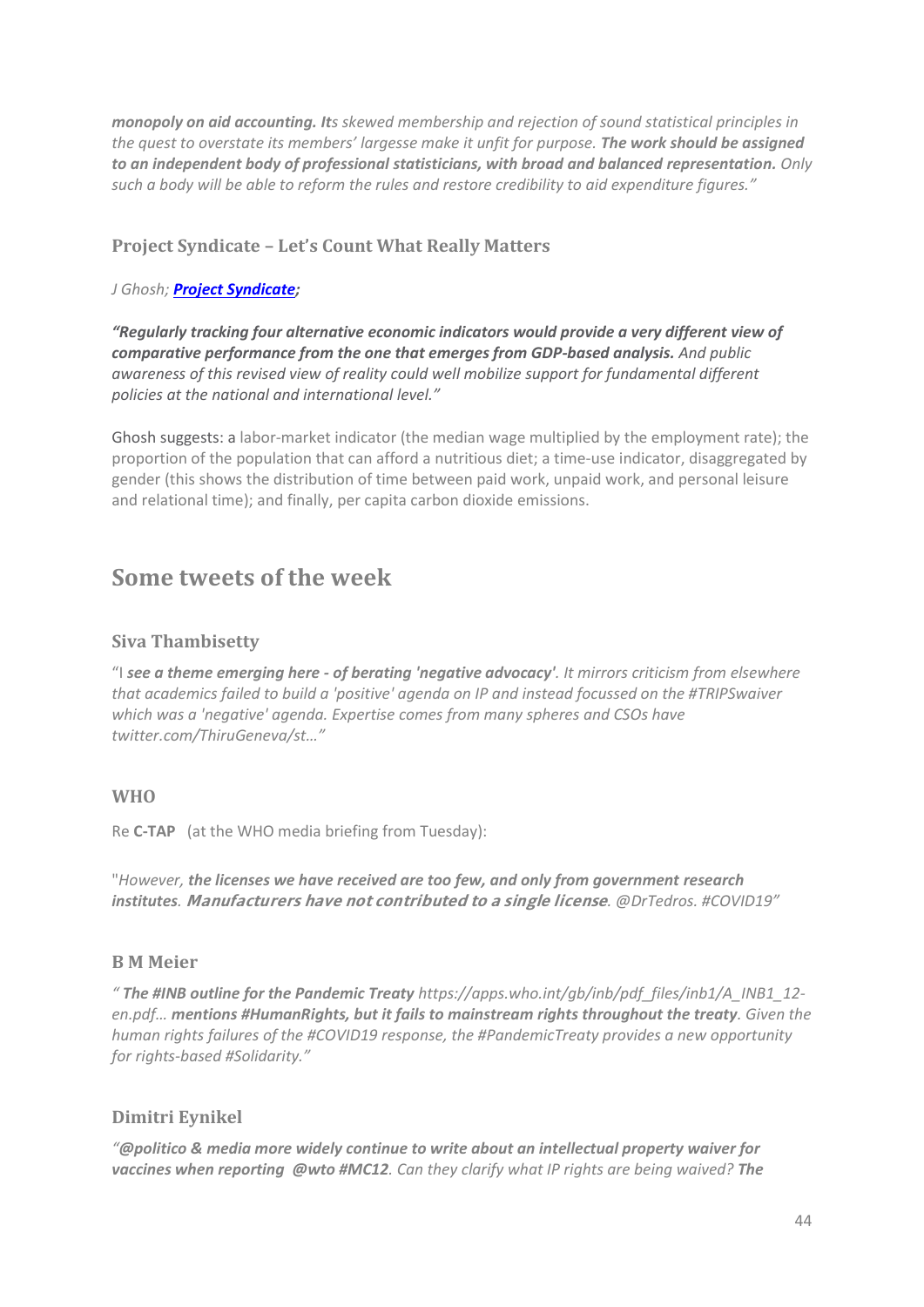*proposed text only waives a procedural article of the TRIPS agreement, not IP rights. [#wordsmatter.](https://twitter.com/hashtag/wordsmatter?src=hashtag_click)*

# **Global governance of health**

#### **Webinar - A united voice: towards a new European strategy for global health**

[https://www.youtube.com/watch?v=R\\_SjJFi8VT4](https://www.youtube.com/watch?v=R_SjJFi8VT4)

Recorded webinar from last week (by Gastein Forum & Santé Mondiale 2030 ).

It's a focus of the (current) French presidency of the Council of the European Union.

### **Bloomberg - [Biden to Unveil Plan for Next Pandemic While Seeking \\$88 Billion in](https://r20.rs6.net/tn.jsp?f=001l0UpsOYPn7yOP58Ie6qMM7UlR2Syom9A7iCPCJ22CygTN068HbZ8IcSu6IVQ8Lgdl5fTIIf_dQ4FDsSDrsFGQUxWKTKYszi6weVdtq_ep5cLYU5s8Nh_Fi8YHKOcwYpv0RDfA1k2ne4mZPfkDRNWBqHFjULQtgJlZy1i-zejKVDw41IY5Qiwl1wW_27HDbl9n2e6uyc9az38bAAq1OoNXrAP0nOvP4ak&c=NB0ybq2S_wre1KyA5abnVxhO9kb8bAIrKcqKhAhjbMU07Db04ICN2Q==&ch=ld7iue-1bMzjL-01zxzqAgJ9Xunfhv9qjCUKRJD-KcG3rtD3UeEzUg==)  [Funds](https://r20.rs6.net/tn.jsp?f=001l0UpsOYPn7yOP58Ie6qMM7UlR2Syom9A7iCPCJ22CygTN068HbZ8IcSu6IVQ8Lgdl5fTIIf_dQ4FDsSDrsFGQUxWKTKYszi6weVdtq_ep5cLYU5s8Nh_Fi8YHKOcwYpv0RDfA1k2ne4mZPfkDRNWBqHFjULQtgJlZy1i-zejKVDw41IY5Qiwl1wW_27HDbl9n2e6uyc9az38bAAq1OoNXrAP0nOvP4ak&c=NB0ybq2S_wre1KyA5abnVxhO9kb8bAIrKcqKhAhjbMU07Db04ICN2Q==&ch=ld7iue-1bMzjL-01zxzqAgJ9Xunfhv9qjCUKRJD-KcG3rtD3UeEzUg==)**

<https://finance.yahoo.com/news/biden-unveil-plan-next-pandemic-214321262.html?guccounter=1>

**"***The Biden administration is preparing a new defense strategy against pandemics and other biological threats that applies lessons from Covid-19 and puts the White House at the center of any future US response. Research suggests there's a 50/50 chance of another Covid-like pandemic — or one that is more deadly — over the next 25 years, according to a senior administration official who spoke under the condition of anonymity as the strategy isn't yet public, and the administration's plan is the result of more than a year of work by US national security and public health experts to improve the nation's framework for preparedness, response and recovery. …..* "

### **Health Affairs (Forefront) - Is COVAX To Blame For Failing To Close Global Vaccination Disparities?**

Chelsea Clinton et al[; https://www.healthaffairs.org/do/10.1377/forefront.20220609.695589](https://www.healthaffairs.org/do/10.1377/forefront.20220609.695589)

With a number of suggestion to do it better next time, in the section 'Looking ahead'.

# **Planetary health**

**Ecological Economics - Is it a green or brown job? A Taxonomy of Sustainable Employment**

K Bohnenberger;<https://www.sciencedirect.com/science/article/pii/S0921800922001318>

"*Labour market policies are crucial leverages for sustainability transitions. Five perspectives on "jobs & the environment" can be distinguished. Previous approaches to identify green jobs neglected essential aspects that determine the sustainability of employment. The performance in four*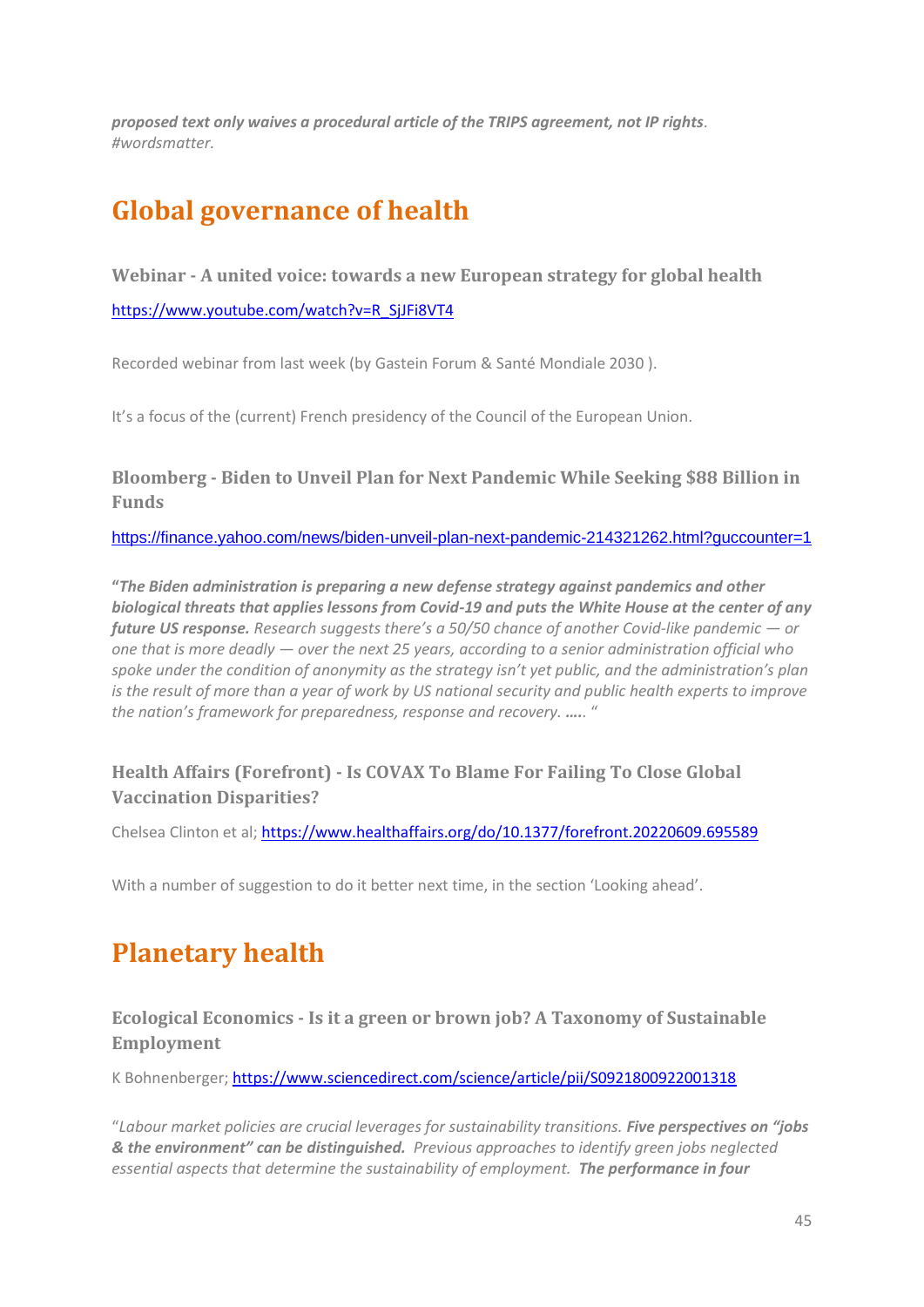*different dimensions affects the greenness and brownness of employment. The 'Taxonomy of Sustainable Employment' facilitates classification into 'green jobs', 'mixed jobs', and 'brown jobs'."*

### **NEJM Catalyst - Climate Change and Extreme Heat Events: How Health Systems Should Prepare**

*<https://catalyst.nejm.org/doi/full/10.1056/CAT.21.0454>*

*"…. Extreme heat events (EHEs), such as those in the western United States, India, Pakistan, Central Europe, and other locations in recent years, are one of the deadliest consequences of climate change. EHEs cause excess morbidity and mortality directly from heat illness, aggravation of comorbid conditions, and exacerbation of the damaging health effects of social factors as well as indirectly from corollary events such as wildfires and air pollution. Climate change–related EHEs are projected to worsen for at least the next 3 decades, necessitating that health systems be prepared to meet a growing burden of heat-related illnesses and become more heat resilient, as well as to reduce health care–related climate impacts. In this article, the authors discuss the health effects of EHEs and provide illustrative examples of what health systems can do to promote climate readiness and heat resiliency."*

Link: **Lancet Planetary Health -** *[Facilitators and barriers to the implementation of improved solid](https://www.thelancet.com/journals/lanplh/article/PIIS2542-5196(22)00094-8/fulltext)  [fuel cookstoves and clean fuels in low-income and middle-income countries: an umbrella review](https://www.thelancet.com/journals/lanplh/article/PIIS2542-5196(22)00094-8/fulltext)*

# **Infectious diseases & NTDs**

**BMJ GH – Global seroprevalence and sociodemographic characteristics of Borrelia burgdorferi sensu lato in human populations: a systematic review and metaanalysis**

### <https://gh.bmj.com/content/7/6/e007744>

**Lyme Disease has likely infected 14.5% of the world's population.** Prevalence of infection was highest in Central and Western Europe, as well as Eastern Asia; men over age 50 who live in rural areas were at highest risk. Prevalence was higher in the 10 years after 2010 than it was after 2000, which might be due to climate change.

### **WHO - Countries urged to adapt strategic framework to address huge unmet needs of skin diseases**

[https://www.who.int/news/item/13-06-2022-countries-urged-to-adapt-strategic-framework-to](https://www.who.int/news/item/13-06-2022-countries-urged-to-adapt-strategic-framework-to-address-huge-unmet-needs-of-skin-diseases)[address-huge-unmet-needs-of-skin-diseases](https://www.who.int/news/item/13-06-2022-countries-urged-to-adapt-strategic-framework-to-address-huge-unmet-needs-of-skin-diseases)

**"***The World Health Organization (WHO) has published a strategic framework for skin-related neglected tropical diseases (skin NTDs) that identifies opportunities to integrate approaches for control and management, including common learning platforms, capacity-building for case detection and delivery of treatment. The framework, a companion document to the road map, was formally launched during a WHO-hosted webinar on 8 June 2022….."*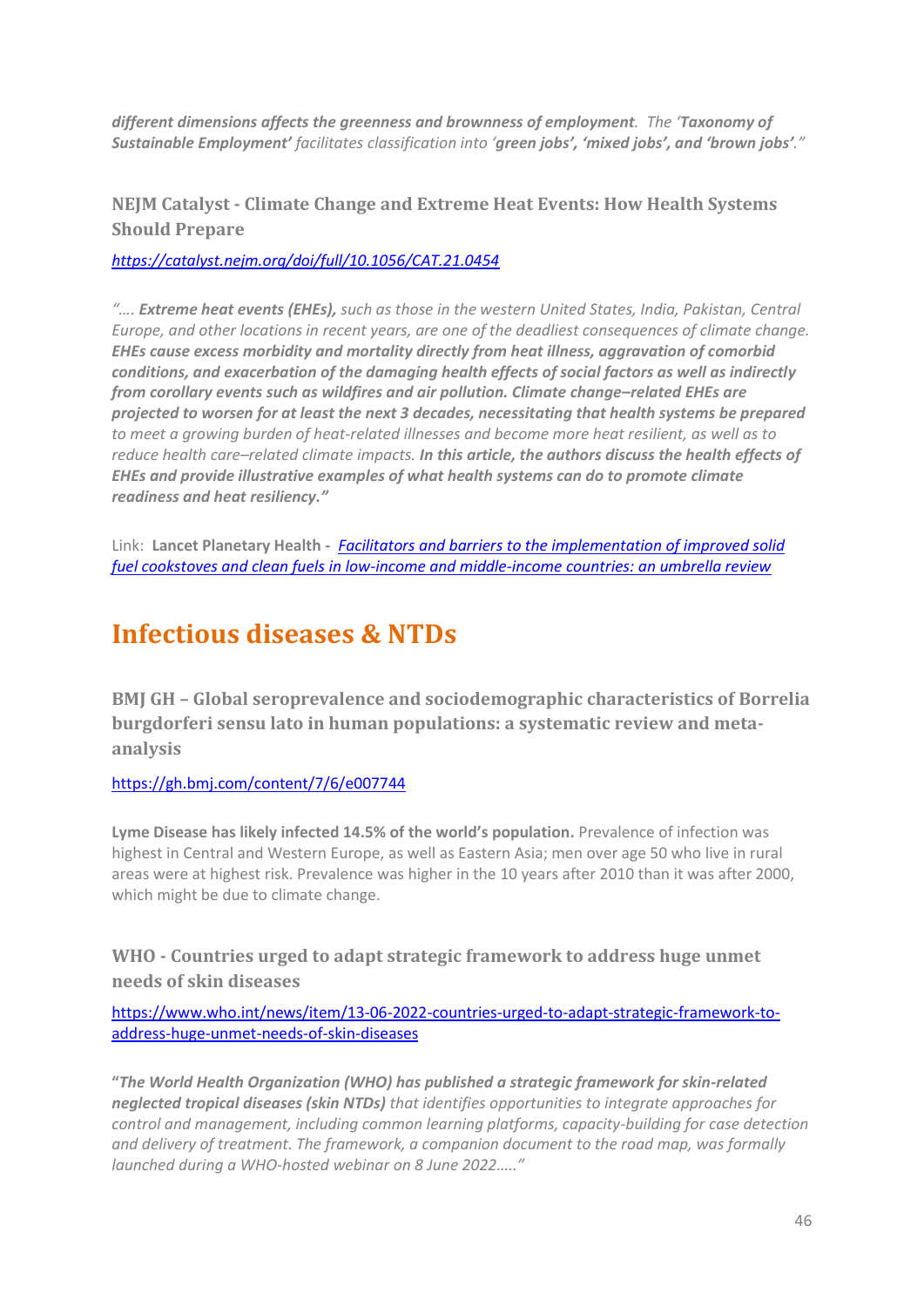**Lancet GH (Comment) - The need for a One Health approach for influenza surveillance**

[https://www.thelancet.com/journals/langlo/article/PIIS2214-109X\(22\)00240-6/fulltext](https://www.thelancet.com/journals/langlo/article/PIIS2214-109X(22)00240-6/fulltext)

Comment linked to a **new study in the Lancet GH -** [Seasonality of influenza and coseasonality with](https://www.thelancet.com/journals/langlo/article/PIIS2214-109X(22)00212-1/fulltext)  avian influenza in Bangladesh, 2010–[19: a retrospective, time-series analysis.](https://www.thelancet.com/journals/langlo/article/PIIS2214-109X(22)00212-1/fulltext)

# **NCDs**

**Reuters - [Canada, in a world first, proposes health warnings on individual cigarettes](https://www.reuters.com/business/healthcare-pharmaceuticals/canada-world-first-proposes-health-warnings-individual-cigarettes-2022-06-10/?taid=62a42863802cad0001f826e4&utm_campaign=trueanthem&utm_medium=trueanthem&utm_source=twitter)** 

# **Sexual & Reproductive / maternal, neonatal & child health**

**CGD (blog) - How to Measure Maternal Mental Health in Early Childhood Development Evaluations**

D Evans et al ; [https://www.cgdev.org/blog/how-measure-maternal-mental-health-early-childhood](https://www.cgdev.org/blog/how-measure-maternal-mental-health-early-childhood-development-evaluations)[development-evaluations](https://www.cgdev.org/blog/how-measure-maternal-mental-health-early-childhood-development-evaluations)

Blog linked to a new CGD study.

*"In a new publication—"[Tools to measure the impact of early childhood development](https://doi.org/10.1016/j.ssmmh.2022.100127) interventions [on maternal mental health in low-](https://doi.org/10.1016/j.ssmmh.2022.100127) and middle-income countries"—we identify the instruments that Early Childhood development researchers have used to measure maternal mental wellbeing in low- and middle-income countries. We draw on ECD studies from Latin America, Africa, and Asia (see the figure below). We identify where the instruments have been used, how long they are, which ones are free, and which ones have been validated most extensively outside of the context of ECD studies….."*

**AP - Trans kids' treatment can start younger, new guidelines say**

*[https://apnews.com/article/gender-transition-treatment-guidelines-](https://apnews.com/article/gender-transition-treatment-guidelines-9dbe54f670a3a0f5f2831c2bf14f9bbb)[9dbe54f670a3a0f5f2831c2bf14f9bbb](https://apnews.com/article/gender-transition-treatment-guidelines-9dbe54f670a3a0f5f2831c2bf14f9bbb)*

*"A leading transgender health association has lowered its recommended minimum age for starting gender transition treatment, including sex hormones and surgeries. The World Professional Association for Transgender Health said hormones could be started at age 14, two years earlier than the group's previous advice, and some surgeries done at age 15 or 17, a year or so earlier than previous guidance. The group acknowledged potential risks but said it is unethical and harmful to withhold early treatment….."*

Link: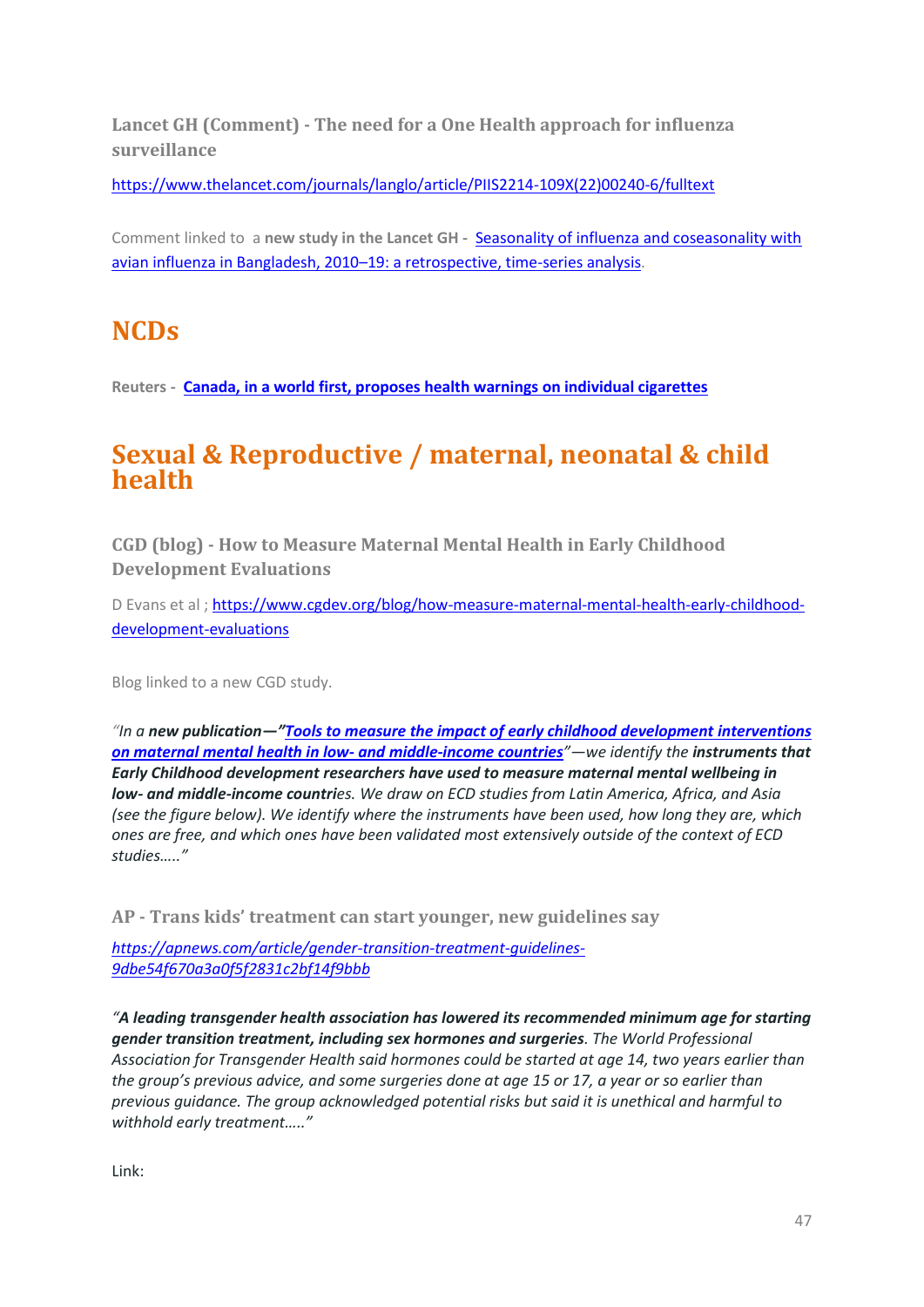• International Journal for Equity in Health - *[The Every Woman Every Child initiative:](https://equityhealthj.biomedcentral.com/articles/10.1186/s12939-022-01682-9)  [supporting countries in Latin America and the Caribbean to reduce social inequalities in](https://equityhealthj.biomedcentral.com/articles/10.1186/s12939-022-01682-9)  [health](https://equityhealthj.biomedcentral.com/articles/10.1186/s12939-022-01682-9)*

# **Access to medicines**

**Globalization & Health - A systematic review of pooled procurement of medicines and vaccines: identifying elements of success**

K Parmaksiz, M Kok et al ; <https://globalizationandhealth.biomedcentral.com/articles/10.1186/s12992-022-00847-z>

*"….the aim of this systematic review is to synthesize empirically grounded insights by identifying the elements that are essential for setting up and operating pooled procurement mechanisms of medicines and vaccines….."*

# **Extra Covid section**

**Nature (News) - How months-long COVID infections could seed dangerous new variants**

#### [Nature;](https://www.nature.com/articles/d41586-022-01613-2?utm_term=Autofeed&utm_campaign=nature&utm_medium=Social&utm_source=Twitter#Echobox=1655286048)

"*Tracking SARS-CoV-2 evolution during persistent cases provides insight into the origins of Omicron and other global variants. What can scientists do with this knowledge*?"

### **BMJ Editorial - Comorbidities and covid-19**

<https://www.bmj.com/content/377/bmj.o1431>

*"Better understanding is essential for health system planning."*

*"….While risks generally increase with age and are higher among men, strong evidence now shows increased risks for people with various health conditions, including chronic kidney disease, diabetes, lung and liver diseases, cardiovascular disease, obesity, immunodeficiency, certain disabilities, and mental health conditions….."*

*"….We now have a better understanding of the conditions that increase risk of severe covid-19, but unanswered questions remain about their role in longer term outcomes. A better quantification of the relation between comorbidities and different outcomes and the populations at risk is essential for future health system planning. Such information will also support policy decisions, allowing consideration of the differential economic, social, and health effects of protective interventions, including societal restriction."*